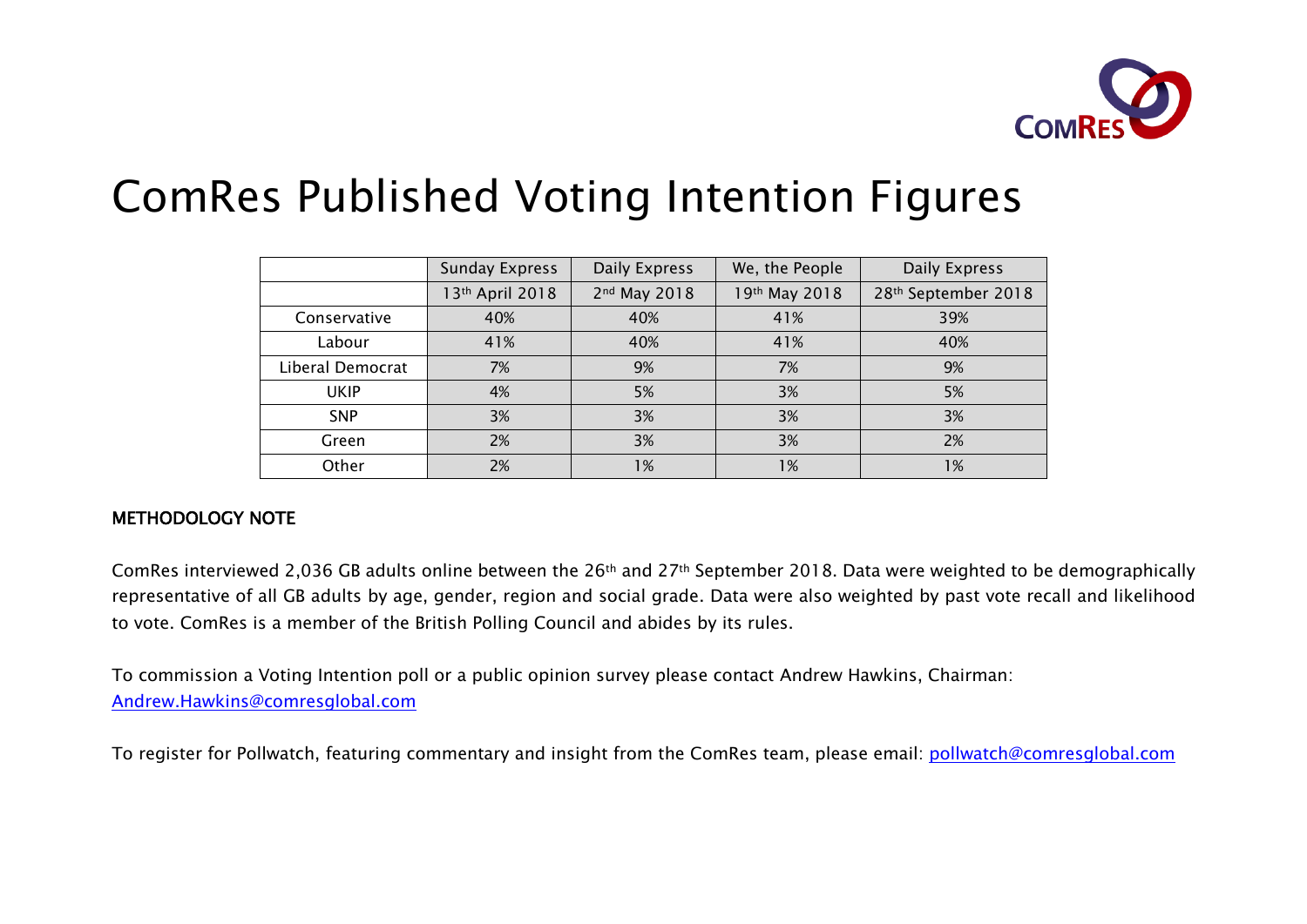| Q1. Thinking back to the General Election of June 2017, which party, if any, did you vote for? Was it Conservative, Labour, Liberal Democrat, SNP, Plaid Cymru another party, or did you not vote?<br>Base: All respondents                             |  |
|---------------------------------------------------------------------------------------------------------------------------------------------------------------------------------------------------------------------------------------------------------|--|
| Q2. If there were a General Election tomorrow, how likely would you be to vote on a scale from 1 to 10, where 1 means you are certain NOT to vote and 10 means you are absolutely CERTAIN to vote?<br>Base: All respondents                             |  |
| Base: All likely to vote                                                                                                                                                                                                                                |  |
| Base: All unsure who they would vote for at the General election                                                                                                                                                                                        |  |
| Base: All respondents                                                                                                                                                                                                                                   |  |
| Base: All likely to vote (politically weighted)                                                                                                                                                                                                         |  |
| Base: All respondents                                                                                                                                                                                                                                   |  |
| Q6 1. Do you agree or disagree with these statements? My view of Theresa May has improved over the past week following her response to the Salzburg summit when the EU rejected the so-called 'Chequers' Brexit proposals<br>Base: All respondents      |  |
| Base: All respondents                                                                                                                                                                                                                                   |  |
| Base: All respondents                                                                                                                                                                                                                                   |  |
| Base: All respondents                                                                                                                                                                                                                                   |  |
| Base: All respondents                                                                                                                                                                                                                                   |  |
| Base: All respondents                                                                                                                                                                                                                                   |  |
| Q6 7. Do you agree or disagree with these statements? Jeremy Corbyn's adviser Andrew Murray was right to say that British foreign policy has contributed to the environment in which atrocities like the Manchester bombing co<br>Base: All respondents |  |

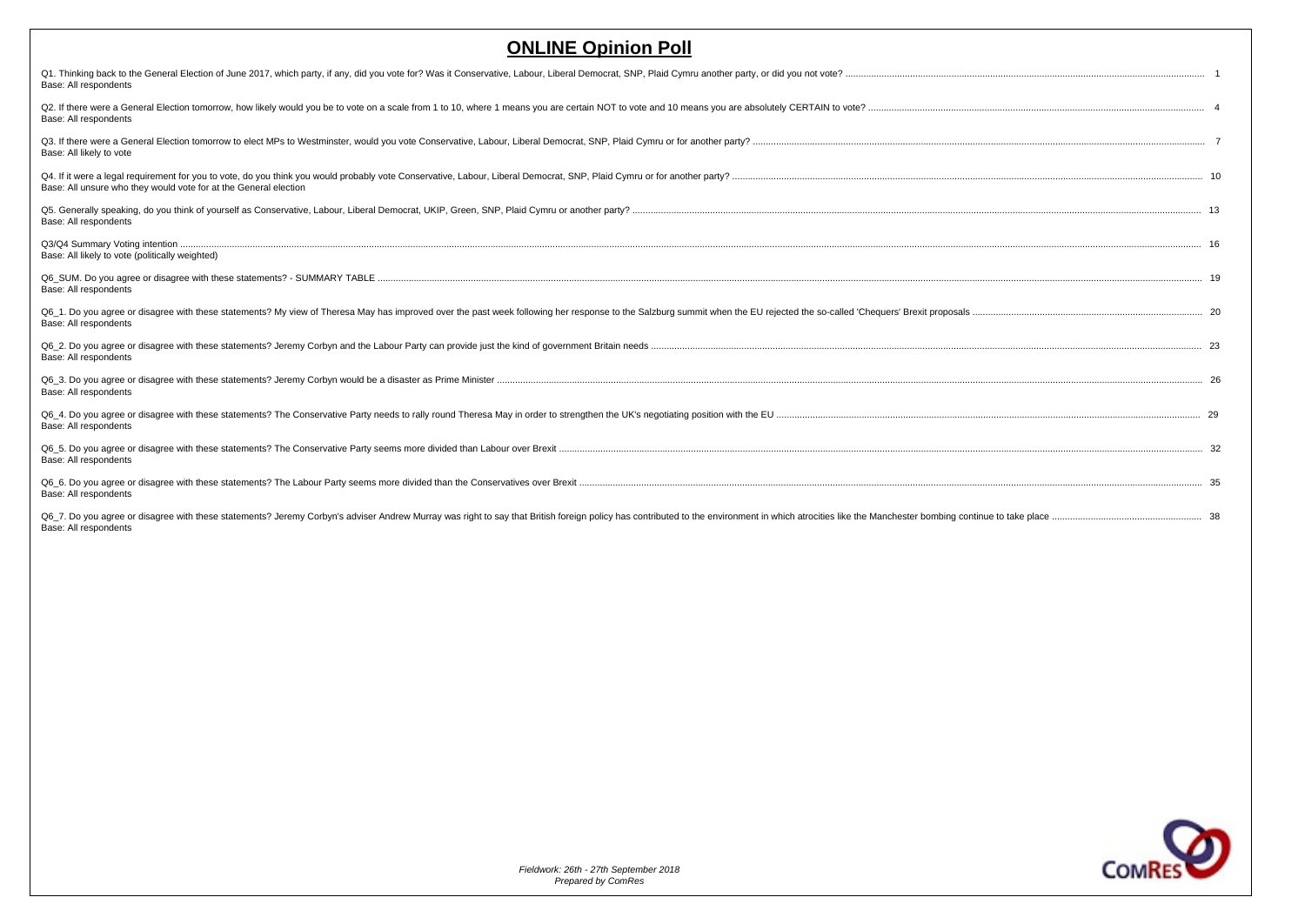<span id="page-2-0"></span>**Q1. Thinking back to the General Election of June 2017, which party, if any, did you vote for? Was it Conservative, Labour, Liberal Democrat, SNP, Plaid Cymru another party, or did you not vote?** Base: All respondents

|                         |              | <b>GENDER</b> |              |                      |                          | <b>AGE</b>           |                          |             |                      |             | <b>SOCIAL GRADE</b> |                |             |                                                      |                      | <b>REGION SUMMARY</b> |              |             |             |
|-------------------------|--------------|---------------|--------------|----------------------|--------------------------|----------------------|--------------------------|-------------|----------------------|-------------|---------------------|----------------|-------------|------------------------------------------------------|----------------------|-----------------------|--------------|-------------|-------------|
|                         | Total        | Male          | Female       | 18-24                | 25-34                    | 35-44                | 45-54                    | 55-64       | $65+$                | AB          | C <sub>1</sub>      | C <sub>2</sub> | DE          | England                                              | Scotland             | England<br>& Wales    | North        | Midlands    | South       |
| Unweighted Total        | 2036         | 1042          | 994          | 232                  | 351                      | 328                  | 344                      | 291         | 490                  | 585         | 568                 | 356            | 527         | 1748                                                 | 182                  | 1854                  | 472          | 518         | 758         |
| <b>Weighted Total</b>   | 2036<br>100% | 992<br>100%   | 1044<br>100% | 230<br>100%          | 350<br>100%              | 328<br>100%          | 364<br>100%              | 297<br>100% | 466<br>100%          | 546<br>100% | 568<br>100%         | 419<br>100%    | 503<br>100% | 1763<br>100%                                         | 173<br>100%          | 1863<br>100%          | 487<br>100%  | 531<br>100% | 745<br>100% |
| Conservative            | 741<br>36%   | 360<br>36%    | 381<br>37%   | 37<br>16%            | 70<br>20%                | 92<br>28%            | 129<br>35%               | 132<br>44%  | 280<br>60%           | 227<br>42%  | 224<br>39%          | 140<br>33%     | 150<br>30%  | 654<br>37%                                           | 44<br>25%            | 697<br>37%            | 146<br>30%   | 205<br>39%  | 303<br>41%  |
| Labour                  | 707<br>35%   | 358<br>36%    | 349<br>33%   | 120<br>52%           | 160<br>46%               | 120<br>37%           | 124<br>34%               | 89<br>30%   | 93<br>20%            | 183<br>34%  | 184<br>32%          | 161<br>38%     | 178<br>35%  | 632<br>36%                                           | 42<br>24%            | 665<br>36%            | 228<br>47%   | 175<br>33%  | 229<br>31%  |
| <b>Liberal Democrat</b> | 128<br>6%    | 67<br>7%      | 61<br>6%     | 10<br>4%             | 21<br>6%                 | 18<br>6%             | 23<br>6%                 | 22<br>7%    | 35<br>7%             | 50<br>9%    | 34<br>6%            | 16<br>4%       | 28<br>5%    | 120<br>7%                                            | 8<br>4%              | 121<br>6%             | 33<br>7%     | 28<br>5%    | 59<br>$8\%$ |
| SNP                     | 55<br>3%     | 26<br>3%      | 29<br>3%     | 5<br>2%              | 11<br>3%                 | $\overline{7}$<br>2% | 12<br>3%                 | 11<br>4%    | 10<br>2%             | 11<br>2%    | 14<br>3%            | 14<br>3%       | 16<br>3%    | $\overline{\phantom{a}}$<br>$\overline{\phantom{a}}$ | 55<br>32%            |                       |              |             |             |
| Plaid Cymru             | 7            |               | 3<br>$\star$ | $\star$              | $\overline{\phantom{a}}$ |                      | $\overline{\phantom{a}}$ |             | 4<br>1%              |             | $\mathbf{1}$        |                | 3<br>1%     |                                                      |                      | 7                     |              |             |             |
| Another party           | 83<br>4%     | 46<br>5%      | 37<br>3%     | 7<br>3%              | 6<br>2%                  | 12<br>4%             | 18<br>5%                 | 19<br>6%    | 20<br>4%             | 17<br>3%    | 22<br>4%            | 22<br>5%       | 22<br>4%    | 77<br>4%                                             | $\overline{2}$<br>1% | 81<br>4%              | 13<br>3%     | 33<br>6%    | 31<br>4%    |
| Did not vote            | 261<br>13%   | 113<br>11%    | 147<br>14%   | 44<br>19%            | 62<br>18%                | 65<br>20%            | 50<br>14%                | 19<br>7%    | 20<br>4%             | 43<br>8%    | 74<br>13%           | 51<br>12%      | 92<br>18%   | 232<br>13%                                           | 20<br>12%            | 241<br>13%            | 59<br>12%    | 76<br>14%   | 96<br>13%   |
| Don't remember          | 35<br>2%     | 9<br>1%       | 26<br>2%     | $\overline{4}$<br>2% | 13<br>4%                 | 8<br>2%              | 5<br>1%                  | 4<br>$1\%$  | 2<br>$\star$         | $1\%$       | 8<br>$1\%$          | 9<br>2%        | 11<br>2%    | 30<br>2%                                             | $\overline{2}$<br>1% | 32<br>2%              | 5<br>$1\%$   | 9<br>2%     | 16<br>2%    |
| Prefer not to say       | 20<br>1%     | 9<br>1%       | 11<br>1%     | $\overline{2}$<br>1% | 6<br>2%                  | 5<br>1%              | 1%                       |             | $\overline{2}$<br>1% | 6<br>$1\%$  | 5<br>1%             | 5<br>1%        | 4<br>1%     | 18<br>1%                                             |                      | 20<br>1%              | 2<br>$\star$ | 6<br>1%     | 11<br>$1\%$ |



Fieldwork: 26th - 27th September 2018 Prepared by ComRes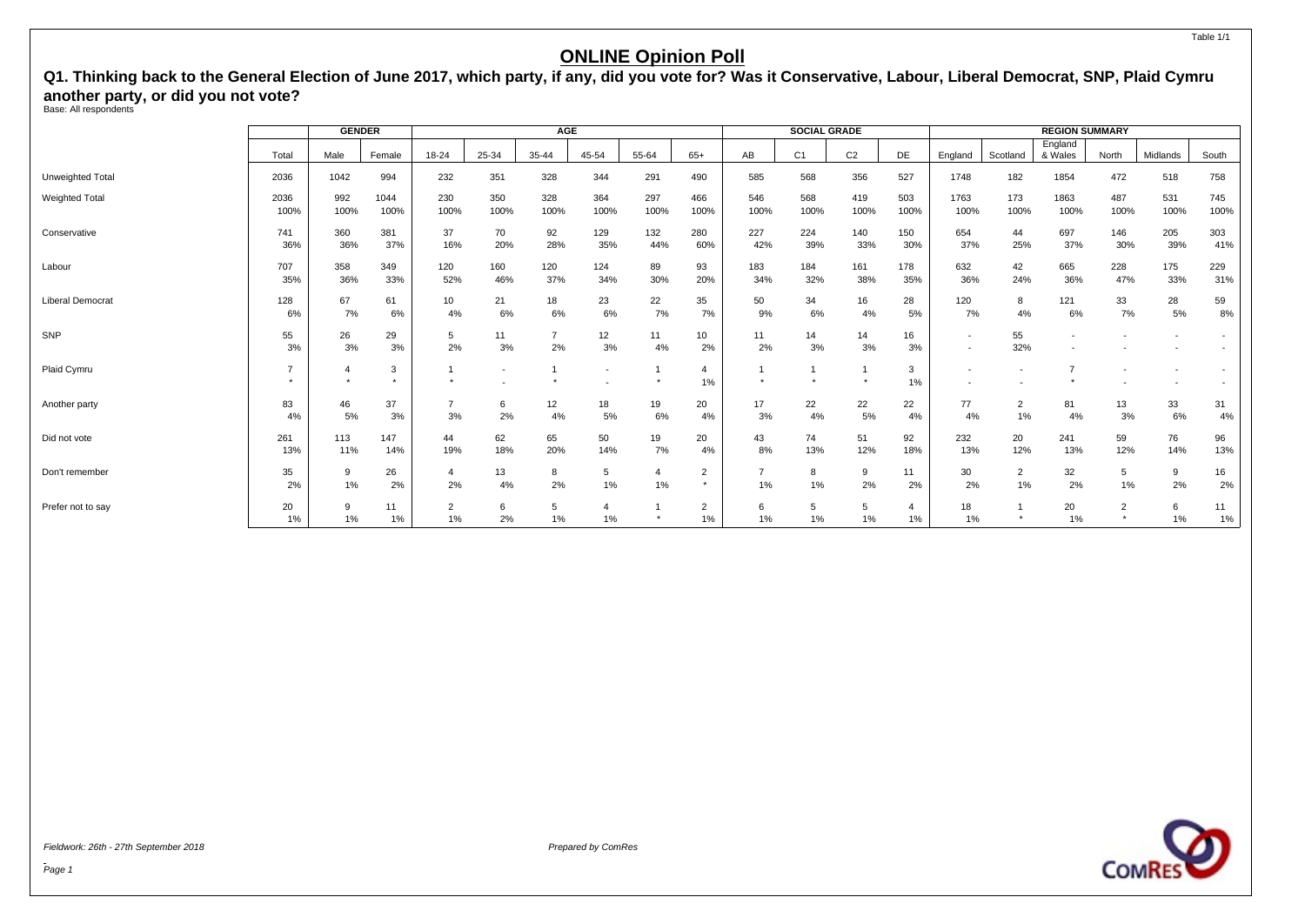**Q1. Thinking back to the General Election of June 2017, which party, if any, did you vote for? Was it Conservative, Labour, Liberal Democrat, SNP, Plaid Cymru another party, or did you not vote?** Base: All respondents

|                         |                                        |                                                      |                            | <b>VOTING INTENTION</b>                    |                                  |                                                      |                                                      |                           |              | <b>PARTY IDENTIFICATION</b>                |                                                      |                          |                                                      | PAST VOTE - GENERAL ELECTION 2017 |                                                      |                                                      |
|-------------------------|----------------------------------------|------------------------------------------------------|----------------------------|--------------------------------------------|----------------------------------|------------------------------------------------------|------------------------------------------------------|---------------------------|--------------|--------------------------------------------|------------------------------------------------------|--------------------------|------------------------------------------------------|-----------------------------------|------------------------------------------------------|------------------------------------------------------|
|                         | Total                                  | Cons                                                 | Lab                        | Lib<br>Dem                                 | Green                            | <b>UKIP</b>                                          | SNP                                                  | Cons                      | Lab          | Lib<br>Dem                                 | Green                                                | UKIP                     | SNP                                                  | Cons                              | Lab                                                  | Lib<br>Dems                                          |
| Unweighted Total        | 2036                                   | 547                                                  | 683                        | 151                                        | 46                               | 90                                                   | 71                                                   | 535                       | 713          | 150                                        | 64                                                   | 128                      | 65                                                   | 637                               | 742                                                  | 142                                                  |
| Weighted Total          | 2036<br>100%                           | 621<br>100%                                          | 654<br>100%                | 140<br>100%                                | 36<br>100%                       | 79<br>100%                                           | 55<br>100%                                           | 602<br>100%               | 683<br>100%  | 139<br>100%                                | 57<br>100%                                           | 120<br>100%              | 52<br>100%                                           | 741<br>100%                       | 707<br>100%                                          | 128<br>100%                                          |
| Conservative            | 741<br>36%                             | 578<br>93%                                           | 18<br>3%                   | 14<br>10%                                  | $\overline{4}$<br>10%            | 26<br>33%                                            | $\sim$<br>$\sim$                                     | 544<br>90%                | 32<br>5%     | 11<br>8%                                   | 5<br>10%                                             | 54<br>45%                | $\overline{\phantom{a}}$<br>$\overline{\phantom{0}}$ | 741<br>100%                       | $\overline{\phantom{a}}$<br>$\sim$                   | $\overline{\phantom{0}}$                             |
| Labour                  | 707<br>35%                             | 11<br>2%                                             | 569<br>87%                 | 32<br>23%                                  | 8<br>23%                         | 5<br>$6\%$                                           | $\overline{2}$<br>3%                                 | 13<br>2%                  | 564<br>83%   | 33<br>24%                                  | 21<br>36%                                            | 10<br>9%                 | 1<br>$1\%$                                           | $\sim$<br>$\sim$                  | 707<br>100%                                          |                                                      |
| <b>Liberal Democrat</b> | 128<br>6%                              | $\overline{7}$<br>1%                                 | 11<br>2%                   | 80<br>57%                                  | 5<br>13%                         | $1\%$                                                | 2%                                                   | 9<br>1%                   | 13<br>2%     | 80<br>58%                                  | 5<br>9%                                              | 1<br>1%                  | 2%                                                   | $\overline{\phantom{a}}$          | $\sim$<br>$\overline{\phantom{a}}$                   | 128<br>100%                                          |
| SNP                     | 55<br>3%                               | $\overline{1}$<br>$\star$                            | $5\phantom{.0}$<br>1%      | $\overline{\phantom{0}}$<br>$\overline{a}$ | $\overline{ }$<br>2%             | $\overline{\phantom{a}}$<br>$\overline{\phantom{a}}$ | 47<br>84%                                            | $\overline{\phantom{a}}$  | 5<br>1%      | 1%                                         | $\overline{2}$<br>4%                                 | $\overline{1}$<br>1%     | 42<br>81%                                            | $\overline{\phantom{a}}$          | $\overline{\phantom{a}}$                             | $\overline{\phantom{0}}$                             |
| Plaid Cymru             | $\overline{7}$<br>$\ddot{\phantom{1}}$ | $\overline{\phantom{a}}$<br>$\overline{\phantom{a}}$ | $\overline{\phantom{a}}$   |                                            |                                  | $\overline{\phantom{a}}$                             | $\overline{\phantom{a}}$<br>$\overline{\phantom{a}}$ | $\overline{\phantom{a}}$  |              | $\overline{\phantom{a}}$                   |                                                      | $\overline{\phantom{a}}$ |                                                      |                                   | $\overline{\phantom{a}}$                             |                                                      |
| Another party           | 83<br>4%                               | 5<br>1%                                              | $\overline{4}$<br>1%       | 1%                                         | 17<br>46%                        | 37<br>47%                                            | $\overline{\phantom{a}}$<br>$\sim$                   | 6<br>1%                   | 8<br>1%      | 1%                                         | 15<br>26%                                            | 38<br>32%                | $\sim$                                               |                                   |                                                      |                                                      |
| Did not vote            | 261<br>13%                             | 17<br>3%                                             | 44<br>7%                   | 13<br>10%                                  | $\overline{2}$<br>6%             | 8<br>11%                                             | 5<br>9%                                              | 26<br>4%                  | 51<br>7%     | 10<br>7%                                   | 8<br>14%                                             | 12<br>10%                | $\overline{7}$<br>14%                                |                                   |                                                      |                                                      |
| Don't remember          | 35<br>2%                               | $\overline{\phantom{a}}$<br>$\overline{\phantom{a}}$ | $\overline{2}$<br>$^\star$ | 1%                                         | $\overline{a}$<br>$\overline{a}$ | $\overline{2}$<br>2%                                 | $\mathbf{1}$<br>2%                                   | $\overline{2}$<br>$\star$ | 6<br>1%      | $\overline{\phantom{a}}$<br>$\blacksquare$ | $\mathbf{1}$<br>2%                                   | $\overline{2}$<br>2%     | 1<br>2%                                              |                                   | $\overline{\phantom{0}}$<br>$\overline{\phantom{0}}$ |                                                      |
| Prefer not to say       | 20<br>$1\%$                            | $\star$                                              | $\overline{2}$<br>$\star$  | $\overline{a}$                             | $\overline{\phantom{a}}$         | $\overline{\phantom{a}}$<br>$\overline{\phantom{a}}$ | $\sim$<br>$\sim$                                     | $\rightarrow$             | 3<br>$\star$ | $\overline{2}$<br>1%                       | $\overline{\phantom{a}}$<br>$\overline{\phantom{a}}$ | $\overline{2}$<br>$1\%$  | $\sim$<br>$\sim$                                     | $\overline{\phantom{a}}$          | $\overline{\phantom{a}}$                             | $\overline{\phantom{0}}$<br>$\overline{\phantom{a}}$ |



**COMRI** 

Fieldwork: 26th - 27th September 2018 Prepared by ComRes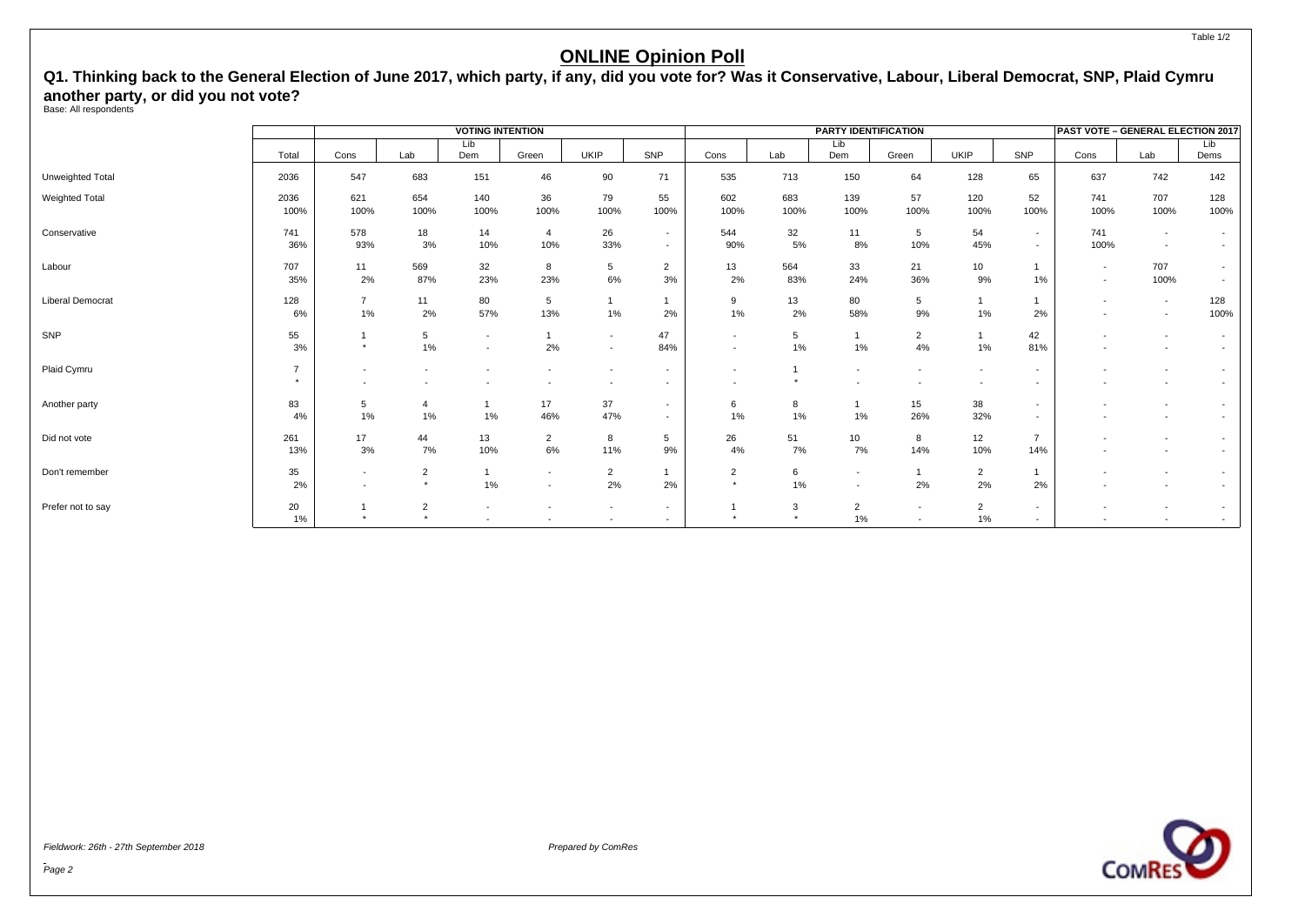**Q1. Thinking back to the General Election of June 2017, which party, if any, did you vote for? Was it Conservative, Labour, Liberal Democrat, SNP, Plaid Cymru another party, or did you not vote?** Base: All respondents

|                         |                           |                  |                          |                                                      |                                            |                                    | <b>REGION</b>                                        |                                            |                                                      |                          |                                                      |                                                      |
|-------------------------|---------------------------|------------------|--------------------------|------------------------------------------------------|--------------------------------------------|------------------------------------|------------------------------------------------------|--------------------------------------------|------------------------------------------------------|--------------------------|------------------------------------------------------|------------------------------------------------------|
|                         | Total                     | Scotland         | North<br>East            | North<br>West                                        | Yorks & Humber                             | West<br>Midlands                   | East<br>Midlands                                     | Wales                                      | Eastern                                              | London                   | South<br>East                                        | South<br>West                                        |
| Unweighted Total        | 2036                      | 182              | 88                       | 224                                                  | 160                                        | 181                                | 139                                                  | 106                                        | 198                                                  | 294                      | 295                                                  | 169                                                  |
| Weighted Total          | 2036                      | 173              | 83                       | 230                                                  | 173                                        | 185                                | 151                                                  | 100                                        | 195                                                  | 281                      | 289                                                  | 175                                                  |
|                         | 100%                      | 100%             | 100%                     | 100%                                                 | 100%                                       | 100%                               | 100%                                                 | 100%                                       | 100%                                                 | 100%                     | 100%                                                 | 100%                                                 |
| Conservative            | 741                       | 44               | 23                       | 70                                                   | 53                                         | 76                                 | 43                                                   | 43                                         | 86                                                   | 97                       | 125                                                  | 81                                                   |
|                         | 36%                       | 25%              | 28%                      | 30%                                                  | 31%                                        | 41%                                | 28%                                                  | 43%                                        | 44%                                                  | 35%                      | 43%                                                  | 46%                                                  |
| Labour                  | 707                       | 42               | 37                       | 106                                                  | 85                                         | 60                                 | 55                                                   | 32                                         | 60                                                   | 107                      | 81                                                   | 41                                                   |
|                         | 35%                       | 24%              | 45%                      | 46%                                                  | 49%                                        | 32%                                | 37%                                                  | 32%                                        | 31%                                                  | 38%                      | 28%                                                  | 24%                                                  |
| <b>Liberal Democrat</b> | 128                       | 8                | 6                        | 15                                                   | 13                                         | 3                                  | 10                                                   | $\mathbf{1}$                               | 15                                                   | 27                       | 17                                                   | 15                                                   |
|                         | 6%                        | 4%               | $7\%$                    | 7%                                                   | 7%                                         | 2%                                 | 7%                                                   | 1%                                         | 8%                                                   | 10%                      | 6%                                                   | 9%                                                   |
| SNP                     | 55<br>3%                  | 55<br>32%        | $\overline{\phantom{a}}$ | $\overline{\phantom{a}}$<br>$\overline{\phantom{a}}$ | $\overline{\phantom{a}}$                   | $\sim$<br>$\overline{\phantom{a}}$ | $\overline{\phantom{a}}$<br>$\blacksquare$           | $\overline{\phantom{a}}$<br>$\overline{a}$ | $\overline{\phantom{a}}$<br>$\overline{\phantom{a}}$ |                          | $\overline{\phantom{a}}$<br>$\overline{\phantom{a}}$ | $\overline{\phantom{0}}$<br>$\overline{\phantom{a}}$ |
| Plaid Cymru             | $\overline{7}$<br>$\star$ | $\sim$<br>$\sim$ | $\overline{\phantom{a}}$ | $\overline{\phantom{a}}$                             | $\overline{\phantom{a}}$                   | $\overline{\phantom{a}}$           | $\overline{\phantom{a}}$<br>$\overline{\phantom{a}}$ | $\overline{7}$<br>7%                       | $\overline{\phantom{a}}$<br>$\overline{\phantom{a}}$ | $\overline{\phantom{a}}$ | $\overline{\phantom{a}}$<br>$\overline{\phantom{a}}$ | $\overline{\phantom{0}}$<br>$\overline{\phantom{a}}$ |
| Another party           | 83                        | $\overline{2}$   | 3                        | $\mathbf{3}$                                         | $\overline{7}$                             | 11                                 | 10                                                   | $\overline{4}$                             | 12                                                   | 6                        | 16                                                   | 9                                                    |
|                         | 4%                        | $1\%$            | 3%                       | 2%                                                   | 4%                                         | 6%                                 | 7%                                                   | $4\%$                                      | 6%                                                   | 2%                       | 5%                                                   | 5%                                                   |
| Did not vote            | 261                       | 20               | 9                        | 34                                                   | 16                                         | 28                                 | 29                                                   | 9                                          | 19                                                   | 39                       | 36                                                   | 21                                                   |
|                         | 13%                       | 12%              | 11%                      | 15%                                                  | 9%                                         | 15%                                | 19%                                                  | 9%                                         | 10%                                                  | 14%                      | 13%                                                  | 12%                                                  |
| Don't remember          | 35                        | $\overline{2}$   | $\overline{4}$           | $\overline{2}$                                       | $\overline{\phantom{a}}$                   | 4                                  | $\overline{2}$                                       | $\mathbf{3}$                               | $\overline{2}$                                       | 3                        | 8                                                    | 5                                                    |
|                         | 2%                        | 1%               | 4%                       | 1%                                                   | $\overline{\phantom{a}}$                   | 2%                                 | 2%                                                   | 3%                                         | 1%                                                   | 1%                       | 3%                                                   | $3%$                                                 |
| Prefer not to say       | 20<br>$1\%$               | $^\star$         | $\overline{2}$<br>2%     | $\overline{\phantom{a}}$<br>$\overline{\phantom{a}}$ | $\overline{\phantom{a}}$<br>$\overline{a}$ | $\overline{2}$<br>$1\%$            | $1\%$                                                | 1%                                         | $\overline{2}$<br>1%                                 | $\overline{2}$<br>1%     | $\overline{7}$<br>2%                                 | 3<br>$1\%$                                           |



Fieldwork: 26th - 27th September 2018 Prepared by ComRes

Table 1/3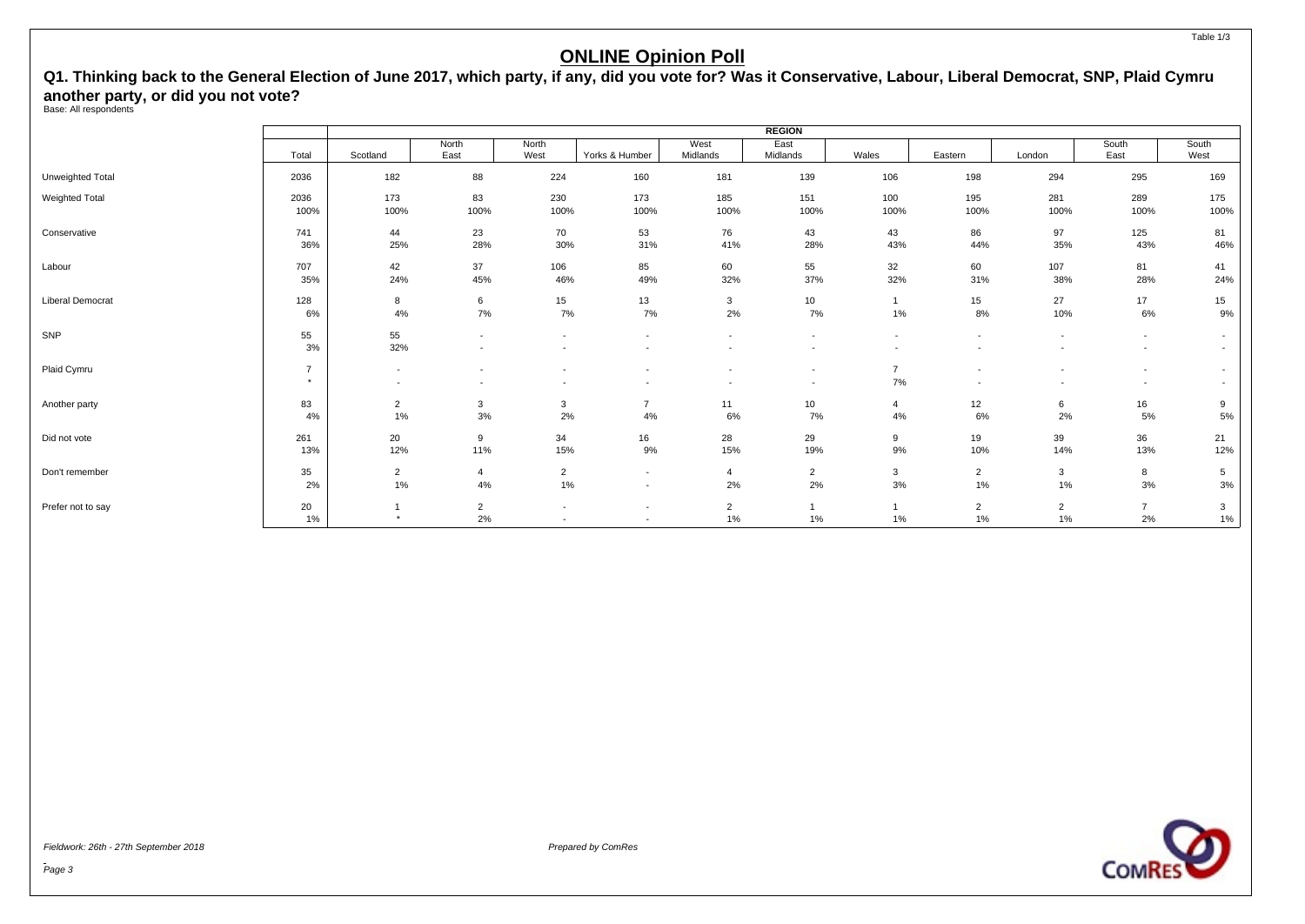<span id="page-5-0"></span>**Q2. If there were a General Election tomorrow, how likely would you be to vote on a scale from 1 to 10, where 1 means you are certain NOT to vote and 10 means you are absolutely CERTAIN to vote?** Base: All respondents

|                                                    |      |                     | <b>GENDER</b>        |                      |                          |                      | AGE                   |                      |                                                      |                          |                           | SOCIAL GRADE         |                      |                           |                     |                      | <b>REGION SUMMARY</b> |                           |                          |                     |
|----------------------------------------------------|------|---------------------|----------------------|----------------------|--------------------------|----------------------|-----------------------|----------------------|------------------------------------------------------|--------------------------|---------------------------|----------------------|----------------------|---------------------------|---------------------|----------------------|-----------------------|---------------------------|--------------------------|---------------------|
|                                                    |      | Total               | Male                 | Female               | 18-24                    | 25-34                | 35-44                 | 45-54                | 55-64                                                | $65+$                    | AB                        | C <sub>1</sub>       | C <sub>2</sub>       | DE                        | England             | Scotland             | England<br>& Wales    | North                     | Midlands                 | South               |
| <b>Unweighted Total</b>                            |      | 2036                | 1042                 | 994                  | 232                      | 351                  | 328                   | 344                  | 291                                                  | 490                      | 585                       | 568                  | 356                  | 527                       | 1748                | 182                  | 1854                  | 472                       | 518                      | 758                 |
| <b>Weighted Total</b>                              |      | 2036<br>100%        | 992<br>100%          | 1044<br>100%         | 230<br>100%              | 350<br>100%          | 328<br>100%           | 364<br>100%          | 297<br>100%                                          | 466<br>100%              | 546<br>100%               | 568<br>100%          | 419<br>100%          | 503<br>100%               | 1763<br>100%        | 173<br>100%          | 1863<br>100%          | 487<br>100%               | 531<br>100%              | 745<br>100%         |
| 1 - Certain not to vote                            | (1)  | 78<br>4%            | 36<br>4%             | 42<br>4%             | 9<br>4%                  | 15<br>4%             | 22<br>7%              | 16<br>4%             | 8<br>3%                                              | 8<br>2%                  | 16<br>3%                  | 14<br>2%             | 8<br>2%              | 40<br>8%                  | 72<br>4%            | $\overline{2}$<br>1% | 75<br>4%              | 18<br>4%                  | 26<br>5%                 | 28<br>4%            |
| $\overline{2}$                                     | (2)  | 20<br>1%            | 9<br>1%              | 11<br>1%             | $\overline{\phantom{a}}$ | 9<br>3%              | 3<br>1%               | $\overline{4}$<br>1% | $\overline{\phantom{a}}$<br>$\overline{\phantom{a}}$ | 3<br>1%                  |                           | 8<br>1%              | 3<br>1%              | 8<br>2%                   | 18<br>1%            | 1<br>1%              | 19<br>1%              | 6<br>1%                   | 5<br>1%                  | 7<br>1%             |
| 3                                                  | (3)  | 17<br>1%            | $\overline{7}$<br>1% | 10<br>1%             | $\overline{2}$<br>1%     | $\overline{4}$<br>1% | $5\phantom{.0}$<br>1% | 3<br>1%              | 3<br>1%                                              |                          | 4<br>1%                   | 5<br>1%              | $\overline{2}$<br>1% | $\overline{7}$<br>1%      | 15<br>1%            | $\mathbf{1}$<br>1%   | 16<br>1%              | $\overline{2}$<br>$\star$ | $\overline{7}$<br>1%     | 6<br>$1\%$          |
| $\overline{4}$                                     | (4)  | 17<br>1%            | 10<br>1%             | $\overline{7}$<br>1% | 3<br>1%                  | 3<br>1%              | 5<br>2%               | 3<br>1%              | $^\star$                                             | 2<br>$\star$             | 2<br>$\star$              | 5<br>1%              | 3<br>1%              | $\overline{7}$<br>1%      | 17<br>1%            |                      | 17<br>1%              | $\overline{7}$<br>1%      | 5<br>1%                  | 5<br>1%             |
| 5                                                  | (5)  | 63<br>3%            | 35<br>4%             | 28<br>3%             | 5<br>2%                  | 17<br>5%             | 12<br>4%              | 18<br>5%             | 9<br>3%                                              | 3<br>1%                  | 14<br>2%                  | 14<br>2%             | 16<br>4%             | 20<br>4%                  | 56<br>3%            | 5<br>3%              | 58<br>3%              | 12<br>3%                  | 19<br>4%                 | 24<br>3%            |
| 6                                                  | (6)  | 54<br>3%            | 15<br>2%             | 39<br>4%             | 12<br>5%                 | 12<br>4%             | 12<br>4%              | 9<br>3%              | 5<br>2%                                              | 4<br>$1\%$               | 14<br>3%                  | 12<br>2%             | 11<br>3%             | 18<br>4%                  | 46<br>3%            | 4<br>2%              | 50<br>3%              | 6<br>1%                   | 22<br>4%                 | 18<br>2%            |
| $\overline{7}$                                     | (7)  | 90<br>4%            | 37<br>4%             | 53<br>5%             | 18<br>8%                 | 17<br>5%             | 25<br>8%              | 14<br>4%             | 10<br>3%                                             | 6<br>1%                  | 22<br>4%                  | 28<br>5%             | 20<br>5%             | 20<br>4%                  | 86<br>5%            | $\overline{2}$<br>1% | 88<br>5%              | 22<br>5%                  | 27<br>5%                 | 37<br>5%            |
| 8                                                  | (8)  | 152<br>7%           | 71<br>7%             | 81<br>8%             | 23<br>10%                | 42<br>12%            | 26<br>8%              | 32<br>9%             | 13<br>4%                                             | 17<br>4%                 | 35<br>6%                  | 40<br>7%             | 40<br>10%            | 37<br>7%                  | 132<br>7%           | 14<br>8%             | 138<br>7%             | 35<br>7%                  | 34<br>6%                 | 62<br>$8%$          |
| 9                                                  | (9)  | 192<br>9%           | 99<br>10%            | 93<br>9%             | 13<br>6%                 | 35<br>10%            | 37<br>11%             | 29<br>8%             | 25<br>8%                                             | 53<br>11%                | 54<br>10%                 | 56<br>10%            | 40<br>9%             | 43<br>8%                  | 180<br>10%          | 6<br>3%              | 186<br>10%            | 59<br>12%                 | 52<br>10%                | 69<br>9%            |
| 10 - Absolutely certain to vote                    | (10) | 1276<br>63%         | 650<br>66%           | 626<br>60%           | 129<br>56%               | 180<br>51%           | 163<br>50%            | 221<br>61%           | 217<br>73%                                           | 365<br>78%               | 377<br>69%                | 362<br>64%           | 258<br>61%           | 279<br>56%                | 1076<br>61%         | 127<br>73%           | 1149<br>62%           | 295<br>61%                | 320<br>60%               | 461<br>62%          |
| Prefer not to say                                  |      | 9                   | 3<br>$\ddot{}$       | 5<br>1%              | 4<br>2%                  | $\overline{2}$<br>1% | $\overline{2}$<br>1%  | $\overline{1}$       | $\overline{\phantom{a}}$<br>$\overline{\phantom{a}}$ | $\overline{\phantom{a}}$ | $\overline{2}$<br>$\star$ | $\overline{4}$<br>1% |                      | $\overline{2}$<br>$\star$ | 8                   | $\mathbf{1}$<br>1%   | 8<br>$\star$          | $\overline{2}$<br>$\star$ | $\overline{\phantom{a}}$ | 6<br>1%             |
| Don't know                                         |      | 69<br>3%            | 20<br>2%             | 49<br>5%             | 13<br>5%                 | 13<br>4%             | 17<br>5%              | 14<br>4%             | 7<br>2%                                              | 6<br>1%                  | 6<br>$1\%$                | 22<br>4%             | 18<br>4%             | 23<br>5%                  | 57<br>3%            | 10<br>6%             | 59<br>3%              | 21<br>4%                  | 15<br>3%                 | 21<br>3%            |
| Mean score<br>Standard deviation<br>Standard error |      | 8.79<br>2.28<br>.05 | 8.87<br>2.22<br>.07  | 8.70<br>2.33<br>.08  | 8.62<br>2.25<br>.15      | 8.33<br>2.54<br>.14  | 8.20<br>2.70<br>.15   | 8.63<br>2.43<br>.13  | 9.17<br>1.92<br>.11                                  | 9.47<br>1.56<br>.07      | 9.07<br>1.97<br>.08       | 8.91<br>2.12<br>.09  | 8.92<br>1.96<br>.11  | 8.21<br>2.87<br>.13       | 8.72<br>2.33<br>.06 | 9.28<br>1.74<br>.13  | 8.74<br>2.32<br>.05   | 8.81<br>2.26<br>.11       | 8.58<br>2.46<br>.11      | 8.77<br>2.26<br>.08 |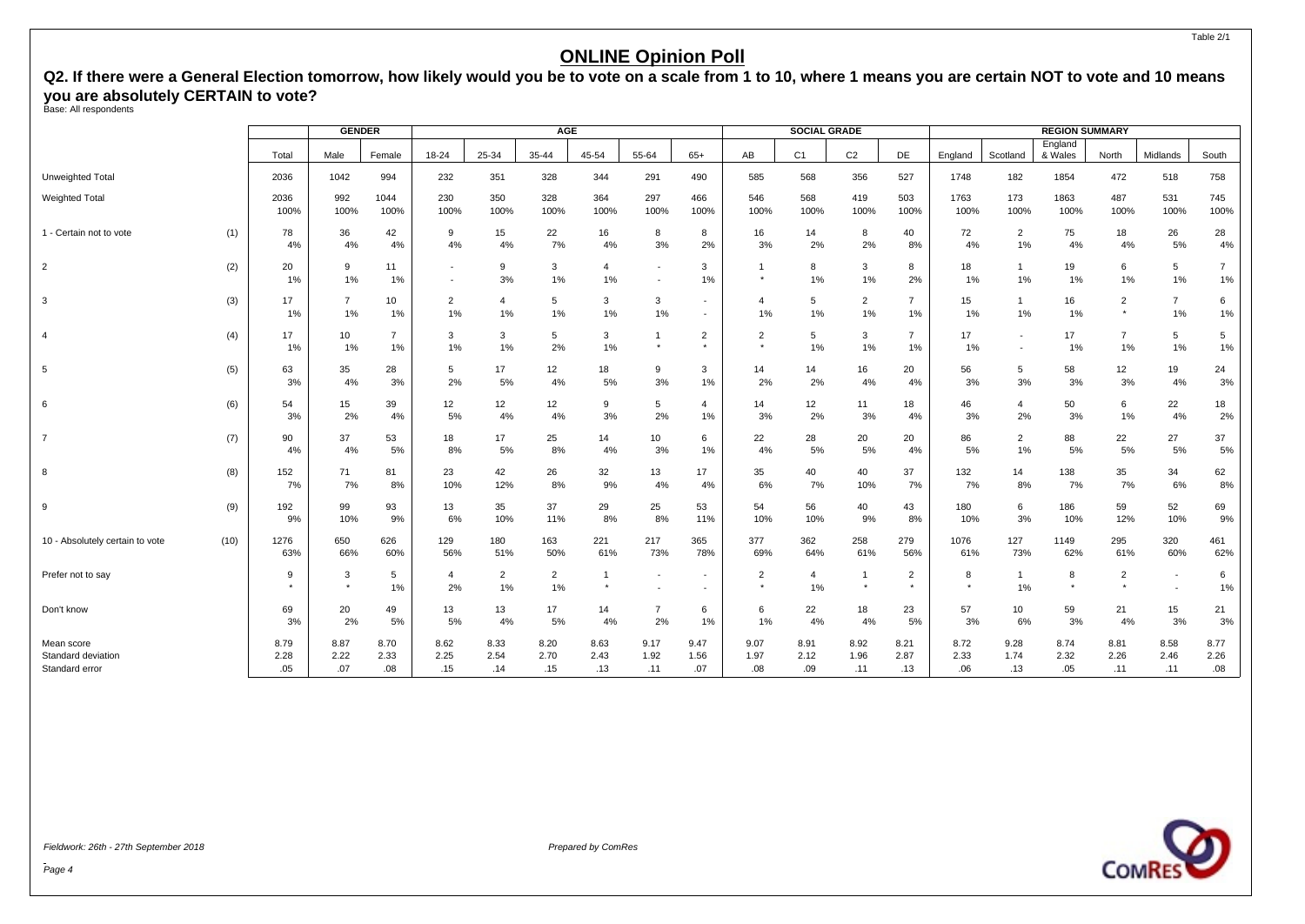# **Q2. If there were a General Election tomorrow, how likely would you be to vote on a scale from 1 to 10, where 1 means you are certain NOT to vote and 10 means you are absolutely CERTAIN to vote?** Base: All respondents

|                                      |      |              |                                                      |                          | <b>VOTING INTENTION</b> |                      |                                                      |                                                      |                                    |                           | PARTY IDENTIFICATION                                 |                                    |                                                      |                                    | PAST VOTE - GENERAL ELECTION 2017 |                           |                         |
|--------------------------------------|------|--------------|------------------------------------------------------|--------------------------|-------------------------|----------------------|------------------------------------------------------|------------------------------------------------------|------------------------------------|---------------------------|------------------------------------------------------|------------------------------------|------------------------------------------------------|------------------------------------|-----------------------------------|---------------------------|-------------------------|
|                                      |      | Total        | Cons                                                 | Lab                      | Lib<br>Dem              | Green                | <b>UKIP</b>                                          | SNP                                                  | Cons                               | Lab                       | Lib<br>Dem                                           | Green                              | UKIP                                                 | SNP                                | Cons                              | Lab                       | Lib<br>Dems             |
| Unweighted Total                     |      | 2036         | 547                                                  | 683                      | 151                     | 46                   | 90                                                   | 71                                                   | 535                                | 713                       | 150                                                  | 64                                 | 128                                                  | 65                                 | 637                               | 742                       | 142                     |
| Weighted Total                       |      | 2036<br>100% | 621<br>100%                                          | 654<br>100%              | 140<br>100%             | 36<br>100%           | 79<br>100%                                           | 55<br>100%                                           | 602<br>100%                        | 683<br>100%               | 139<br>100%                                          | 57<br>100%                         | 120<br>100%                                          | 52<br>100%                         | 741<br>100%                       | 707<br>100%               | 128<br>100%             |
| 1 - Certain not to vote              | (1)  | 78<br>4%     | $\overline{\phantom{a}}$                             |                          |                         |                      | $\overline{\phantom{a}}$                             | $\overline{\phantom{a}}$<br>$\blacksquare$           | 6<br>1%                            | 8<br>1%                   | 3<br>2%                                              | $\overline{1}$<br>1%               | $\overline{4}$<br>3%                                 | $\mathbf{1}$<br>2%                 | 5<br>1%                           | 6<br>$1\%$                | $\mathbf{1}$<br>1%      |
| $\overline{2}$                       | (2)  | 20<br>1%     |                                                      |                          |                         |                      | ٠                                                    | $\blacksquare$<br>$\blacksquare$                     | 3<br>$\star$                       | $\overline{2}$<br>$\star$ | $\blacksquare$<br>$\overline{\phantom{a}}$           | $\sim$<br>$\overline{\phantom{a}}$ | $\overline{1}$<br>1%                                 | $\sim$<br>$\sim$                   | $\overline{1}$<br>$^\star$        | $\overline{2}$<br>$\star$ | $\mathbf{1}$<br>1%      |
| 3                                    | (3)  | 17<br>1%     |                                                      |                          |                         |                      | $\overline{\phantom{a}}$                             | $\blacksquare$<br>$\sim$                             | $\mathbf{1}$<br>$\star$            | 4<br>1%                   | $\overline{\phantom{a}}$<br>$\overline{\phantom{a}}$ | $\mathbf{1}$<br>1%                 | $\overline{1}$<br>$1\%$                              | $\overline{\phantom{a}}$<br>$\sim$ | $\overline{2}$<br>$\star$         | $\overline{2}$<br>$\star$ |                         |
| $\overline{4}$                       | (4)  | 17<br>1%     |                                                      |                          |                         |                      | $\overline{\phantom{a}}$<br>$\overline{\phantom{a}}$ | $\overline{\phantom{a}}$<br>$\overline{\phantom{a}}$ | $\overline{2}$<br>$\star$          | 6<br>1%                   | $\mathbf{1}$<br>1%                                   | $\mathbf{1}$<br>1%                 | $\overline{\phantom{a}}$<br>$\overline{\phantom{a}}$ | $\sim$<br>$\overline{\phantom{a}}$ | $\overline{2}$<br>$\star$         | 3<br>$^\star$             | $\mathbf{1}$<br>$1\%$   |
| 5                                    | (5)  | 63<br>3%     | 4<br>1%                                              | 12<br>2%                 | $\overline{2}$<br>1%    | $\overline{2}$<br>6% | 2%                                                   | $\mathbf{1}$<br>2%                                   | 9<br>1%                            | 16<br>2%                  | $\overline{2}$<br>1%                                 | $\overline{2}$<br>4%               | $\overline{2}$<br>2%                                 | $\mathbf{1}$<br>2%                 | 8<br>1%                           | 14<br>2%                  | 3<br>3%                 |
| 6                                    | (6)  | 54<br>3%     | 10<br>2%                                             | 19<br>3%                 | $\overline{4}$<br>$3%$  |                      | 3<br>4%                                              | $\overline{2}$<br>3%                                 | 14<br>2%                           | 16<br>2%                  | 3<br>2%                                              | $\overline{2}$<br>4%               | $\overline{2}$<br>2%                                 | $\overline{2}$<br>4%               | 11<br>2%                          | 13<br>2%                  | $\overline{2}$<br>$2\%$ |
| $\overline{7}$                       | (7)  | 90<br>4%     | 18<br>3%                                             | 39<br>6%                 | 8<br>$5\%$              | $\mathbf{1}$<br>2%   | 4<br>5%                                              | 1<br>$1\%$                                           | 20<br>3%                           | 38<br>6%                  | $\overline{7}$<br>5%                                 | 5<br>8%                            | 3<br>2%                                              | 1<br>1%                            | 28<br>4%                          | 32<br>$4\%$               | 5<br>$4\%$              |
| 8                                    | (8)  | 152<br>7%    | 41<br>7%                                             | 55<br>8%                 | 9<br>7%                 | $\sim$<br>$\sim$     | $\overline{7}$<br>9%                                 | 6<br>11%                                             | 42<br>7%                           | 59<br>9%                  | 16<br>12%                                            | $\overline{2}$<br>3%               | 8<br>7%                                              | 4<br>8%                            | 47<br>6%                          | 56<br>$8\%$               | 14<br>11%               |
| 9                                    | (9)  | 192<br>9%    | 61<br>10%                                            | 67<br>10%                | 13<br>9%                | 8<br>21%             | 6<br>8%                                              | $\mathbf{1}$<br>2%                                   | 68<br>11%                          | 66<br>10%                 | 15<br>11%                                            | $\overline{7}$<br>12%              | 12<br>10%                                            | $\mathbf{1}$<br>1%                 | 72<br>10%                         | 75<br>11%                 | 20<br>16%               |
| 10 - Absolutely certain to vote      | (10) | 1276<br>63%  | 486<br>78%                                           | 463<br>71%               | 105<br>75%              | 26<br>71%            | 57<br>73%                                            | 44<br>80%                                            | 432<br>72%                         | 457<br>67%                | 93<br>67%                                            | 37<br>64%                          | 82<br>69%                                            | 40<br>77%                          | 556<br>75%                        | 490<br>69%                | 80<br>63%               |
| Prefer not to say                    |      | 9<br>$\star$ | $\overline{\phantom{a}}$<br>$\overline{\phantom{a}}$ | $\overline{\phantom{a}}$ |                         |                      | $\overline{\phantom{a}}$<br>$\overline{\phantom{a}}$ | $\overline{\phantom{a}}$<br>$\blacksquare$           | $\overline{\phantom{a}}$<br>$\sim$ | $\overline{2}$<br>$\star$ | $\overline{\phantom{a}}$<br>$\blacksquare$           | $\overline{\phantom{a}}$           | $\overline{\phantom{a}}$<br>$\overline{\phantom{a}}$ | $\mathbf{1}$<br>2%                 | $\sim$<br>$\sim$                  | $\sim$<br>$\sim$          |                         |
| Don't know                           |      | 69<br>3%     | $\blacksquare$                                       |                          |                         |                      | $\overline{\phantom{a}}$<br>$\overline{\phantom{a}}$ | $\overline{\phantom{a}}$<br>$\overline{\phantom{a}}$ | $\overline{4}$<br>1%               | 9<br>1%                   | $\blacksquare$<br>$\blacksquare$                     | $\mathbf{1}$<br>1%                 | 4<br>4%                                              | $\mathbf{1}$<br>2%                 | 8<br>1%                           | 13<br>2%                  | $\mathbf{1}$<br>1%      |
| Mean score                           |      | 8.79         | 9.58                                                 | 9.34                     | 9.45                    | 9.44                 | 9.36                                                 | 9.47                                                 | 9.31                               | 9.11                      | 9.16                                                 | 8.94                               | 9.08                                                 | 9.32                               | 9.43                              | 9.27                      | 9.16                    |
| Standard deviation<br>Standard error |      | 2.28<br>.05  | .94<br>.04                                           | 1.21<br>.05              | 1.12<br>.09             | 1.24<br>.18          | 1.23<br>.13                                          | 1.19<br>.14                                          | 1.53<br>.07                        | 1.72<br>.06               | 1.64<br>.13                                          | 1.93<br>.24                        | 2.06<br>.19                                          | 1.69<br>.21                        | 1.34<br>.05                       | 1.52<br>.06               | 1.54<br>.13             |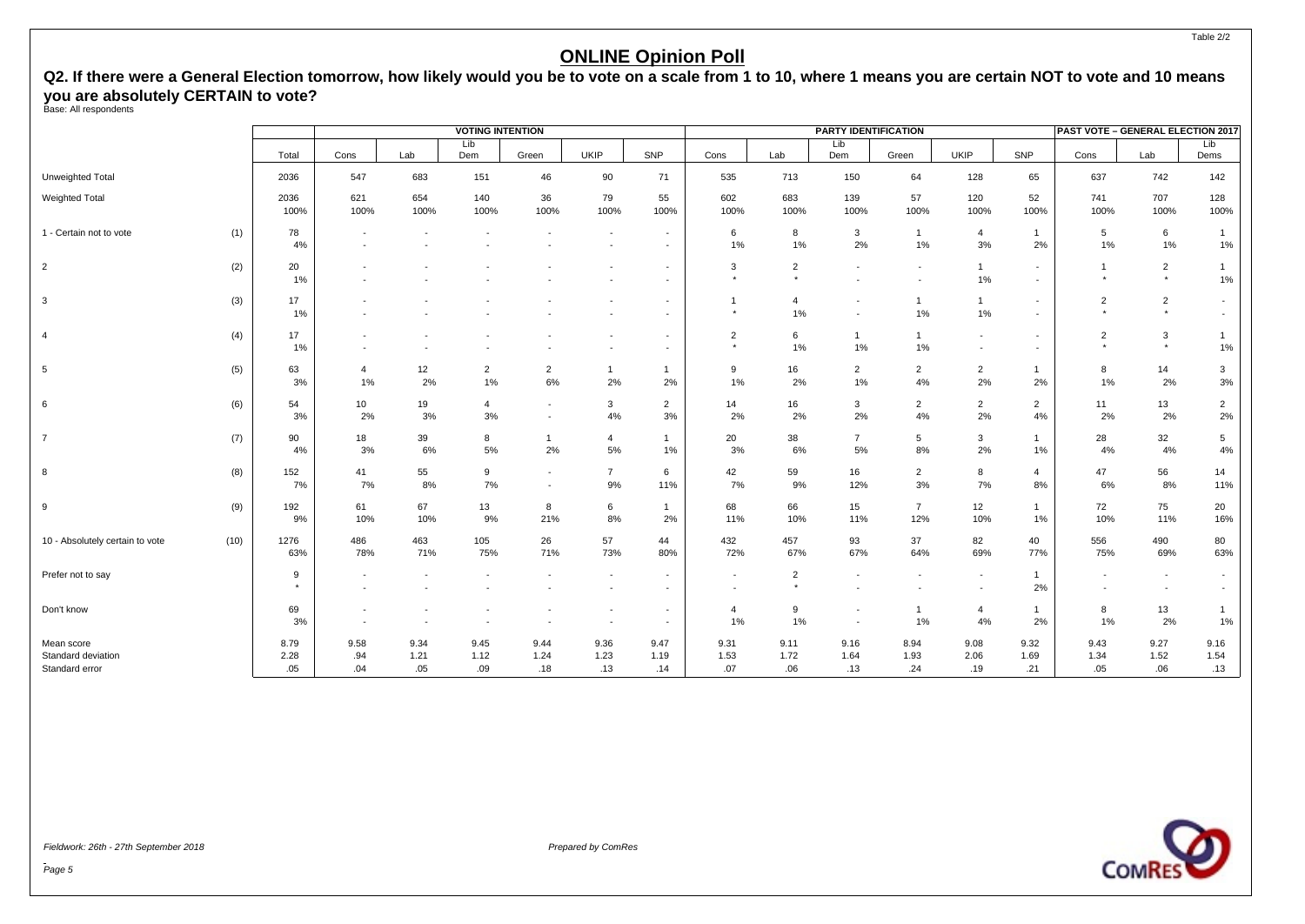# **Q2. If there were a General Election tomorrow, how likely would you be to vote on a scale from 1 to 10, where 1 means you are certain NOT to vote and 10 means you are absolutely CERTAIN to vote?** Base: All respondents

|                                  |      |              |                          |                                                      |                                                      |                                                      |                          | <b>REGION</b>                                        |                          |                                                      |                                                      |                            |                         |
|----------------------------------|------|--------------|--------------------------|------------------------------------------------------|------------------------------------------------------|------------------------------------------------------|--------------------------|------------------------------------------------------|--------------------------|------------------------------------------------------|------------------------------------------------------|----------------------------|-------------------------|
|                                  |      | Total        | Scotland                 | North<br>East                                        | North<br>West                                        | Yorks & Humber                                       | West<br>Midlands         | East<br>Midlands                                     | Wales                    | Eastern                                              | London                                               | South<br>East              | South<br>West           |
| Unweighted Total                 |      | 2036         | 182                      | 88                                                   | 224                                                  | 160                                                  | 181                      | 139                                                  | 106                      | 198                                                  | 294                                                  | 295                        | 169                     |
| <b>Weighted Total</b>            |      | 2036<br>100% | 173<br>100%              | 83<br>100%                                           | 230<br>100%                                          | 173<br>100%                                          | 185<br>100%              | 151<br>100%                                          | 100<br>100%              | 195<br>100%                                          | 281<br>100%                                          | 289<br>100%                | 175<br>100%             |
| 1 - Certain not to vote          | (1)  | 78<br>4%     | $\overline{2}$<br>1%     | $\overline{1}$<br>1%                                 | 12<br>5%                                             | 5<br>3%                                              | 12<br>7%                 | $\overline{4}$<br>3%                                 | 4<br>4%                  | 9<br>5%                                              | 13<br>5%                                             | 8<br>3%                    | $\overline{7}$<br>4%    |
| $\overline{2}$                   | (2)  | 20<br>1%     | $\overline{1}$<br>$1\%$  | $\overline{2}$<br>2%                                 | $\mathbf{1}$<br>$\qquad \qquad \star$                | 4<br>2%                                              | $\overline{2}$<br>1%     | $\mathbf{3}$<br>2%                                   | $\mathbf{1}$<br>1%       | $\overline{\phantom{a}}$<br>$\overline{\phantom{a}}$ | $\overline{2}$<br>1%                                 | $\mathbf{3}$<br>$1\%$      | $\overline{2}$<br>1%    |
| $\mathbf{3}$                     | (3)  | 17<br>1%     | $\mathbf{1}$<br>1%       | $\mathbf{1}$<br>1%                                   | $\overline{1}$<br>1%                                 | $\overline{\phantom{a}}$<br>$\overline{\phantom{a}}$ | $\overline{2}$<br>$1\%$  | $\overline{2}$<br>1%                                 | $\mathbf{1}$<br>1%       | $\mathbf{3}$<br>1%                                   | 3<br>1%                                              | 3<br>1%                    | $\mathbf{1}$<br>1%      |
| 4                                | (4)  | 17<br>1%     | $\overline{\phantom{a}}$ | $\overline{\phantom{a}}$<br>$\overline{\phantom{a}}$ | 5<br>2%                                              | $\overline{2}$<br>$1\%$                              | 3<br>2%                  | $\mathbf{1}$<br>1%                                   | $\overline{\phantom{a}}$ | $\overline{1}$<br>1%                                 | $\overline{\phantom{a}}$<br>$\overline{\phantom{a}}$ | 5<br>2%                    |                         |
| 5                                | (5)  | 63<br>3%     | 5<br>3%                  | 3<br>4%                                              | 6<br>3%                                              | 3<br>2%                                              | $\overline{4}$<br>2%     | $\overline{7}$<br>5%                                 | $\overline{2}$<br>2%     | 8<br>4%                                              | 8<br>3%                                              | 13<br>4%                   | 3<br>2%                 |
| 6                                | (6)  | 54<br>3%     | 4<br>2%                  | 3<br>3%                                              | $\overline{\phantom{a}}$<br>$\overline{\phantom{a}}$ | 4<br>2%                                              | $\overline{7}$<br>4%     | 12<br>8%                                             | $\overline{4}$<br>4%     | $\mathbf{3}$<br>1%                                   | $\overline{7}$<br>2%                                 | $\overline{4}$<br>1%       | $\overline{7}$<br>4%    |
| $\overline{7}$                   | (7)  | 90<br>4%     | $\overline{2}$<br>1%     | $\overline{\phantom{a}}$<br>$\overline{\phantom{a}}$ | 15<br>7%                                             | $\overline{7}$<br>4%                                 | 8<br>4%                  | 11<br>7%                                             | $\overline{2}$<br>2%     | 9<br>4%                                              | 17<br>$6\%$                                          | 14<br>5%                   | 6<br>$4\%$              |
| 8                                | (8)  | 152<br>7%    | 14<br>8%                 | 4<br>5%                                              | 17<br>7%                                             | 14<br>8%                                             | 9<br>$5\%$               | 12<br>8%                                             | 6<br>6%                  | 13<br>7%                                             | 24<br>9%                                             | 28<br>10%                  | 10<br>6%                |
| 9                                | (9)  | 192<br>9%    | 6<br>3%                  | 12<br>14%                                            | 24<br>10%                                            | 23<br>14%                                            | 17<br>9%                 | 14<br>9%                                             | 6<br>6%                  | 21<br>11%                                            | 25<br>9%                                             | 31<br>11%                  | 13<br>8%                |
| 10 - Absolutely certain to vote  | (10) | 1276<br>63%  | 127<br>73%               | 52<br>63%                                            | 139<br>60%                                           | 104<br>60%                                           | 112<br>61%               | 81<br>54%                                            | 73<br>73%                | 126<br>65%                                           | 173<br>61%                                           | 171<br>59%                 | 117<br>67%              |
| Prefer not to say                |      | 9<br>$\star$ | $\mathbf{1}$<br>$1\%$    | $\overline{\phantom{a}}$<br>$\overline{\phantom{a}}$ | $\overline{2}$<br>1%                                 | $\overline{\phantom{a}}$<br>$\overline{\phantom{a}}$ | $\overline{\phantom{a}}$ | $\overline{\phantom{a}}$<br>$\overline{\phantom{a}}$ | $\sim$                   | $\sim$<br>$\overline{\phantom{a}}$                   | 3<br>1%                                              | $\overline{1}$<br>$^\star$ | $\overline{2}$<br>$1\%$ |
| Don't know                       |      | 69<br>3%     | 10<br>6%                 | 5<br>6%                                              | 8<br>4%                                              | $\overline{7}$<br>4%                                 | 9<br>5%                  | 3<br>2%                                              | $\overline{2}$<br>2%     | $\overline{2}$<br>1%                                 | $\overline{7}$<br>3%                                 | 8<br>3%                    | 6<br>4%                 |
| Mean score<br>Standard deviation |      | 8.79<br>2.28 | 9.28<br>1.74             | 9.01<br>2.03                                         | 8.72<br>2.39                                         | 8.85<br>2.20                                         | 8.51<br>2.68             | 8.38<br>2.39                                         | 9.04<br>2.15             | 8.80<br>2.30                                         | 8.74<br>2.31                                         | 8.72<br>2.23               | 8.91<br>2.25            |
| Standard error                   |      | .05          | .13                      | .22                                                  | .16                                                  | .18                                                  | .20                      | .20                                                  | .21                      | .16                                                  | .14                                                  | .13                        | .18                     |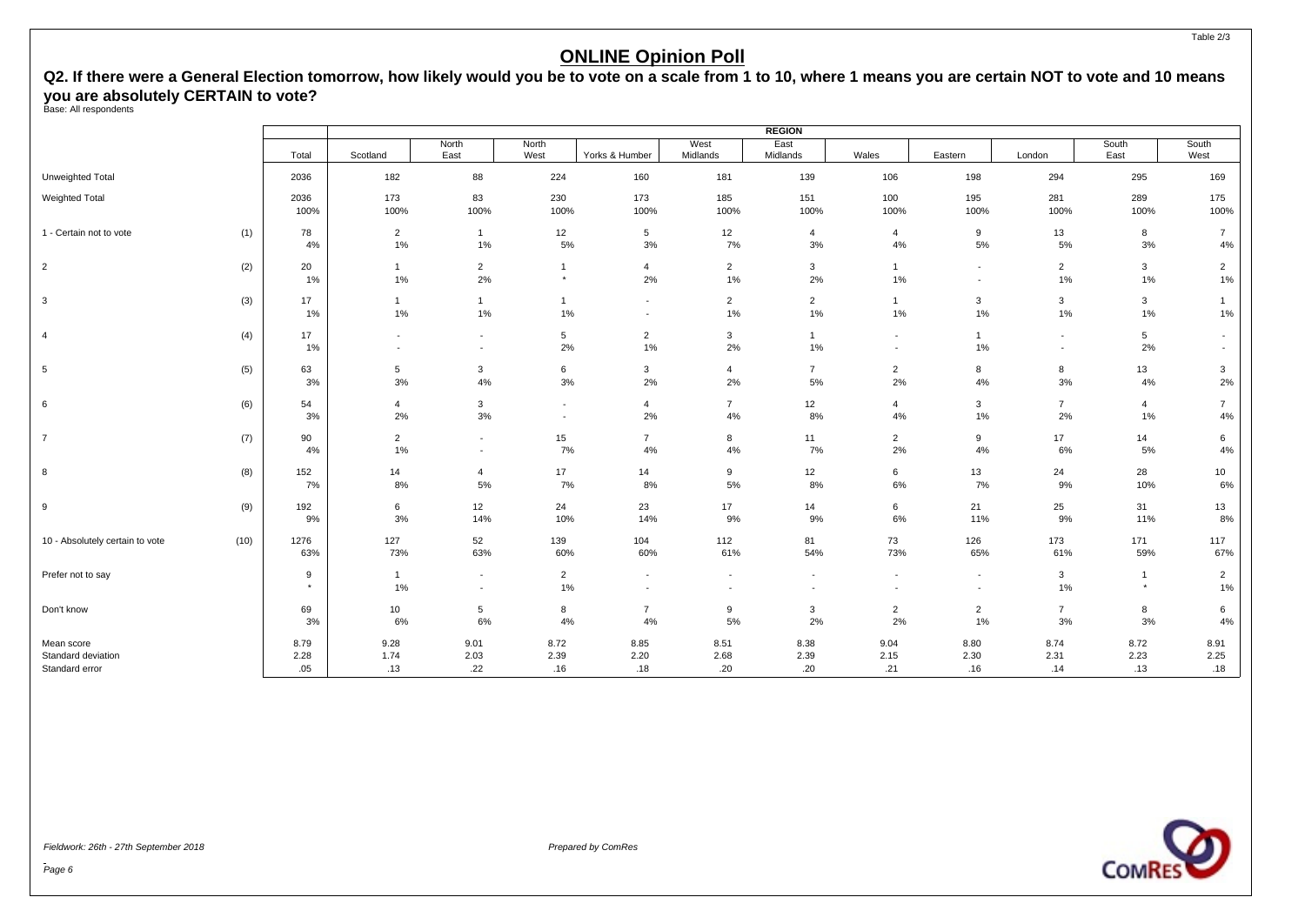<span id="page-8-0"></span>Q3. If there were a General Election tomorrow to elect MPs to Westminster, would you vote Conservative, Labour, Liberal Democrat, SNP, Plaid Cymru or for **another party?** Base: All likely to vote

|                         |          | <b>GENDER</b>        |                           |                    |          | AGE                  |                          |                      |                |          | <b>SOCIAL GRADE</b>       |                          |                      |          |                | <b>REGION SUMMARY</b> |         |                          |         |
|-------------------------|----------|----------------------|---------------------------|--------------------|----------|----------------------|--------------------------|----------------------|----------------|----------|---------------------------|--------------------------|----------------------|----------|----------------|-----------------------|---------|--------------------------|---------|
|                         | Total    | Male                 | Female                    | 18-24              | 25-34    | 35-44                | 45-54                    | 55-64                | $65+$          | AB       | C <sub>1</sub>            | C <sub>2</sub>           | DE                   | England  | Scotland       | England<br>& Wales    | North   | Midlands                 | South   |
| Unweighted Total        | 1828     | 957                  | 871                       | 201                | 304      | 274                  | 306                      | 272                  | 471            | 552      | 511                       | 327                      | 438                  | 1561     | 169            | 1659                  | 417     | 462                      | 682     |
| <b>Weighted Total</b>   | 1827     | 907                  | 920                       | 200                | 303      | 274                  | 323                      | 279                  | 447            | 515      | 511                       | 384                      | 416                  | 1576     | 158            | 1669                  | 430     | 475                      | 671     |
|                         | 100%     | 100%                 | 100%                      | 100%               | 100%     | 100%                 | 100%                     | 100%                 | 100%           | 100%     | 100%                      | 100%                     | 100%                 | 100%     | 100%           | 100%                  | 100%    | 100%                     | 100%    |
| Conservative            | 604      | 312                  | 293                       | 39                 | 65       | 63                   | 92                       | 109                  | 236            | 196      | 177                       | 119                      | 112                  | 532      | 35             | 570                   | 112     | 161                      | 259     |
|                         | 33%      | 34%                  | 32%                       | 19%                | 22%      | 23%                  | 29%                      | 39%                  | 53%            | 38%      | 35%                       | 31%                      | 27%                  | 34%      | 22%            | 34%                   | 26%     | 34%                      | 39%     |
| Labour                  | 643      | 338                  | 305                       | 113                | 150      | 122                  | 104                      | 80                   | 73             | 159      | 171                       | 151                      | 161                  | 579      | 40             | 603                   | 200     | 159                      | 219     |
|                         | 35%      | 37%                  | 33%                       | 57%                | 50%      | 45%                  | 32%                      | 29%                  | 16%            | 31%      | 34%                       | 39%                      | 39%                  | 37%      | 25%            | 36%                   | 47%     | 34%                      | 33%     |
| <b>Liberal Democrat</b> | 133      | 72                   | 62                        | 17                 | 25       | 10                   | 28                       | 20                   | 33             | 54       | 35                        | 15                       | 29                   | 124      | 9              | 125                   | 34      | 32                       | 58      |
|                         | 7%       | 8%                   | 7%                        | 9%                 | 8%       | 4%                   | 9%                       | 7%                   | 7%             | 11%      | 7%                        | 4%                       | 7%                   | 8%       | 5%             | 7%                    | 8%      | 7%                       | 9%      |
| Green                   | 33       | 18                   | 15                        | $\overline{4}$     | 4        | $\overline{7}$       | 6                        | 9                    | $\overline{a}$ | 14       | 9                         | $\overline{2}$           | 8                    | 31       | $\overline{2}$ | 32                    | 5       | 15                       | 10      |
|                         | 2%       | 2%                   | 2%                        | 2%                 | 1%       | 3%                   | 2%                       | 3%                   | 1%             | 3%       | 2%                        | 1%                       | 2%                   | 2%       | $1\%$          | 2%                    | $1\%$   | 3%                       | 2%      |
| UKIP                    | 75       | 37                   | 39                        | $\overline{2}$     | 5        | 11                   | 20                       | 15                   | 22             | 18       | 17                        | 20                       | 21                   | 67       | 3              | 72                    | 11      | 29                       | 28      |
|                         | 4%       | 4%                   | 4%                        | 1%                 | 2%       | 4%                   | 6%                       | 6%                   | 5%             | 3%       | 3%                        | 5%                       | 5%                   | 4%       | 2%             | 4%                    | 2%      | 6%                       | 4%      |
| SNP                     | 55<br>3% | 25<br>3%             | 31<br>3%                  | 5<br>2%            | 12<br>4% | 9<br>$3%$            | 10<br>3%                 | 10<br>3%             | 10<br>2%       | 10<br>2% | 14<br>3%                  | 13<br>3%                 | 19<br>5%             |          | 55<br>35%      |                       |         |                          |         |
| Plaid Cymru             | 8        | 4                    | 3<br>$\star$              |                    |          |                      | $\overline{\phantom{a}}$ | $\overline{2}$<br>1% | 3<br>1%        |          | $\overline{2}$<br>$\star$ | $\overline{2}$<br>1%     | 3<br>1%              |          |                | 8                     |         | $\overline{\phantom{a}}$ |         |
| Some other party        | 11<br>1% | 8<br>1%              | $\overline{2}$<br>$\star$ | $\star$            |          | $\overline{2}$<br>1% | $\star$                  | -1<br>$1\%$          | 5<br>1%        | 4<br>1%  | $\mathbf{3}$<br>1%        | $\overline{\phantom{a}}$ | $\overline{4}$<br>1% | 9<br>1%  | 1%             | 10<br>1%              | 3<br>1% | $\overline{2}$<br>1%     | 3<br>1% |
| Prefer not to say       | 15<br>1% | $\overline{7}$<br>1% | 8<br>1%                   | $\mathbf{1}$<br>1% | 3<br>1%  | 3<br>1%              | $\star$                  | 5<br>2%              | 3<br>1%        | 3<br>1%  | 5<br>1%                   | 3<br>1%                  | $\overline{4}$<br>1% | 15<br>1% | $\star$        | 15<br>1%              | $\star$ | 5<br>1%                  | 8<br>1% |
| Don't know              | 248      | 87                   | 161                       | 18                 | 37       | 47                   | 61                       | 28                   | 58             | 56       | 77                        | 59                       | 56                   | 219      | 13             | 235                   | 63      | 69                       | 86      |
|                         | 14%      | 10%                  | 18%                       | 9%                 | 12%      | 17%                  | 19%                      | 10%                  | 13%            | 11%      | 15%                       | 15%                      | 14%                  | 14%      | 8%             | 14%                   | 15%     | 15%                      | 13%     |



Fieldwork: 26th - 27th September 2018 Prepared by ComRes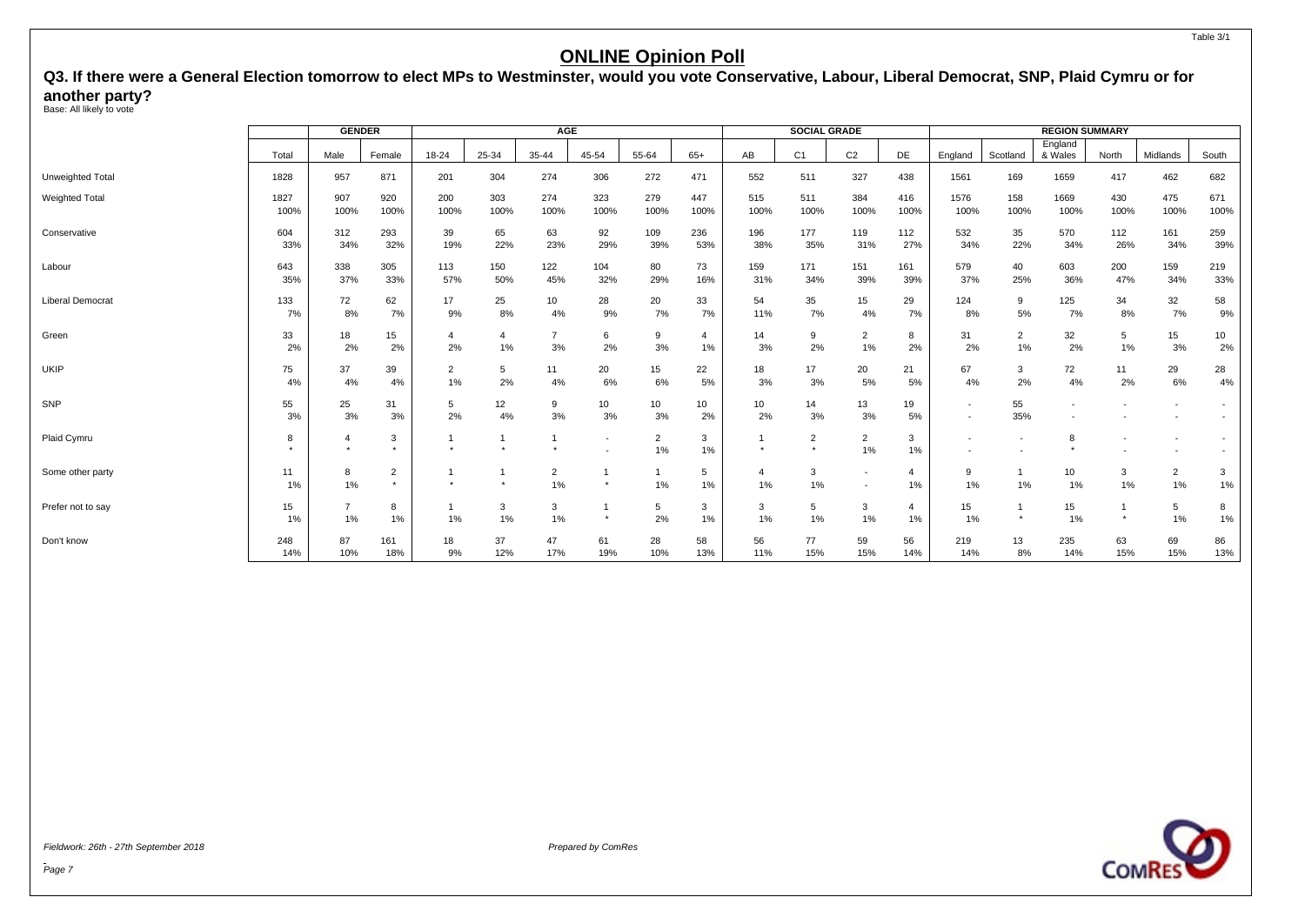# **Q3. If there were a General Election tomorrow to elect MPs to Westminster, would you vote Conservative, Labour, Liberal Democrat, SNP, Plaid Cymru or for another party?** Base: All likely to vote

|                       |              |                                                      |                                                      | <b>VOTING INTENTION</b>                              |            |                                                      |                                                      |                                    |                                        | PARTY IDENTIFICATION                       |                                    |                                                      |                                    | PAST VOTE - GENERAL ELECTION 2017                    |                           |                          |
|-----------------------|--------------|------------------------------------------------------|------------------------------------------------------|------------------------------------------------------|------------|------------------------------------------------------|------------------------------------------------------|------------------------------------|----------------------------------------|--------------------------------------------|------------------------------------|------------------------------------------------------|------------------------------------|------------------------------------------------------|---------------------------|--------------------------|
|                       | Total        | Cons                                                 | Lab                                                  | Lib<br>Dem                                           | Green      | <b>UKIP</b>                                          | SNP                                                  | Cons                               | Lab                                    | Lib<br>Dem                                 | Green                              | <b>UKIP</b>                                          | SNP                                | Cons                                                 | Lab                       | Lib<br>Dems              |
| Unweighted Total      | 1828         | 547                                                  | 683                                                  | 151                                                  | 46         | 90                                                   | 71                                                   | 519                                | 681                                    | 146                                        | 60                                 | 118                                                  | 62                                 | 622                                                  | 715                       | 138                      |
| <b>Weighted Total</b> | 1827<br>100% | 621<br>100%                                          | 654<br>100%                                          | 140<br>100%                                          | 36<br>100% | 79<br>100%                                           | 55<br>100%                                           | 585<br>100%                        | 652<br>100%                            | 135<br>100%                                | 54<br>100%                         | 109<br>100%                                          | 49<br>100%                         | 723<br>100%                                          | 680<br>100%               | 124<br>100%              |
| Conservative          | 604<br>33%   | 604<br>97%                                           | $\overline{\phantom{a}}$<br>$\overline{\phantom{a}}$ |                                                      |            |                                                      | $\sim$<br>$\sim$                                     | 510<br>87%                         | 13<br>2%                               | 6<br>5%                                    | 3<br>5%                            | 34<br>31%                                            | $\mathbf{1}$<br>2%                 | 563<br>78%                                           | 9<br>1%                   | $\overline{7}$<br>6%     |
| Labour                | 643<br>35%   | $\sim$<br>$\sim$                                     | 643<br>98%                                           | $\overline{\phantom{a}}$                             |            |                                                      | $\overline{\phantom{a}}$<br>$\sim$                   | 6<br>1%                            | 552<br>85%                             | 19<br>14%                                  | 18<br>33%                          | 6<br>$5\%$                                           | $\sim$<br>$\sim$                   | 16<br>2%                                             | 561<br>82%                | 9<br>7%                  |
| Liberal Democrat      | 133<br>7%    | $\overline{\phantom{a}}$<br>$\overline{\phantom{a}}$ | $\overline{\phantom{a}}$<br>$\overline{\phantom{a}}$ | 133<br>95%                                           |            | $\overline{\phantom{a}}$                             | $\overline{\phantom{0}}$<br>$\sim$                   | 8<br>1%                            | 18<br>3%                               | 88<br>65%                                  | $\overline{4}$<br>7%               | $\overline{\phantom{a}}$<br>$\overline{\phantom{0}}$ | $\sim$<br>$\overline{\phantom{a}}$ | 13<br>2%                                             | 30<br>4%                  | 76<br>61%                |
| Green                 | 33<br>2%     |                                                      |                                                      | $\overline{\phantom{a}}$<br>$\overline{\phantom{a}}$ | 33<br>92%  | $\overline{\phantom{a}}$<br>$\sim$                   | $\overline{\phantom{a}}$                             | $\overline{2}$<br>$\star$          | 3<br>1%                                | $\overline{\phantom{a}}$<br>$\blacksquare$ | 22<br>40%                          | $1\%$                                                | $\sim$<br>$\overline{\phantom{0}}$ | $\overline{4}$<br>$\star$                            | $\overline{7}$<br>1%      | 5<br>$4\%$               |
| <b>UKIP</b>           | 75<br>4%     |                                                      |                                                      |                                                      | $\sim$     | 75<br>96%                                            | $\sim$<br>$\overline{\phantom{a}}$                   | $\overline{7}$<br>1%               | 6<br>1%                                | $\overline{\phantom{a}}$                   | $\sim$<br>$\overline{\phantom{a}}$ | 52<br>47%                                            | $\sim$<br>$\sim$                   | 25<br>3%                                             | 5 <sub>5</sub><br>$1\%$   | $\sim$                   |
| SNP                   | 55<br>3%     |                                                      |                                                      |                                                      |            | $\overline{\phantom{a}}$<br>$\overline{\phantom{a}}$ | 55<br>100%                                           | $\sim$<br>$\overline{\phantom{a}}$ | $\overline{2}$<br>$\star$              | 1%                                         | $\overline{2}$<br>3%               | $\overline{\phantom{a}}$<br>$\sim$                   | 46<br>95%                          | $\overline{\phantom{a}}$<br>$\overline{\phantom{a}}$ | $\overline{2}$<br>$\star$ | $1\%$                    |
| Plaid Cymru           | 8<br>$\star$ |                                                      |                                                      |                                                      |            | $\overline{\phantom{a}}$                             | $\overline{\phantom{a}}$                             | $\overline{\phantom{a}}$           |                                        |                                            |                                    |                                                      | $\overline{\phantom{0}}$           | $\overline{\phantom{a}}$                             | $\star$                   | $\overline{\phantom{a}}$ |
| Some other party      | 11<br>1%     |                                                      |                                                      |                                                      |            |                                                      | $\overline{\phantom{a}}$                             |                                    | $\overline{2}$<br>$\ddot{\phantom{1}}$ | $\star$                                    | $\overline{\phantom{a}}$           | 1%                                                   | $\overline{\phantom{a}}$           | $\overline{\phantom{a}}$                             | $\overline{2}$<br>$\star$ | 1%                       |
| Prefer not to say     | 15<br>1%     |                                                      |                                                      |                                                      |            | $\mathbf{1}$<br>2%                                   | $\overline{\phantom{a}}$<br>$\overline{\phantom{0}}$ | $\star$                            | 4<br>1%                                | 1%                                         | $\overline{\phantom{a}}$           | $\mathbf{1}$<br>1%                                   | $\sim$<br>$\sim$                   | $\overline{2}$<br>$\star$                            | 1<br>$\star$              | $1\%$                    |
| Don't know            | 248<br>14%   | 16<br>3%                                             | 12<br>2%                                             | $\overline{7}$<br>5%                                 | 3<br>8%    | $\overline{2}$<br>3%                                 | $\overline{\phantom{a}}$                             | 51<br>9%                           | 51<br>8%                               | 20<br>15%                                  | $\overline{7}$<br>12%              | 15<br>14%                                            | $\overline{2}$<br>$3\%$            | 100<br>14%                                           | 63<br>9%                  | 25<br>20%                |



Page 8

Table 3/2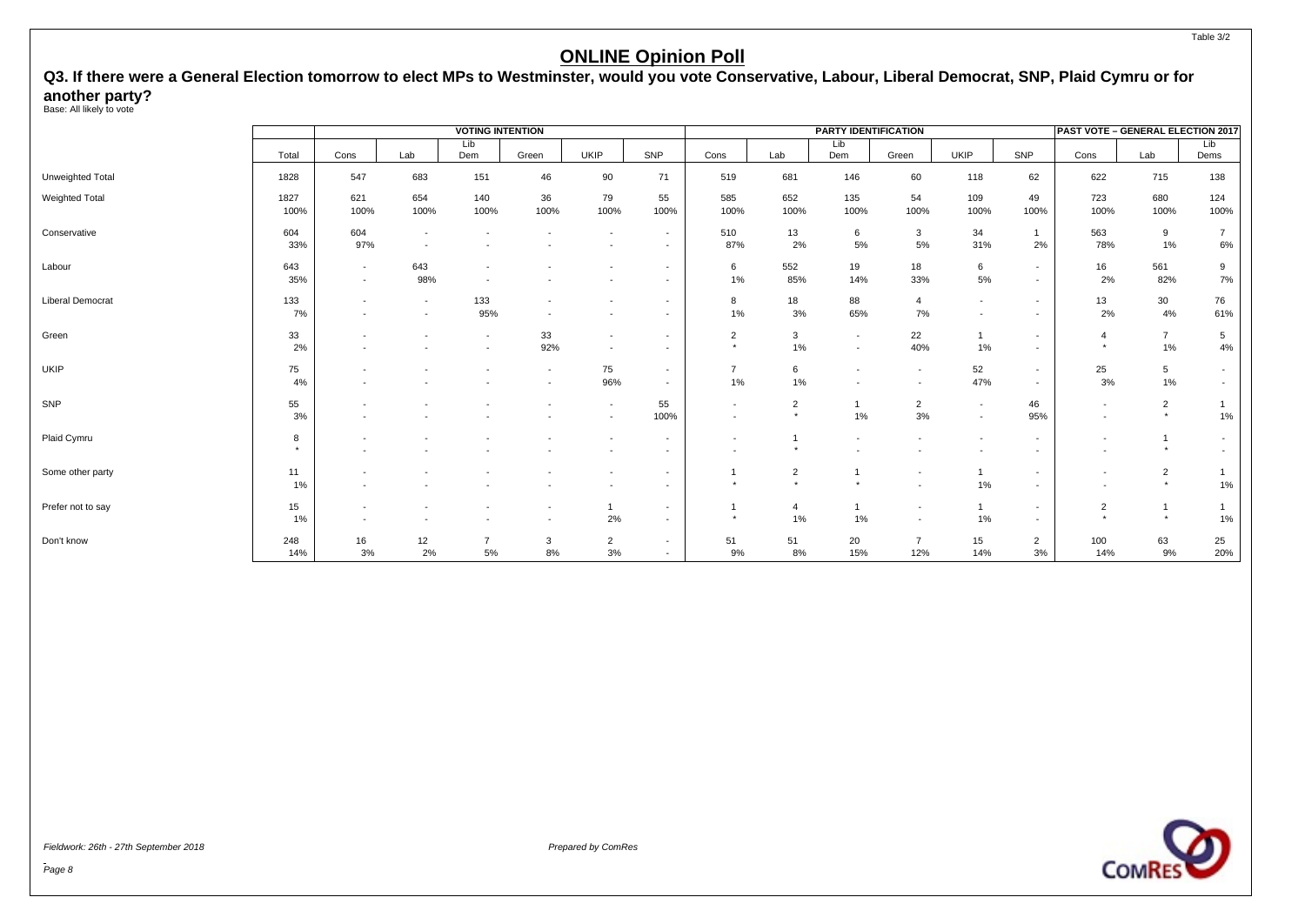# Q3. If there were a General Election tomorrow to elect MPs to Westminster, would you vote Conservative, Labour, Liberal Democrat, SNP, Plaid Cymru or for **another party?** Base: All likely to vote

|                         |         |                          |                          |                          |                |                          | <b>REGION</b>            |                          |                          |                |                          |                          |
|-------------------------|---------|--------------------------|--------------------------|--------------------------|----------------|--------------------------|--------------------------|--------------------------|--------------------------|----------------|--------------------------|--------------------------|
|                         | Total   | Scotland                 | North<br>East            | North<br>West            | Yorks & Humber | West<br>Midlands         | East<br>Midlands         | Wales                    | Eastern                  | London         | South<br>East            | South<br>West            |
| Unweighted Total        | 1828    | 169                      | 79                       | 195                      | 143            | 153                      | 126                      | 98                       | 183                      | 266            | 265                      | 151                      |
| Weighted Total          | 1827    | 158                      | 74                       | 201                      | 154            | 157                      | 137                      | 93                       | 180                      | 254            | 261                      | 157                      |
|                         | 100%    | 100%                     | 100%                     | 100%                     | 100%           | 100%                     | 100%                     | 100%                     | 100%                     | 100%           | 100%                     | 100%                     |
| Conservative            | 604     | 35                       | 21                       | 52                       | 39             | 59                       | 36                       | 38                       | 66                       | 78             | 111                      | 69                       |
|                         | 33%     | 22%                      | 28%                      | 26%                      | 26%            | 38%                      | 26%                      | 40%                      | 37%                      | 31%            | 43%                      | 44%                      |
| Labour                  | 643     | 40                       | 33                       | 94                       | 72             | 54                       | 52                       | 24                       | 54                       | 104            | 73                       | 43                       |
|                         | 35%     | 25%                      | 45%                      | 47%                      | 47%            | 34%                      | 38%                      | 26%                      | 30%                      | 41%            | 28%                      | 27%                      |
| <b>Liberal Democrat</b> | 133     | 9                        | 6                        | 17                       | 11             | 6                        | 10                       | $\mathbf{1}$             | 16                       | 27             | 20                       | 11                       |
|                         | 7%      | 5%                       | 8%                       | 8%                       | 7%             | 4%                       | 7%                       | 1%                       | 9%                       | 11%            | 8%                       | 7%                       |
| Green                   | 33      | $\overline{2}$           |                          | $\overline{2}$           | $\overline{2}$ | 3                        | $5\phantom{.0}$          | 1                        | 8                        | 4              | $\overline{4}$           | 3                        |
|                         | 2%      | 1%                       | 2%                       | 1%                       | 1%             | 2%                       | 3%                       | 1%                       | 4%                       | 1%             | 1%                       | 2%                       |
| UKIP                    | 75      | $\mathbf{3}$             | $\overline{2}$           | $\mathbf{3}$             | 5              | 12                       | 9                        | 5                        | 8                        | 8              | 13                       | 6                        |
|                         | 4%      | 2%                       | 3%                       | 2%                       | 3%             | 8%                       | 6%                       | 5%                       | 5%                       | 3%             | 5%                       | 4%                       |
| SNP                     | 55      | 55                       |                          | $\overline{\phantom{a}}$ |                | $\overline{\phantom{a}}$ | $\overline{\phantom{a}}$ | $\overline{\phantom{a}}$ | ٠                        |                | $\overline{\phantom{a}}$ | $\overline{\phantom{a}}$ |
|                         | 3%      | 35%                      |                          | $\overline{\phantom{a}}$ |                | $\overline{\phantom{a}}$ | $\overline{\phantom{a}}$ | $\overline{\phantom{a}}$ | ٠                        |                | $\overline{\phantom{a}}$ |                          |
| Plaid Cymru             | 8       | $\overline{\phantom{a}}$ |                          |                          |                |                          | $\overline{\phantom{a}}$ | 8                        |                          |                | $\overline{\phantom{a}}$ |                          |
|                         | $\star$ | $\overline{\phantom{a}}$ |                          | $\overline{\phantom{a}}$ |                | $\overline{\phantom{a}}$ | $\overline{\phantom{a}}$ | 8%                       | $\overline{\phantom{a}}$ |                | $\overline{\phantom{a}}$ |                          |
| Some other party        | 11      |                          | $\overline{2}$           |                          |                | $\overline{\phantom{a}}$ | $\overline{2}$           |                          | $\overline{\phantom{a}}$ | $\overline{2}$ |                          |                          |
|                         | 1%      | 1%                       | 2%                       | 1%                       |                | $\overline{\phantom{a}}$ | 2%                       | 1%                       | $\overline{\phantom{a}}$ | 1%             | $\star$                  |                          |
| Prefer not to say       | 15      |                          | $\overline{\phantom{a}}$ | $\overline{\phantom{a}}$ |                | $\overline{2}$           | $\mathbf{1}$             | $\overline{\phantom{a}}$ | $\overline{2}$           | 3              | $5\overline{)}$          |                          |
|                         | 1%      | $^\star$                 |                          | $\overline{\phantom{a}}$ | 1%             | $1\%$                    | 1%                       | $\sim$                   | 1%                       | 1%             | 2%                       | 1%                       |
| Don't know              | 248     | 13                       | 9                        | 31                       | 23             | 21                       | 22                       | 17                       | 26                       | 29             | 34                       | 24                       |
|                         | 14%     | 8%                       | 12%                      | 15%                      | 15%            | 13%                      | 16%                      | 18%                      | 15%                      | 11%            | 13%                      | 15%                      |



Fieldwork: 26th - 27th September 2018 Prepared by ComRes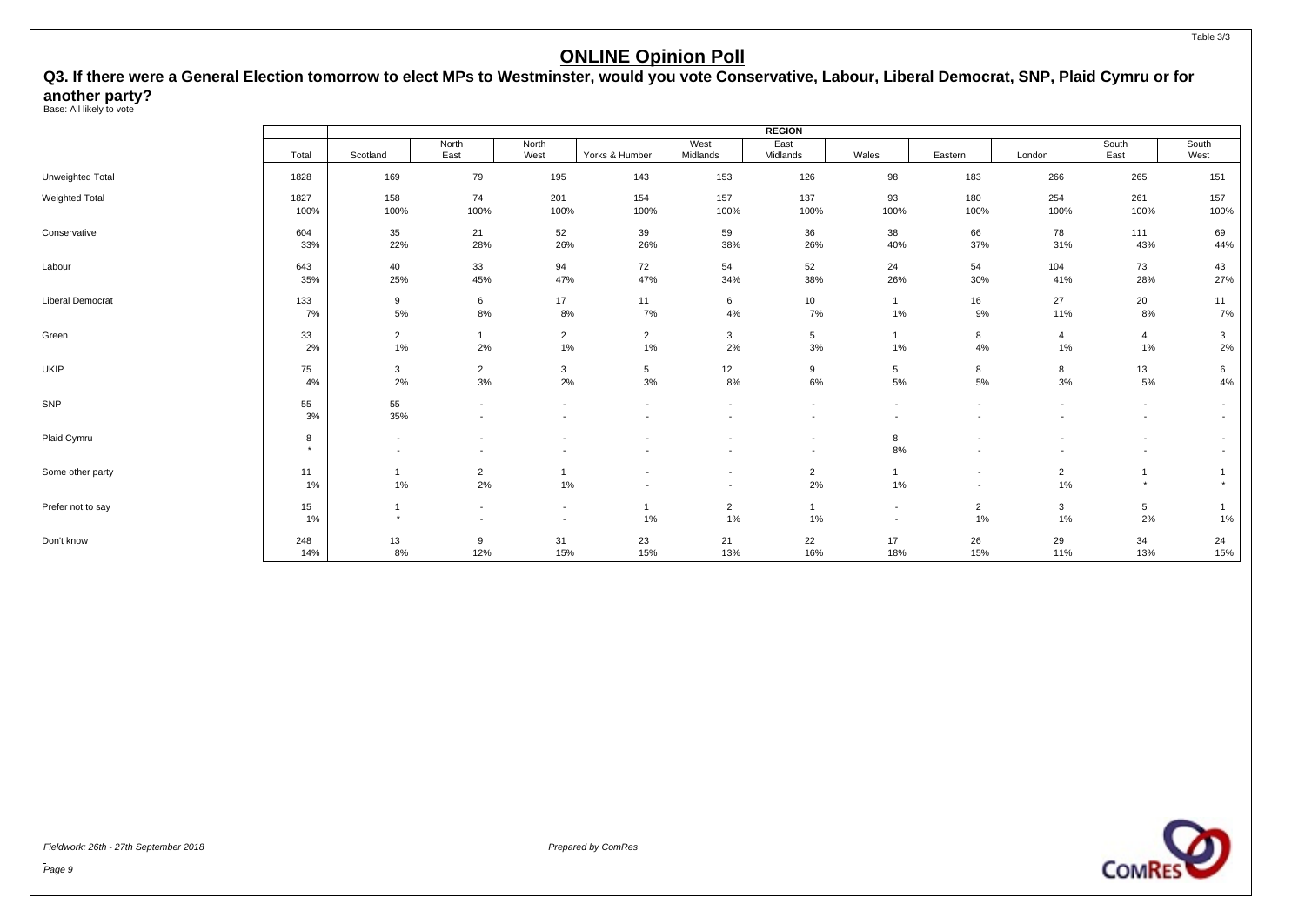<span id="page-11-0"></span>Q4. If it were a legal requirement for you to vote, do you think you would probably vote Conservative, Labour, Liberal Democrat, SNP, Plaid Cymru or for another **party?** Base: All unsure who they would vote for at the General election

|                         |             | <b>GENDER</b>            |                          |                      |                          | <b>AGE</b>           |                                                      |                       |                                                      |                          | <b>SOCIAL GRADE</b>  |                          |                          |             |                       | <b>REGION SUMMARY</b> |                       |                          |                      |
|-------------------------|-------------|--------------------------|--------------------------|----------------------|--------------------------|----------------------|------------------------------------------------------|-----------------------|------------------------------------------------------|--------------------------|----------------------|--------------------------|--------------------------|-------------|-----------------------|-----------------------|-----------------------|--------------------------|----------------------|
|                         | Total       | Male                     | Female                   | $18 - 24$            | 25-34                    | 35-44                | 45-54                                                | 55-64                 | $65+$                                                | AB                       | C <sub>1</sub>       | C <sub>2</sub>           | DE                       | England     | Scotland              | England<br>& Wales    | North                 | Midlands                 | South                |
| Unweighted Total        | 256         | 98                       | 158                      | 20                   | 40                       | 48                   | 57                                                   | 31                    | 60                                                   | 62                       | 80                   | 52                       | 62                       | 224         | 14                    | 242                   | 58                    | 71                       | 95                   |
| Weighted Total          | 264<br>100% | 94<br>100%               | 170<br>100%              | 19<br>100%           | 39<br>100%               | 49<br>100%           | 62<br>100%                                           | 34<br>100%            | 60<br>100%                                           | 60<br>100%               | 82<br>100%           | 62<br>100%               | 60<br>100%               | 233<br>100% | 14<br>100%            | 250<br>100%           | 65<br>100%            | 75<br>100%               | 94<br>100%           |
| Conservative            | 36<br>14%   | 9<br>9%                  | 28<br>16%                |                      | $\overline{2}$<br>5%     | 6<br>13%             | 11<br>18%                                            | $\overline{4}$<br>12% | 13<br>22%                                            | 8<br>14%                 | 12<br>15%            | 12<br>19%                | $\overline{4}$<br>$7\%$  | 29<br>13%   | $\overline{2}$<br>17% | 34<br>14%             | $\overline{7}$<br>10% | 11<br>15%                | 11<br>12%            |
| Labour                  | 23<br>9%    | 10<br>10%                | 13<br>8%                 | $\overline{2}$<br>9% | 4<br>9%                  | $\overline{2}$<br>3% | 9<br>14%                                             | 3<br>$8\%$            | 5<br>8%                                              | 4<br>7%                  | 6<br>7%              | $\overline{7}$<br>12%    | 6<br>10%                 | 18<br>8%    | 3<br>22%              | 20<br>8%              | $\overline{4}$<br>6%  | 8<br>10%                 | $\overline{7}$<br>7% |
| <b>Liberal Democrat</b> | 17<br>6%    | 10<br>11%                | $\overline{7}$<br>4%     |                      | 4<br>11%                 | 6<br>12%             | $\overline{2}$<br>3%                                 | 3<br>8%               | $\overline{2}$<br>4%                                 | 6<br>10%                 | 4<br>5%              | 4<br>6%                  | 3<br>4%                  | 17<br>7%    |                       | 17<br>7%              | 6<br>10%              | $\overline{4}$<br>6%     | 6<br>7%              |
| Green                   | 6<br>2%     | 3<br>3%                  | 3<br>2%                  | 3<br>14%             | $\overline{\phantom{a}}$ | $\mathbf{1}$<br>2%   | 2<br>2%                                              | $\mathbf{1}$<br>3%    | $\overline{\phantom{a}}$<br>$\overline{a}$           | 3<br>4%                  | $\overline{2}$<br>2% | $\overline{2}$<br>3%     | $\overline{a}$<br>$\sim$ | 6<br>2%     |                       | 6<br>2%               | 1%                    | 3<br>4%                  | $\overline{2}$<br>2% |
| UKIP                    | 6<br>2%     | 4%                       | $\overline{2}$<br>1%     |                      | 3%                       | $\overline{2}$<br>3% | $\overline{\phantom{a}}$<br>$\overline{\phantom{a}}$ | $\overline{2}$<br>6%  | 1%                                                   | $\overline{\phantom{a}}$ | $\overline{2}$<br>3% | 1%                       | 3<br>5%                  | 6<br>2%     |                       | 6<br>2%               | 2%                    | $\overline{2}$<br>3%     | $\overline{2}$<br>2% |
| SNP                     |             |                          | $\overline{\phantom{a}}$ |                      |                          |                      |                                                      |                       |                                                      |                          |                      |                          |                          |             |                       |                       |                       |                          |                      |
| Plaid Cymru             |             | 1%                       | $\sim$<br>$\sim$         |                      |                          |                      |                                                      | 2%                    | $\overline{\phantom{a}}$<br>$\overline{\phantom{a}}$ |                          |                      |                          | 1<br>1%                  |             |                       |                       |                       |                          |                      |
| Some other party        | 3<br>1%     | $\overline{\phantom{a}}$ | 3<br>2%                  |                      |                          |                      |                                                      |                       | 3<br>4%                                              |                          | 2%                   | $\overline{\phantom{a}}$ | $\mathbf{1}$<br>2%       | 3<br>1%     |                       | 3<br>1%               | 3<br>4%               | $\overline{\phantom{a}}$ |                      |
| Prefer not to say       | 10<br>4%    | 5%                       | 5<br>3%                  |                      |                          | $\overline{2}$<br>4% | 2%                                                   | 3<br>9%               | 3<br>6%                                              | 3<br>4%                  | 3<br>3%              | 3<br>4%                  | $\overline{2}$<br>4%     | 9<br>4%     | 6%                    | 9<br>4%               | 2%                    | 2%                       | 6<br>7%              |
| Don't know              | 163<br>62%  | 55<br>58%                | 108<br>64%               | 15<br>78%            | 28<br>72%                | 31<br>63%            | 38<br>60%                                            | 17<br>52%             | 34<br>56%                                            | 36<br>60%                | 52<br>64%            | 35<br>56%                | 40<br>67%                | 146<br>63%  | 8<br>56%              | 155<br>62%            | 42<br>65%             | 45<br>60%                | 59<br>63%            |

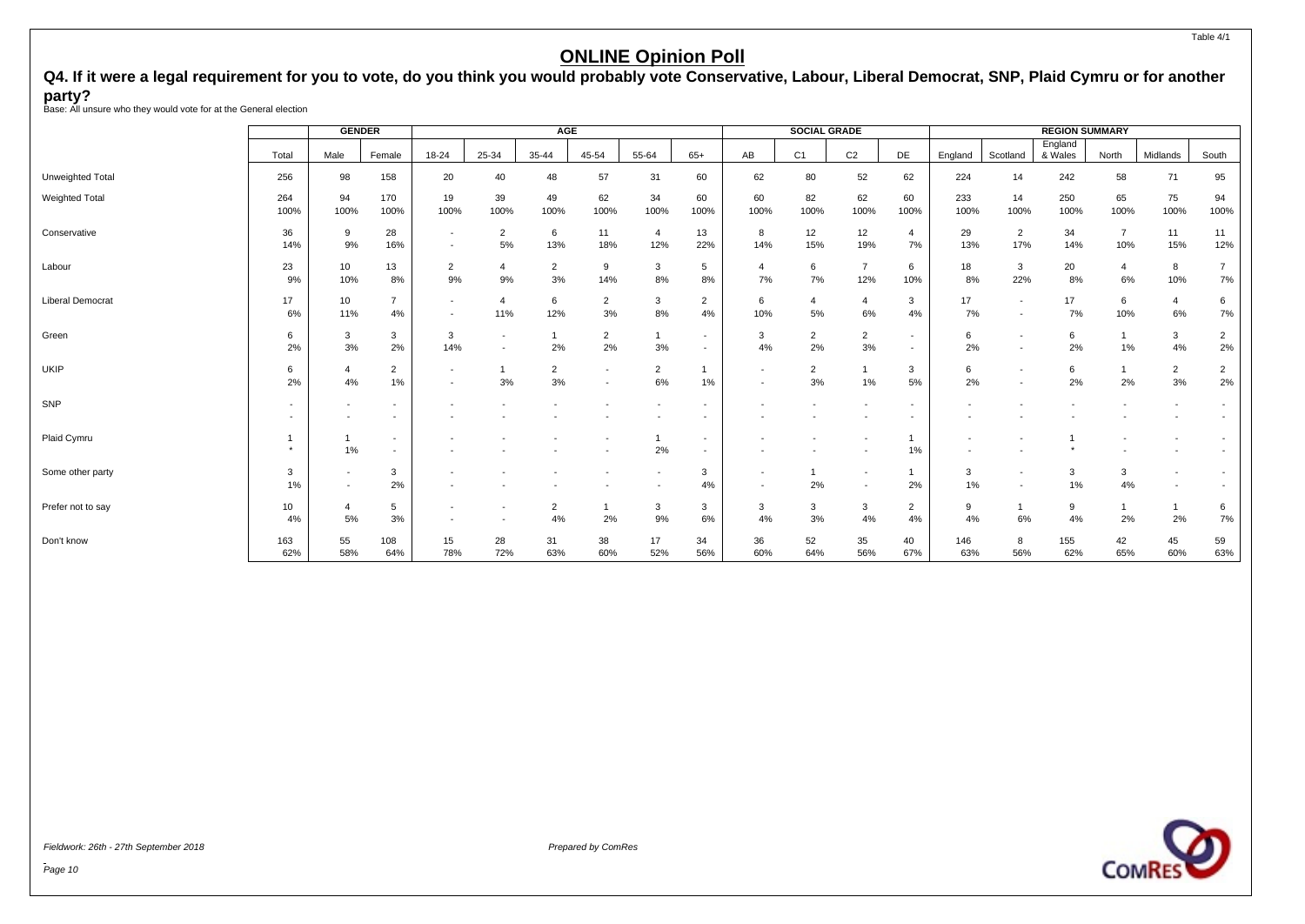Q4. If it were a legal requirement for you to vote, do you think you would probably vote Conservative, Labour, Liberal Democrat, SNP, Plaid Cymru or for another **party?** Base: All unsure who they would vote for at the General election

|                         |                                                      | <b>VOTING INTENTION</b><br>Lib<br>Dem<br>Cons<br>Lab<br>Green<br>13<br>12<br>$\overline{7}$<br>$\overline{4}$<br>16<br>12<br>$\overline{7}$<br>3<br>100%<br>100%<br>100%<br>100%<br>16<br>$\sim$<br>100%<br>$\overline{\phantom{a}}$<br>12<br>$\sim$<br>100%<br>$\sim$<br>$\sim$<br>$\overline{\phantom{a}}$<br>100%<br>$\overline{\phantom{a}}$<br>$\overline{\phantom{a}}$ |                          |                                                      |           |                                                      |                                                      |                                                      |                      | <b>PARTY IDENTIFICATION</b>                |                                                      |                                    |                                                      | <b>PAST VOTE - GENERAL ELECTION 2017</b>             |                          |                                    |
|-------------------------|------------------------------------------------------|------------------------------------------------------------------------------------------------------------------------------------------------------------------------------------------------------------------------------------------------------------------------------------------------------------------------------------------------------------------------------|--------------------------|------------------------------------------------------|-----------|------------------------------------------------------|------------------------------------------------------|------------------------------------------------------|----------------------|--------------------------------------------|------------------------------------------------------|------------------------------------|------------------------------------------------------|------------------------------------------------------|--------------------------|------------------------------------|
|                         | Total                                                |                                                                                                                                                                                                                                                                                                                                                                              |                          |                                                      |           | <b>UKIP</b>                                          | SNP                                                  | Cons                                                 | Lab                  | Lib<br>Dem                                 | Green                                                | <b>UKIP</b>                        | SNP                                                  | Cons                                                 | Lab                      | Lib<br>Dems                        |
| Unweighted Total        | 256                                                  |                                                                                                                                                                                                                                                                                                                                                                              |                          |                                                      |           | $\boldsymbol{\Delta}$                                | $\sim$                                               | 46                                                   | 56                   | 21                                         | $\overline{7}$                                       | 17                                 | $\overline{2}$                                       | 83                                                   | 68                       | 28                                 |
| Weighted Total          | 264<br>100%                                          |                                                                                                                                                                                                                                                                                                                                                                              |                          |                                                      |           | 3<br>100%                                            | $\sim$<br>$\sim$                                     | 52<br>100%                                           | 55<br>100%           | 21<br>100%                                 | $\overline{7}$<br>100%                               | 17<br>100%                         | $\overline{2}$<br>100%                               | 102<br>100%                                          | 65<br>100%               | 25<br>100%                         |
| Conservative            | 36<br>14%                                            |                                                                                                                                                                                                                                                                                                                                                                              |                          |                                                      |           |                                                      | $\sim$<br>$\sim$                                     | 14<br>27%                                            | 6<br>10%             | 7%                                         | $\overline{\phantom{a}}$<br>$\overline{\phantom{a}}$ | $\mathbf{3}$<br>15%                | $\sim$<br>$\sim$                                     | 30<br>30%                                            | 4<br>6%                  | $\sim$<br>$\overline{\phantom{a}}$ |
| Labour                  | 23<br>9%                                             |                                                                                                                                                                                                                                                                                                                                                                              |                          |                                                      |           |                                                      | $\overline{\phantom{a}}$<br>$\overline{\phantom{a}}$ | $\sim$<br>$\sim$                                     | 15<br>27%            | $\overline{2}$<br>10%                      | $\overline{1}$<br>13%                                | $\overline{1}$<br>5%               | $\sim$<br>$\sim$                                     | $\mathbf{1}$<br>1%                                   | 17<br>26%                | $\overline{2}$<br>6%               |
| <b>Liberal Democrat</b> | 17<br>6%                                             |                                                                                                                                                                                                                                                                                                                                                                              |                          |                                                      |           | $\overline{\phantom{a}}$                             | $\overline{\phantom{a}}$<br>$\sim$                   | 1<br>1%                                              | $\overline{4}$<br>7% | $\overline{7}$<br>33%                      | $\overline{\phantom{a}}$<br>$\overline{\phantom{a}}$ | $\mathbf{1}$<br>7%                 | $\sim$<br>$\sim$                                     | $\overline{4}$<br>4%                                 | $\overline{1}$<br>2%     | 9<br>37%                           |
| Green                   | 6<br>2%                                              |                                                                                                                                                                                                                                                                                                                                                                              | $\overline{\phantom{a}}$ | $\overline{\phantom{a}}$<br>$\overline{\phantom{a}}$ | 3<br>100% | $\overline{\phantom{a}}$<br>$\overline{\phantom{a}}$ | $\overline{\phantom{a}}$                             | $\sim$<br>$\overline{\phantom{a}}$                   | $\overline{2}$<br>3% | $\overline{\phantom{a}}$<br>$\blacksquare$ | 3<br>52%                                             | $\sim$<br>$\overline{\phantom{a}}$ | $\overline{\phantom{a}}$                             | $\overline{\phantom{a}}$<br>$\overline{\phantom{a}}$ | $\mathbf{3}$<br>4%       | $\overline{\phantom{a}}$           |
| <b>UKIP</b>             | 6<br>2%                                              |                                                                                                                                                                                                                                                                                                                                                                              |                          |                                                      |           | 3<br>100%                                            | $\sim$<br>$\overline{\phantom{0}}$                   | 3<br>5%                                              | $1\%$                |                                            | $\overline{\phantom{a}}$                             | 9%                                 | $\sim$<br>$\overline{\phantom{a}}$                   | 3<br>3%                                              | $\sim$<br>$\sim$         | 3%                                 |
| SNP                     | $\overline{\phantom{a}}$<br>$\overline{\phantom{a}}$ |                                                                                                                                                                                                                                                                                                                                                                              |                          |                                                      |           |                                                      | $\overline{\phantom{a}}$                             | $\overline{\phantom{a}}$                             |                      |                                            |                                                      |                                    |                                                      | $\overline{\phantom{a}}$                             | $\overline{\phantom{a}}$ | $\overline{\phantom{a}}$           |
| Plaid Cymru             | $\overline{1}$<br>$\star$                            |                                                                                                                                                                                                                                                                                                                                                                              |                          |                                                      |           |                                                      | $\overline{a}$                                       | $\overline{\phantom{a}}$<br>$\overline{\phantom{a}}$ | 1%                   |                                            |                                                      |                                    |                                                      | $\overline{\phantom{a}}$<br>$\overline{\phantom{a}}$ | 1%                       | $\overline{\phantom{a}}$           |
| Some other party        | 3<br>$1\%$                                           |                                                                                                                                                                                                                                                                                                                                                                              |                          |                                                      |           |                                                      | ۰.<br>$\overline{a}$                                 | 3<br>5%                                              |                      |                                            |                                                      |                                    | $\overline{\phantom{a}}$                             | 3<br>3%                                              | $\sim$<br>$\sim$         |                                    |
| Prefer not to say       | 10<br>4%                                             |                                                                                                                                                                                                                                                                                                                                                                              |                          |                                                      |           |                                                      | $\overline{a}$                                       | $\sim$<br>$\sim$                                     | $\overline{2}$<br>4% | 4%                                         |                                                      | $\overline{\phantom{a}}$           | $\overline{\phantom{a}}$<br>$\overline{\phantom{a}}$ | $\mathbf{1}$<br>1%                                   | $\overline{2}$<br>3%     | $\overline{\phantom{a}}$           |
| Don't know              | 163<br>62%                                           |                                                                                                                                                                                                                                                                                                                                                                              |                          |                                                      |           | $\overline{\phantom{a}}$                             | $\overline{\phantom{a}}$                             | 32<br>62%                                            | 25<br>46%            | 10<br>47%                                  | $\overline{2}$<br>35%                                | 11<br>64%                          | $\overline{2}$<br>100%                               | 61<br>59%                                            | 37<br>57%                | 14<br>54%                          |

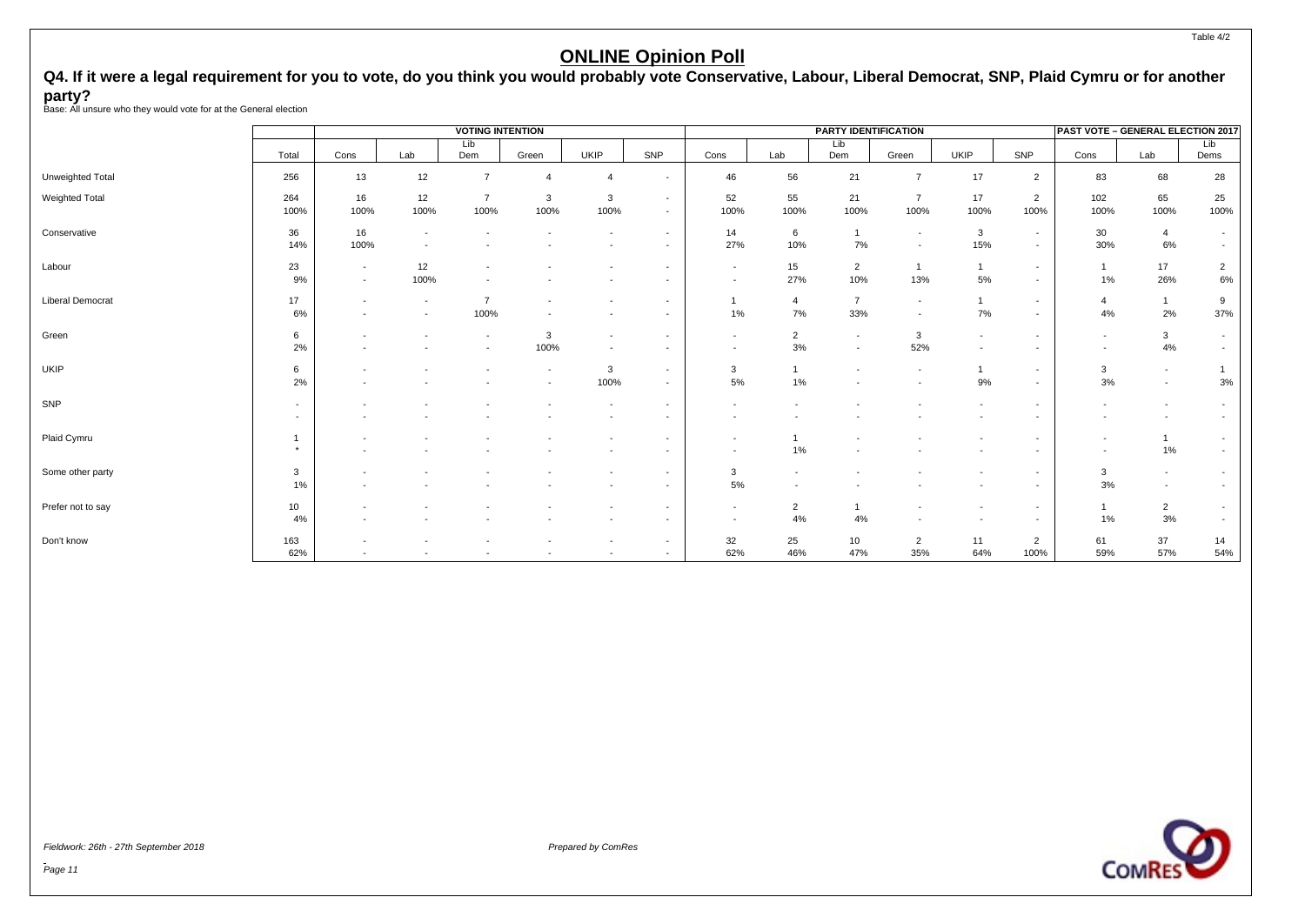# Q4. If it were a legal requirement for you to vote, do you think you would probably vote Conservative, Labour, Liberal Democrat, SNP, Plaid Cymru or for another **party?** Base: All unsure who they would vote for at the General election

|                         |                                                      | West<br>North<br>North<br>East<br>Scotland<br>West<br>Yorks & Humber<br>Midlands<br>28<br>22<br>14<br>9<br>21<br>23<br>31<br>14<br>9<br>24<br>100%<br>100%<br>100%<br>100%<br>100%<br>$\overline{2}$<br>$\mathbf{3}$<br>$\overline{4}$<br>$\overline{4}$<br>$\sim$<br>17%<br>9%<br>16%<br>16%<br>$\overline{\phantom{a}}$<br>$\mathbf{3}$<br>$\overline{2}$<br>$\overline{2}$<br>$\overline{2}$<br>$\overline{\phantom{a}}$<br>22%<br>6%<br>7%<br>10%<br>9%<br>$\overline{\phantom{a}}$<br>$\overline{2}$<br>3<br>$\overline{1}$<br>$\sim$<br>$\overline{\phantom{a}}$<br>20%<br>4%<br>13%<br>6%<br>$\sim$<br>$\sim$<br>6<br>$\mathbf{1}$<br>$\overline{\phantom{a}}$<br>$\overline{\phantom{a}}$<br>$\overline{\phantom{a}}$<br>2%<br>2%<br>4%<br>$\overline{\phantom{a}}$<br>$\overline{\phantom{a}}$<br>$\overline{\phantom{0}}$<br>6<br>$\overline{\phantom{a}}$<br>2%<br>4%<br>3%<br>$\overline{\phantom{a}}$<br>$\overline{\phantom{a}}$<br>$\overline{\phantom{a}}$ |                       |                                                      |                          |                                                      | <b>REGION</b>                 |                                                      |                                                      |                         |                                            |                                            |
|-------------------------|------------------------------------------------------|----------------------------------------------------------------------------------------------------------------------------------------------------------------------------------------------------------------------------------------------------------------------------------------------------------------------------------------------------------------------------------------------------------------------------------------------------------------------------------------------------------------------------------------------------------------------------------------------------------------------------------------------------------------------------------------------------------------------------------------------------------------------------------------------------------------------------------------------------------------------------------------------------------------------------------------------------------------------------|-----------------------|------------------------------------------------------|--------------------------|------------------------------------------------------|-------------------------------|------------------------------------------------------|------------------------------------------------------|-------------------------|--------------------------------------------|--------------------------------------------|
|                         | Total                                                |                                                                                                                                                                                                                                                                                                                                                                                                                                                                                                                                                                                                                                                                                                                                                                                                                                                                                                                                                                            |                       |                                                      |                          |                                                      | East<br>Midlands              | Wales                                                | Eastern                                              | London                  | South<br>East                              | South<br>West                              |
| Unweighted Total        | 256                                                  |                                                                                                                                                                                                                                                                                                                                                                                                                                                                                                                                                                                                                                                                                                                                                                                                                                                                                                                                                                            |                       |                                                      |                          |                                                      | 21                            | 18                                                   | 28                                                   | 32                      | 39                                         | 24                                         |
| Weighted Total          | 264<br>100%                                          |                                                                                                                                                                                                                                                                                                                                                                                                                                                                                                                                                                                                                                                                                                                                                                                                                                                                                                                                                                            |                       |                                                      |                          |                                                      | 23<br>100%                    | 17<br>100%                                           | 29<br>100%                                           | 31<br>100%              | 38<br>100%                                 | 24<br>100%                                 |
| Conservative            | 36<br>14%                                            |                                                                                                                                                                                                                                                                                                                                                                                                                                                                                                                                                                                                                                                                                                                                                                                                                                                                                                                                                                            |                       |                                                      |                          |                                                      | $5\phantom{.0}$<br>22%        | 5<br>28%                                             | $\mathbf{3}$<br>9%                                   | $\overline{4}$<br>13%   | 6<br>16%                                   | 5%                                         |
| Labour                  | 23                                                   |                                                                                                                                                                                                                                                                                                                                                                                                                                                                                                                                                                                                                                                                                                                                                                                                                                                                                                                                                                            |                       |                                                      |                          |                                                      | $\mathbf{3}$<br>14%           | $\overline{2}$<br>12%                                | $\overline{2}$<br>7%                                 | $\overline{2}$<br>$7\%$ | $\overline{1}$<br>2%                       | $\overline{4}$<br>16%                      |
| <b>Liberal Democrat</b> | 17                                                   |                                                                                                                                                                                                                                                                                                                                                                                                                                                                                                                                                                                                                                                                                                                                                                                                                                                                                                                                                                            |                       |                                                      |                          |                                                      | $\mathbf{1}$<br>5%            | $\sim$<br>$\sim$                                     | $\mathbf{3}$<br>10%                                  | $\mathbf{1}$<br>2%      | $\mathbf{3}$<br>7%                         | 3<br>12%                                   |
| Green                   |                                                      |                                                                                                                                                                                                                                                                                                                                                                                                                                                                                                                                                                                                                                                                                                                                                                                                                                                                                                                                                                            |                       |                                                      |                          |                                                      | $\overline{2}$<br>7%          | $\overline{a}$<br>$\sim$                             | $\overline{1}$<br>3%                                 | $\mathbf{1}$<br>3%      | $\overline{1}$<br>3%                       | $\overline{a}$<br>$\overline{\phantom{a}}$ |
| <b>UKIP</b>             |                                                      |                                                                                                                                                                                                                                                                                                                                                                                                                                                                                                                                                                                                                                                                                                                                                                                                                                                                                                                                                                            |                       |                                                      |                          |                                                      | $\overline{\phantom{a}}$      | $\overline{\phantom{a}}$<br>$\overline{\phantom{a}}$ | 5%                                                   | $\overline{2}$<br>7%    | $\overline{\phantom{a}}$<br>$\blacksquare$ | $\overline{\phantom{a}}$<br>$\overline{a}$ |
| SNP                     | $\overline{\phantom{a}}$<br>$\overline{\phantom{a}}$ |                                                                                                                                                                                                                                                                                                                                                                                                                                                                                                                                                                                                                                                                                                                                                                                                                                                                                                                                                                            |                       |                                                      |                          |                                                      |                               |                                                      |                                                      |                         | $\overline{\phantom{a}}$                   | $\sim$<br>$\sim$                           |
| Plaid Cymru             | $\star$                                              | $\overline{\phantom{a}}$<br>$\blacksquare$                                                                                                                                                                                                                                                                                                                                                                                                                                                                                                                                                                                                                                                                                                                                                                                                                                                                                                                                 |                       | $\overline{\phantom{a}}$                             | $\overline{\phantom{a}}$ |                                                      | ٠<br>$\overline{\phantom{a}}$ | 5%                                                   | $\overline{\phantom{a}}$                             |                         | $\overline{\phantom{a}}$                   | $\overline{\phantom{a}}$<br>$\overline{a}$ |
| Some other party        | 3<br>$1\%$                                           | $\overline{\phantom{a}}$                                                                                                                                                                                                                                                                                                                                                                                                                                                                                                                                                                                                                                                                                                                                                                                                                                                                                                                                                   | ٠                     | 1<br>4%                                              | 5%                       | $\overline{\phantom{a}}$                             |                               |                                                      |                                                      |                         | $\blacksquare$<br>$\overline{\phantom{a}}$ | $\overline{\phantom{a}}$                   |
| Prefer not to say       | 10 <sup>°</sup><br>4%                                | 6%                                                                                                                                                                                                                                                                                                                                                                                                                                                                                                                                                                                                                                                                                                                                                                                                                                                                                                                                                                         |                       | $\overline{\phantom{a}}$<br>$\overline{\phantom{a}}$ | $\overline{1}$<br>5%     | $\overline{\phantom{a}}$<br>$\overline{\phantom{a}}$ | 6%                            | $\overline{\phantom{a}}$                             | $\overline{\phantom{a}}$<br>$\overline{\phantom{a}}$ | 3%                      | 5<br>12%                                   | 3%                                         |
| Don't know              | 163<br>62%                                           | 8<br>56%                                                                                                                                                                                                                                                                                                                                                                                                                                                                                                                                                                                                                                                                                                                                                                                                                                                                                                                                                                   | $\overline{7}$<br>80% | 22<br>71%                                            | 13<br>53%                | 15<br>67%                                            | 11<br>46%                     | 9<br>55%                                             | 19<br>67%                                            | 20<br>65%               | 23<br>60%                                  | 15<br>63%                                  |



Page 12

Table 4/3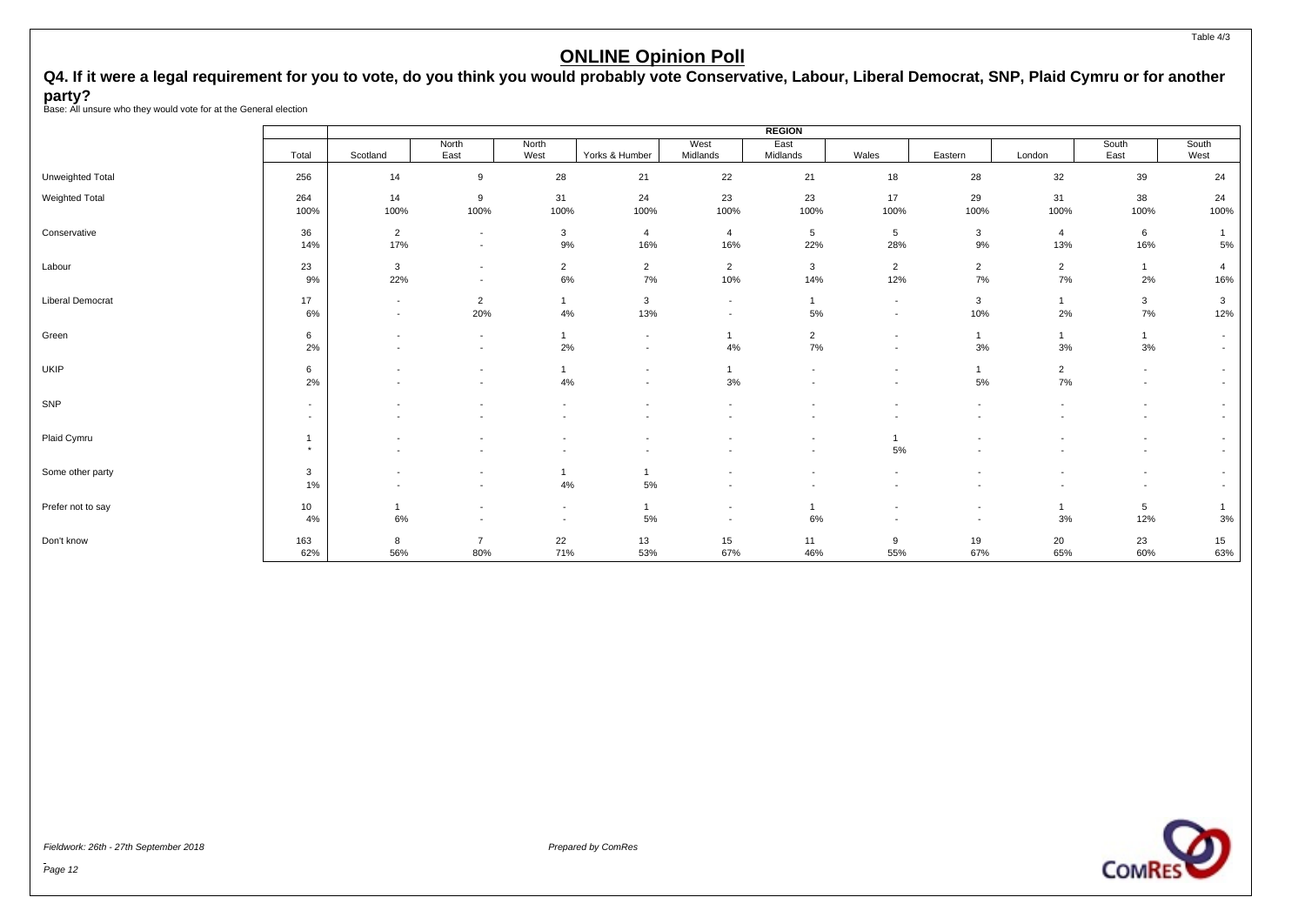<span id="page-14-0"></span>Q5. Generally speaking, do you think of yourself as Conservative, Labour, Liberal Democrat, UKIP, Green, SNP, Plaid Cymru or another party?<br><sub>Base: All respondents</sub>

|                         |              |             | AGE<br><b>GENDER</b><br><b>SOCIAL GRADE</b><br><b>REGION SUMMARY</b> |             |                          |                |                          |                      |                      |             |                |                      |                      |                          |             |                    |             |             |             |
|-------------------------|--------------|-------------|----------------------------------------------------------------------|-------------|--------------------------|----------------|--------------------------|----------------------|----------------------|-------------|----------------|----------------------|----------------------|--------------------------|-------------|--------------------|-------------|-------------|-------------|
|                         | Total        | Male        | Female                                                               | 18-24       | 25-34                    | 35-44          | 45-54                    | 55-64                | $65+$                | AB          | C <sub>1</sub> | C <sub>2</sub>       | DE                   | England                  | Scotland    | England<br>& Wales | North       | Midlands    | South       |
| Unweighted Total        | 2036         | 1042        | 994                                                                  | 232         | 351                      | 328            | 344                      | 291                  | 490                  | 585         | 568            | 356                  | 527                  | 1748                     | 182         | 1854               | 472         | 518         | 758         |
| <b>Weighted Total</b>   | 2036<br>100% | 992<br>100% | 1044<br>100%                                                         | 230<br>100% | 350<br>100%              | 328<br>100%    | 364<br>100%              | 297<br>100%          | 466<br>100%          | 546<br>100% | 568<br>100%    | 419<br>100%          | 503<br>100%          | 1763<br>100%             | 173<br>100% | 1863<br>100%       | 487<br>100% | 531<br>100% | 745<br>100% |
| Conservative            | 602<br>30%   | 304<br>31%  | 298<br>29%                                                           | 36<br>15%   | 60<br>17%                | 67<br>20%      | 96<br>26%                | 110<br>37%           | 234<br>50%           | 207<br>38%  | 179<br>32%     | 108<br>26%           | 107<br>21%           | 533<br>30%               | 34<br>20%   | 568<br>30%         | 116<br>24%  | 161<br>30%  | 255<br>34%  |
| Labour                  | 683<br>34%   | 347<br>35%  | 336<br>32%                                                           | 103<br>45%  | 153<br>44%               | 131<br>40%     | 118<br>32%               | 85<br>28%            | 94<br>20%            | 170<br>31%  | 172<br>30%     | 161<br>38%           | 179<br>36%           | 607<br>34%               | 49<br>28%   | 634<br>34%         | 216<br>44%  | 177<br>33%  | 214<br>29%  |
| <b>Liberal Democrat</b> | 139<br>7%    | 70<br>7%    | 69<br>7%                                                             | 18<br>8%    | 22<br>6%                 | 11<br>3%       | 27<br>7%                 | 22<br>7%             | 38<br>8%             | 54<br>10%   | 33<br>6%       | 22<br>5%             | 30<br>6%             | 129<br>7%                | 9<br>5%     | 130<br>7%          | 27<br>6%    | 33<br>6%    | 69<br>9%    |
| Green                   | 57<br>3%     | 29<br>3%    | 28<br>3%                                                             | 14<br>6%    | 10<br>3%                 | 9<br>3%        | 12<br>3%                 | 8<br>3%              | 3<br>$1\%$           | 17<br>3%    | 19<br>3%       | $\overline{7}$<br>2% | 14<br>3%             | 52<br>3%                 | 4<br>2%     | 53<br>3%           | 10<br>2%    | 18<br>3%    | 23<br>3%    |
| <b>UKIP</b>             | 120<br>6%    | 62<br>6%    | 58<br>6%                                                             | 4<br>2%     | 13<br>4%                 | 20<br>6%       | 26<br>7%                 | 21<br>7%             | 34<br>7%             | 24<br>4%    | 31<br>5%       | 26<br>6%             | 39<br>8%             | 111<br>6%                | 1%          | 118<br>6%          | 21<br>4%    | 41<br>8%    | 49<br>7%    |
| SNP                     | 52<br>3%     | 21<br>2%    | 31<br>3%                                                             | 4<br>2%     | 12<br>3%                 | 8<br>2%        | 9<br>3%                  | 10<br>3%             | 9<br>2%              | 8<br>2%     | 14<br>3%       | 12<br>3%             | 17<br>3%             | $\overline{\phantom{a}}$ | 52<br>30%   |                    |             |             |             |
| Plaid Cymru             | 6            | 3           | 3<br>٠                                                               |             | $\overline{\phantom{a}}$ | $\overline{2}$ | $\overline{\phantom{a}}$ |                      | 4<br>1%              |             |                |                      | $\overline{4}$<br>1% |                          |             | 6                  |             |             |             |
| Another party           | 19<br>1%     | 12<br>1%    | $\overline{7}$<br>1%                                                 | 3<br>1%     | 3<br>1%                  | $\star$        | 1%                       | $\overline{4}$<br>1% | $\overline{4}$<br>1% | 3<br>1%     | 6<br>1%        | $\overline{2}$<br>1% | 8<br>2%              | 17<br>1%                 | $\star$     | 18<br>1%           | 1%          | 6<br>1%     | 1%          |
| Prefer not to say       | 33<br>2%     | 14<br>1%    | 19<br>2%                                                             | 4<br>2%     | 4<br>1%                  | -4<br>1%       | 6<br>2%                  | 9<br>3%              | 6<br>$1\%$           | 5<br>1%     | 11<br>2%       | 9<br>2%              | 9<br>2%              | 29<br>2%                 | 3<br>2%     | 31<br>2%           | 1%          | 6<br>1%     | 17<br>2%    |
| Don't know              | 326<br>16%   | 129<br>13%  | 197<br>19%                                                           | 44<br>19%   | 72<br>21%                | 76<br>23%      | 67<br>18%                | 29<br>10%            | 38<br>8%             | 57<br>10%   | 102<br>18%     | 71<br>17%            | 95<br>19%            | 286<br>16%               | 20<br>12%   | 305<br>16%         | 85<br>17%   | 89<br>17%   | 112<br>15%  |



Fieldwork: 26th - 27th September 2018 Prepared by ComRes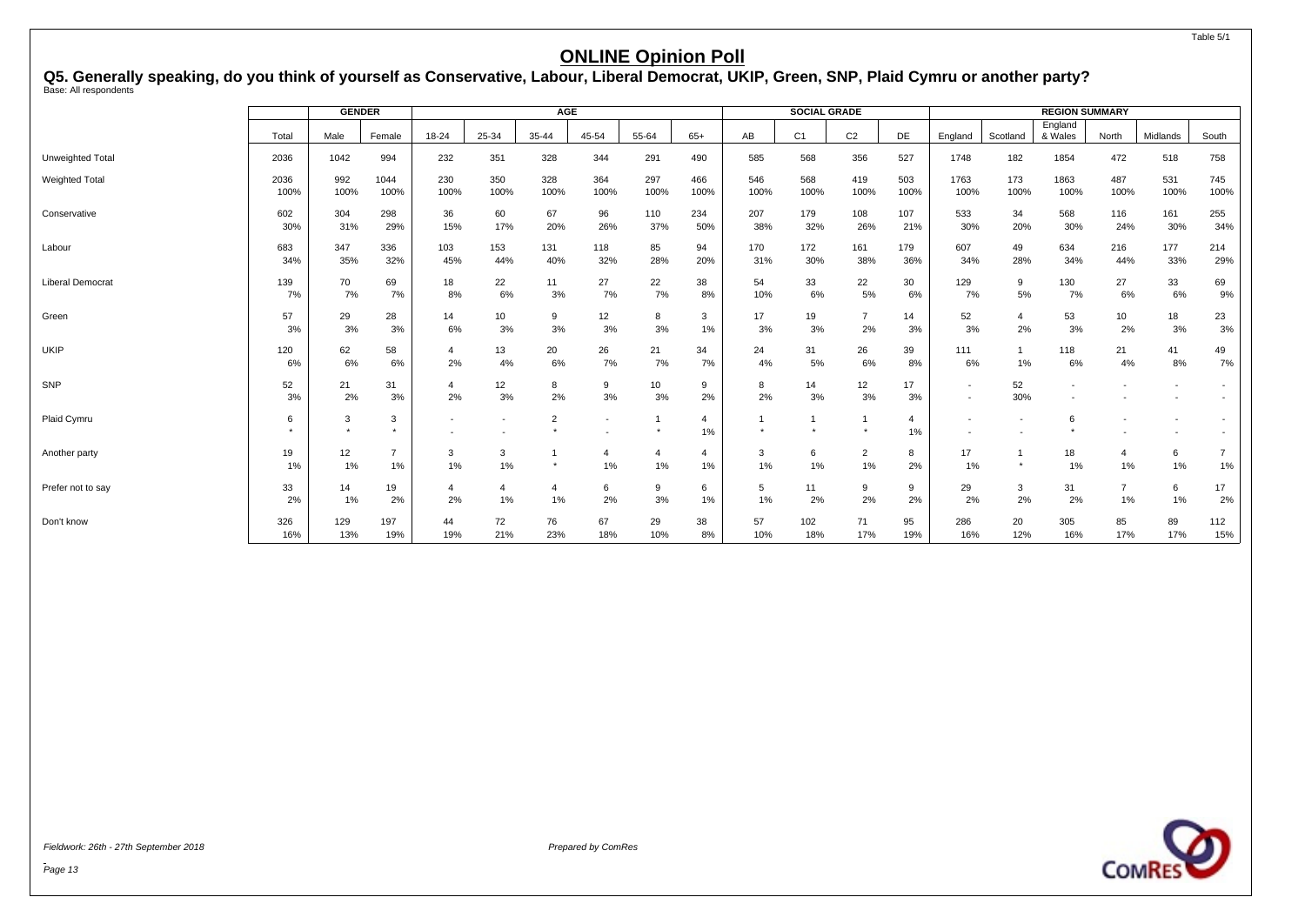# Q5. Generally speaking, do you think of yourself as Conservative, Labour, Liberal Democrat, UKIP, Green, SNP, Plaid Cymru or another party?<br><sub>Base: All respondents</sub>

|                         |              |                                                      |                      | <b>VOTING INTENTION</b>                              |                                                      |                                                      |                                    |                                                      |                          | PARTY IDENTIFICATION |                          |                                                      |                                                      | PAST VOTE - GENERAL ELECTION 2017 |                           |                          |
|-------------------------|--------------|------------------------------------------------------|----------------------|------------------------------------------------------|------------------------------------------------------|------------------------------------------------------|------------------------------------|------------------------------------------------------|--------------------------|----------------------|--------------------------|------------------------------------------------------|------------------------------------------------------|-----------------------------------|---------------------------|--------------------------|
|                         | Total        | Cons                                                 | Lab                  | Lib<br>Dem                                           | Green                                                | <b>UKIP</b>                                          | SNP                                | Cons                                                 | Lab                      | Lib<br>Dem           | Green                    | <b>UKIP</b>                                          | SNP                                                  | Cons                              | Lab                       | Lib<br>Dems              |
| Unweighted Total        | 2036         | 547                                                  | 683                  | 151                                                  | 46                                                   | 90                                                   | 71                                 | 535                                                  | 713                      | 150                  | 64                       | 128                                                  | 65                                                   | 637                               | 742                       | 142                      |
| Weighted Total          | 2036<br>100% | 621<br>100%                                          | 654<br>100%          | 140<br>100%                                          | 36<br>100%                                           | 79<br>100%                                           | 55<br>100%                         | 602<br>100%                                          | 683<br>100%              | 139<br>100%          | 57<br>100%               | 120<br>100%                                          | 52<br>100%                                           | 741<br>100%                       | 707<br>100%               | 128<br>100%              |
| Conservative            | 602<br>30%   | 518<br>83%                                           | 6<br>1%              | 8<br>6%                                              | $\overline{2}$<br>4%                                 | 8<br>11%                                             | $\sim$<br>$\sim$                   | 602<br>100%                                          |                          |                      |                          | $\overline{\phantom{a}}$                             | $\overline{\phantom{a}}$<br>$\overline{\phantom{a}}$ | 544<br>73%                        | 13<br>2%                  | 9<br>7%                  |
| Labour                  | 683<br>34%   | 16<br>3%                                             | 559<br>85%           | 19<br>13%                                            | $5\phantom{.0}$<br>14%                               | 6<br>8%                                              | $\overline{2}$<br>3%               | $\overline{\phantom{a}}$<br>$\overline{\phantom{a}}$ | 683<br>100%              |                      |                          |                                                      | $\overline{\phantom{a}}$<br>$\overline{\phantom{a}}$ | 32<br>4%                          | 564<br>80%                | 13<br>10%                |
| <b>Liberal Democrat</b> | 139<br>7%    | 8<br>1%                                              | 20<br>3%             | 92<br>65%                                            | $\overline{\phantom{a}}$<br>$\overline{\phantom{a}}$ | $\sim$                                               | 2%                                 | $\overline{\phantom{a}}$                             | $\overline{\phantom{a}}$ | 139<br>100%          |                          | $\overline{\phantom{a}}$                             | $\overline{\phantom{a}}$<br>$\overline{\phantom{a}}$ | 11<br>2%                          | 33<br>5%                  | 80<br>63%                |
| Green                   | 57<br>3%     | 3<br>$\star$                                         | 19<br>$3\%$          | $\overline{4}$<br>3%                                 | 22<br>61%                                            | $\overline{\phantom{0}}$<br>$\overline{a}$           | $\overline{2}$<br>3%               |                                                      |                          |                      | 57<br>100%               | $\overline{\phantom{a}}$<br>$\overline{\phantom{a}}$ | $\overline{\phantom{a}}$<br>$\overline{\phantom{a}}$ | 5<br>1%                           | 21<br>3%                  | $5\phantom{.0}$<br>4%    |
| UKIP                    | 120<br>6%    | 35<br>6%                                             | $\overline{7}$<br>1% | 1%                                                   | $\overline{1}$<br>2%                                 | 53<br>67%                                            | $\overline{\phantom{a}}$<br>$\sim$ |                                                      |                          |                      | $\overline{\phantom{a}}$ | 120<br>100%                                          | $\overline{\phantom{a}}$<br>$\sim$                   | 54<br>7%                          | 10 <sup>10</sup><br>1%    | 1%                       |
| SNP                     | 52<br>3%     | $\overline{1}$<br>$^\star$                           |                      |                                                      |                                                      | $\sim$<br>$\overline{a}$                             | 46<br>84%                          |                                                      |                          |                      |                          | $\overline{\phantom{a}}$<br>$\overline{\phantom{a}}$ | 52<br>100%                                           |                                   | $\star$                   | 1%                       |
| Plaid Cymru             | 6<br>$\star$ | $\overline{\phantom{a}}$<br>$\sim$                   |                      |                                                      |                                                      |                                                      | $\overline{\phantom{a}}$           |                                                      |                          |                      |                          |                                                      | $\overline{\phantom{a}}$                             |                                   | 2<br>$\star$              | $\overline{\phantom{a}}$ |
| Another party           | 19<br>1%     | $\overline{\phantom{a}}$<br>$\overline{\phantom{a}}$ | $\overline{2}$       | $\overline{\phantom{a}}$<br>$\overline{\phantom{a}}$ | $\overline{2}$<br>5%                                 | $1\%$                                                | $\overline{\phantom{a}}$           |                                                      |                          |                      |                          | $\overline{\phantom{a}}$                             | $\overline{\phantom{a}}$                             |                                   | $\overline{2}$<br>$\star$ | 1%                       |
| Prefer not to say       | 33<br>2%     | $\overline{4}$<br>1%                                 |                      | $\overline{\phantom{a}}$<br>$\overline{\phantom{a}}$ | 4%                                                   | $\overline{\phantom{a}}$<br>$\overline{\phantom{0}}$ | 1%                                 |                                                      |                          |                      |                          | $\overline{\phantom{a}}$                             | $\overline{\phantom{a}}$                             | 8<br>$1\%$                        | $5\phantom{.0}$<br>1%     | 1%                       |
| Don't know              | 326<br>16%   | 37<br>6%                                             | 40<br>6%             | 17<br>12%                                            | 3<br>9%                                              | 10<br>13%                                            | 4<br>6%                            |                                                      |                          |                      |                          | $\overline{\phantom{a}}$<br>$\overline{\phantom{a}}$ | $\overline{\phantom{a}}$<br>$\overline{\phantom{a}}$ | 86<br>12%                         | 56<br>8%                  | 18<br>14%                |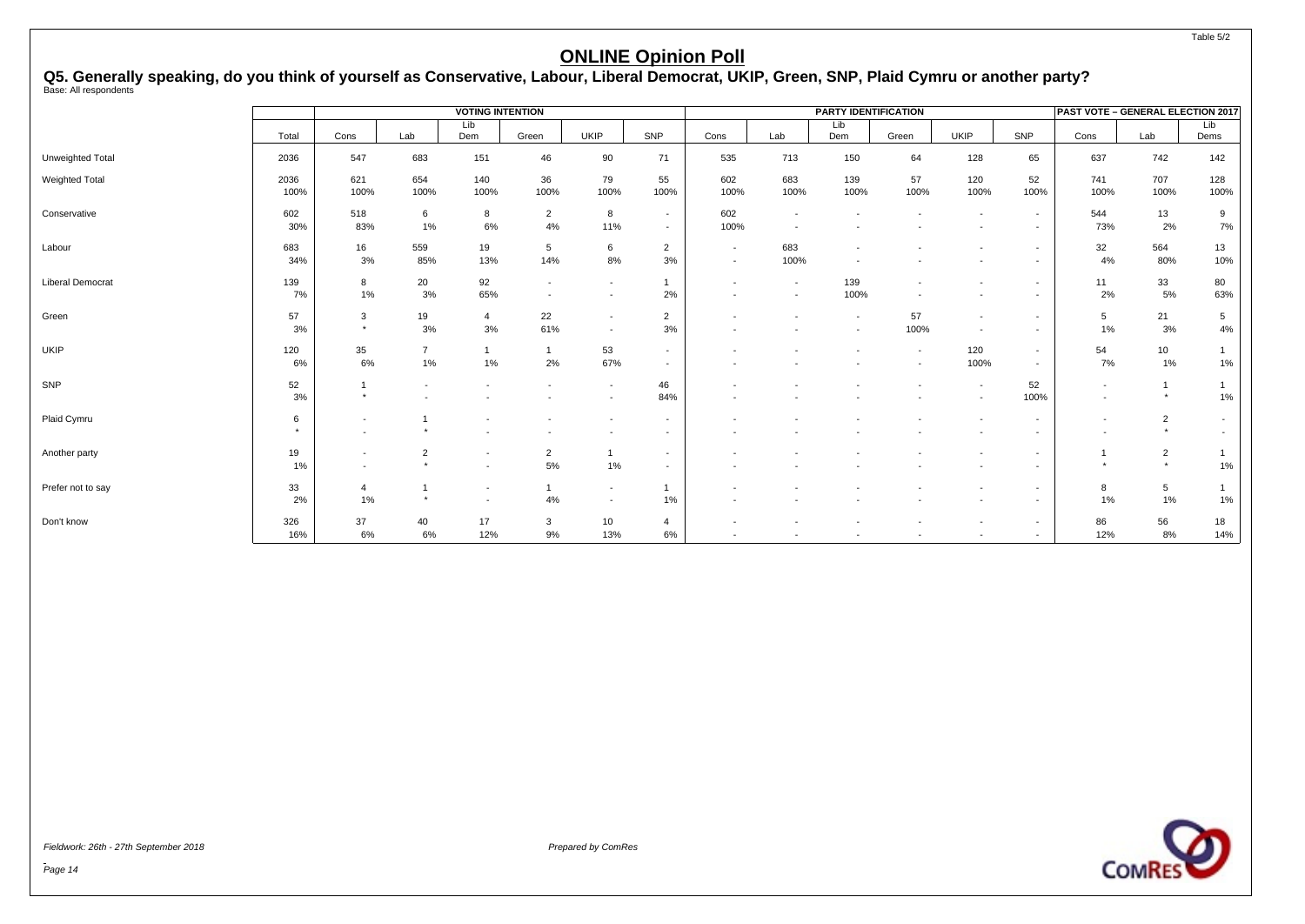# Q5. Generally speaking, do you think of yourself as Conservative, Labour, Liberal Democrat, UKIP, Green, SNP, Plaid Cymru or another party?<br><sub>Base: All respondents</sub>

|                   |         |                          |                          |                          |                          |                          | <b>REGION</b>            |                          |                          |                          |                          |                          |
|-------------------|---------|--------------------------|--------------------------|--------------------------|--------------------------|--------------------------|--------------------------|--------------------------|--------------------------|--------------------------|--------------------------|--------------------------|
|                   | Total   | Scotland                 | North<br>East            | North<br>West            | Yorks & Humber           | West<br>Midlands         | East<br>Midlands         | Wales                    | Eastern                  | London                   | South<br>East            | South<br>West            |
|                   |         |                          |                          |                          |                          |                          |                          |                          |                          |                          |                          |                          |
| Unweighted Total  | 2036    | 182                      | 88                       | 224                      | 160                      | 181                      | 139                      | 106                      | 198                      | 294                      | 295                      | 169                      |
| Weighted Total    | 2036    | 173                      | 83                       | 230                      | 173                      | 185                      | 151                      | 100                      | 195                      | 281                      | 289                      | 175                      |
|                   | 100%    | 100%                     | 100%                     | 100%                     | 100%                     | 100%                     | 100%                     | 100%                     | 100%                     | 100%                     | 100%                     | 100%                     |
| Conservative      | 602     | 34                       | 20                       | 53                       | 43                       | 61                       | 35                       | 35                       | 65                       | 78                       | 109                      | 67                       |
|                   | 30%     | 20%                      | 24%                      | 23%                      | 25%                      | 33%                      | 23%                      | 35%                      | 33%                      | 28%                      | 38%                      | 38%                      |
| Labour            | 683     | 49                       | 35                       | 102                      | 80                       | 62                       | 56                       | 27                       | 59                       | 103                      | 75                       | 36                       |
|                   | 34%     | 28%                      | 42%                      | 44%                      | 46%                      | 34%                      | 37%                      | 27%                      | 30%                      | 37%                      | 26%                      | 21%                      |
| Liberal Democrat  | 139     | 9                        | $\overline{4}$           | 14                       | 9                        | 6                        | 10                       | $\overline{2}$           | 17                       | 27                       | 24                       | 18                       |
|                   | 7%      | 5%                       | 5%                       | 6%                       | 5%                       | 3%                       | 6%                       | 2%                       | 9%                       | 9%                       | 8%                       | 10%                      |
| Green             | 57      | 4                        | $\mathbf{1}$             | $\overline{4}$           | $5\phantom{.0}$          | $5\phantom{.0}$          | 4                        | $\mathbf{1}$             | 9                        | 3                        | 11                       | 9                        |
|                   | 3%      | 2%                       | 1%                       | 2%                       | 3%                       | 3%                       | 3%                       | 1%                       | 5%                       | 1%                       | 4%                       | 5%                       |
| UKIP              | 120     | $\mathbf{1}$             | $\mathbf{3}$             | 8                        | 10                       | 14                       | 14                       | $\overline{7}$           | 13                       | 12                       | 18                       | 19                       |
|                   | 6%      | 1%                       | 4%                       | 4%                       | 6%                       | 8%                       | 9%                       | 7%                       | 7%                       | 4%                       | 6%                       | 11%                      |
| SNP               | 52      | 52                       | $\overline{\phantom{a}}$ |                          |                          | $\overline{a}$           |                          | $\overline{\phantom{a}}$ | $\overline{\phantom{a}}$ |                          | $\overline{\phantom{a}}$ | $\overline{\phantom{a}}$ |
|                   | 3%      | 30%                      | $\overline{\phantom{a}}$ |                          |                          |                          | $\overline{\phantom{a}}$ | $\overline{\phantom{a}}$ | $\overline{\phantom{a}}$ | $\overline{\phantom{a}}$ | $\overline{\phantom{a}}$ | $\overline{\phantom{a}}$ |
| Plaid Cymru       | 6       | $\overline{\phantom{a}}$ |                          |                          |                          |                          | $\overline{\phantom{a}}$ | 6                        |                          |                          | $\overline{\phantom{a}}$ | $\overline{\phantom{a}}$ |
|                   | $\star$ | $\overline{\phantom{a}}$ | $\overline{\phantom{a}}$ | $\overline{\phantom{a}}$ | $\overline{\phantom{a}}$ | $\overline{a}$           | $\overline{\phantom{a}}$ | 6%                       | $\overline{\phantom{a}}$ | $\overline{\phantom{a}}$ | $\overline{\phantom{a}}$ | $\overline{\phantom{a}}$ |
| Another party     | 19      | $\mathbf{1}$             | 1                        | $\overline{2}$           |                          | $\overline{\phantom{a}}$ | 5                        | $\mathbf{1}$             | $\mathbf{1}$             | $\overline{2}$           | $\overline{4}$           | $\overline{\phantom{a}}$ |
|                   | 1%      | $\star$                  | $1\%$                    | 1%                       | 1%                       | $\overline{\phantom{a}}$ | $3%$                     | $1\%$                    | 1%                       | 1%                       | 2%                       | $\overline{\phantom{a}}$ |
| Prefer not to say | 33      | 3                        | 1                        | 3                        | 3                        | -1                       | $\overline{4}$           | $\mathbf{1}$             | $\mathbf{1}$             | 6                        | 9                        | $\overline{2}$           |
|                   | 2%      | 2%                       | 2%                       | $1\%$                    | 2%                       | $1\%$                    | 2%                       | $1\%$                    | $\star$                  | 2%                       | 3%                       | $1\%$                    |
| Don't know        | 326     | 20                       | 17                       | 45                       | 23                       | 35                       | 24                       | 19                       | 30                       | 49                       | 40                       | 24                       |
|                   | 16%     | 12%                      | 21%                      | 19%                      | 13%                      | 19%                      | 16%                      | 19%                      | 16%                      | 17%                      | 14%                      | 13%                      |

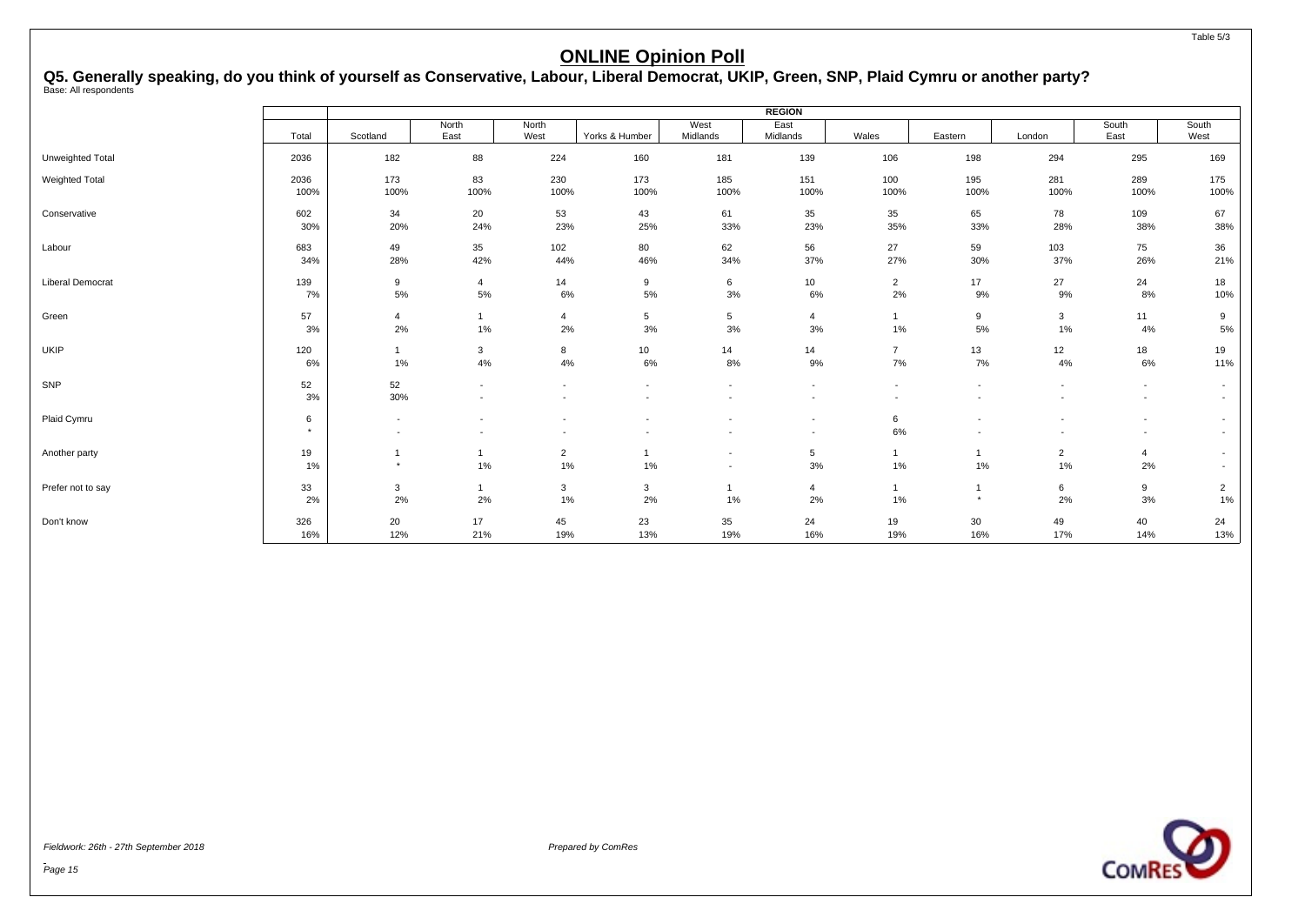# <span id="page-17-0"></span>**Q3/Q4 Summary Voting intention** Base: All likely to vote (politically weighted)

|                  |              |             | SOCIAL GRADE<br><b>GENDER</b><br>AGE<br><b>REGION SUMMARY</b> |                      |             |             |                          |             |                      |             |                |                      |                                |                                                      |             |                    |             |                         |             |
|------------------|--------------|-------------|---------------------------------------------------------------|----------------------|-------------|-------------|--------------------------|-------------|----------------------|-------------|----------------|----------------------|--------------------------------|------------------------------------------------------|-------------|--------------------|-------------|-------------------------|-------------|
|                  | Total        | Male        | Female                                                        | 18-24                | 25-34       | 35-44       | 45-54                    | 55-64       | $65+$                | AB          | C <sub>1</sub> | C <sub>2</sub>       | DE                             | England                                              | Scotland    | England<br>& Wales | North       | Midlands                | South       |
| Unweighted Total | 1615         | 878         | 737                                                           | 183                  | 268         | 231         | 258                      | 248         | 427                  | 501         | 441            | 286                  | 387                            | 1373                                                 | 157         | 1458               | 368         | 406                     | 599         |
| Weighted Total   | 1520<br>100% | 786<br>100% | 734<br>100%                                                   | 167<br>100%          | 247<br>100% | 214<br>100% | 255<br>100%              | 241<br>100% | 394<br>100%          | 443<br>100% | 418<br>100%    | 317<br>100%          | 342<br>100%                    | 1300<br>100%                                         | 141<br>100% | 1379<br>100%       | 354<br>100% | 390<br>100%             | 556<br>100% |
| Conservative     | 595<br>39%   | 301<br>38%  | 294<br>40%                                                    | 36<br>21%            | 60<br>24%   | 63<br>29%   | 93<br>36%                | 104<br>43%  | 240<br>61%           | 192<br>43%  | 174<br>42%     | 120<br>38%           | 108<br>32%                     | 519<br>40%                                           | 36<br>25%   | 559<br>41%         | 109<br>31%  | 160<br>41%              | 250<br>45%  |
| Labour           | 612<br>40%   | 321<br>41%  | 290<br>40%                                                    | 104<br>62%           | 141<br>57%  | 112<br>52%  | 101<br>40%               | 79<br>33%   | 76<br>19%            | 152<br>34%  | 163<br>39%     | 146<br>46%           | 151<br>44%                     | 548<br>42%                                           | 39<br>28%   | 573<br>42%         | 189<br>53%  | 152<br>39%              | 207<br>37%  |
| Liberal Democrat | 132<br>9%    | 71<br>9%    | 61<br>8%                                                      | 15<br>9%             | 25<br>10%   | 11<br>5%    | 27<br>11%                | 22<br>9%    | 33<br>8%             | 54<br>12%   | 35<br>8%       | 15<br>5%             | 28<br>8%                       | 123<br>9%                                            | 8<br>6%     | 124<br>9%          | 34<br>10%   | 32<br>8%                | 58<br>10%   |
| Green            | 34<br>2%     | 19<br>2%    | 16<br>2%                                                      | 5<br>3%              | -4<br>2%    | 3%          | 6<br>2%                  | 8<br>3%     | $\overline{a}$<br>1% | 15<br>3%    | 9<br>2%        | 3<br>1%              | $\overline{\phantom{a}}$<br>2% | 32<br>2%                                             | 2<br>1%     | 33<br>2%           | 5<br>2%     | 16<br>4%                | 11<br>2%    |
| <b>UKIP</b>      | 74<br>5%     | 37<br>5%    | 37<br>5%                                                      | $\overline{2}$<br>1% | 6<br>2%     | 11<br>5%    | 17<br>7%                 | 16<br>7%    | 22<br>6%             | 17<br>4%    | 17<br>4%       | 19<br>6%             | 21<br>6%                       | 66<br>5%                                             | 3<br>2%     | 70<br>5%           | 11<br>3%    | 27<br>7%                | 28<br>5%    |
| SNP              | 52<br>3%     | 24<br>3%    | 29<br>4%                                                      | 4<br>3%              | 11<br>4%    | 8<br>4%     | 10<br>4%                 | 10<br>4%    | 10<br>3%             | 10<br>2%    | 13<br>3%       | 12<br>4%             | 18<br>5%                       | $\overline{\phantom{a}}$<br>$\overline{\phantom{a}}$ | 52<br>37%   |                    |             |                         |             |
| Plaid Cymru      | 8<br>1%      | 5<br>1%     |                                                               |                      | 1%          |             | $\overline{\phantom{a}}$ | 2<br>$1\%$  | 3<br>1%              |             | 2<br>$\star$   | $\overline{2}$<br>1% | 3<br>1%                        |                                                      |             | 8<br>1%            |             |                         |             |
| Other            | 12<br>$1\%$  | 1%          | 1%                                                            |                      |             | 2<br>1%     |                          |             | $\overline{7}$<br>2% | 3<br>1%     | $1\%$          |                      | 5<br>1%                        | 10<br>1%                                             | 1%          | 11<br>1%           | 5<br>1%     | $\overline{2}$<br>$1\%$ | 3<br>1%     |

Fieldwork: 26th - 27th September 2018 Prepared by ComRes



Table 6/1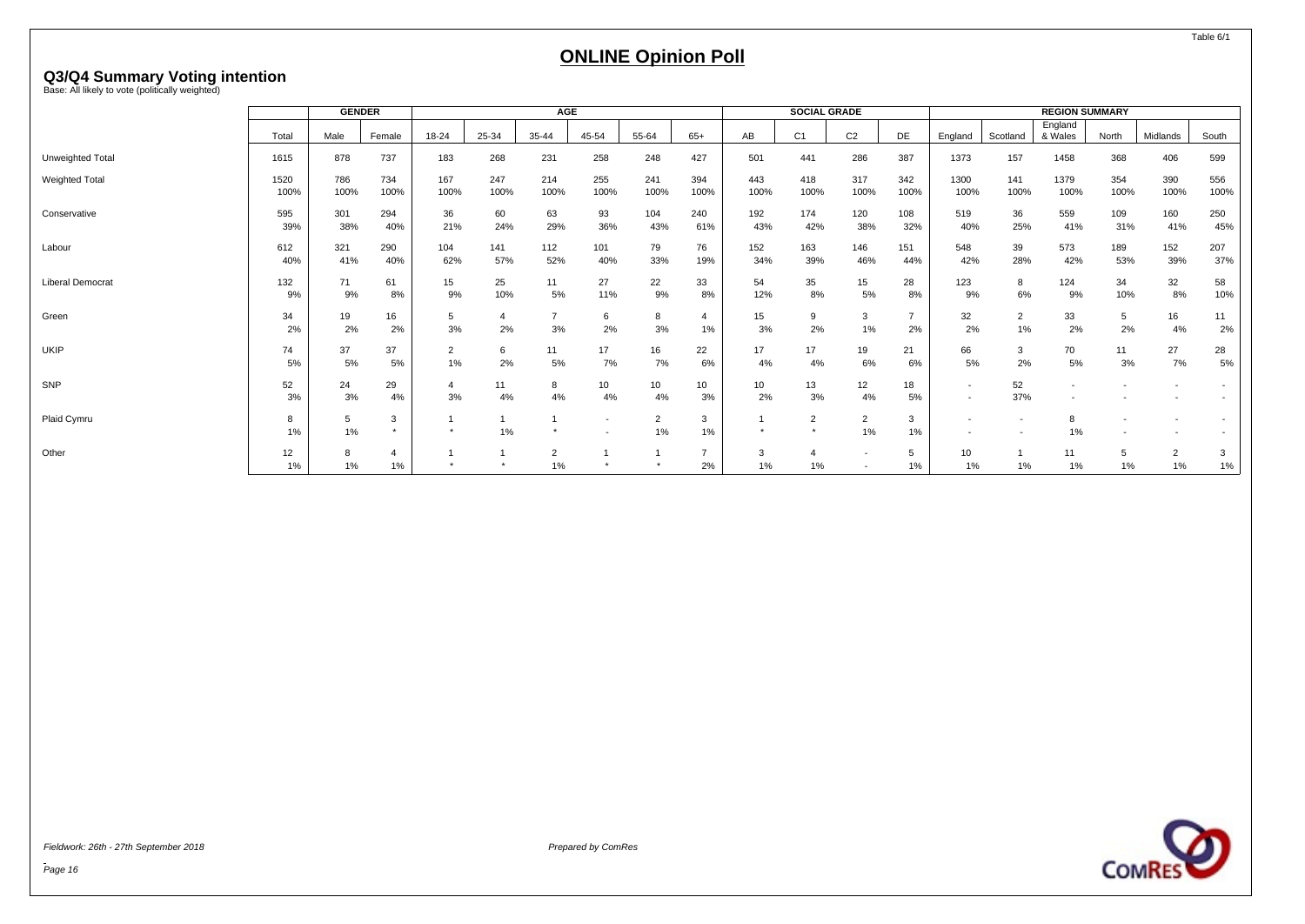# **Q3/Q4 Summary Voting intention** Base: All likely to vote (politically weighted)

|                  |       |                          |                          | <b>VOTING INTENTION</b>  |                          |                          |                          |                          |                | <b>PARTY IDENTIFICATION</b> |                          |                          |                          | <b>PAST VOTE - GENERAL ELECTION 2017</b> |                 |                |
|------------------|-------|--------------------------|--------------------------|--------------------------|--------------------------|--------------------------|--------------------------|--------------------------|----------------|-----------------------------|--------------------------|--------------------------|--------------------------|------------------------------------------|-----------------|----------------|
|                  |       |                          |                          | Lib                      |                          |                          |                          |                          |                | Lib                         |                          |                          |                          |                                          |                 | Lib            |
|                  | Total | Cons                     | Lab                      | Dem                      | Green                    | UKIP                     | SNP                      | Cons                     | Lab            | Dem                         | Green                    | <b>UKIP</b>              | SNP                      | Cons                                     | Lab             | Dems           |
| Unweighted Total | 1615  | 547                      | 683                      | 151                      | 46                       | 90                       | 71                       | 483                      | 640            | 131                         | 55                       | 106                      | 60                       | 555                                      | 663             | 117            |
| Weighted Total   | 1520  | 595                      | 612                      | 132                      | 34                       | 74                       | 52                       | 522                      | 573            | 115                         | 46                       | 93                       | 44                       | 619                                      | 597             | 100            |
|                  | 100%  | 100%                     | 100%                     | 100%                     | 100%                     | 100%                     | 100%                     | 100%                     | 100%           | 100%                        | 100%                     | 100%                     | 100%                     | 100%                                     | 100%            | 100%           |
| Conservative     | 595   | 595                      |                          |                          |                          | $\sim$                   | $\overline{\phantom{a}}$ | 496                      | 15             | $\overline{7}$              | 3                        | 35                       |                          | 557                                      | 10 <sup>1</sup> | $\overline{7}$ |
|                  | 39%   | 100%                     |                          |                          |                          | $\overline{\phantom{a}}$ | $\overline{\phantom{a}}$ | 95%                      | 3%             | 6%                          | 6%                       | 37%                      | 2%                       | 90%                                      | 2%              | 7%             |
| Labour           | 612   | $\sim$                   | 612                      | $\overline{\phantom{a}}$ |                          | $\overline{\phantom{a}}$ | $\overline{\phantom{a}}$ | 6                        | 523            | 19                          | 17                       | 6                        | $\overline{\phantom{a}}$ | 16                                       | 538             | 10             |
|                  | 40%   | $\overline{a}$           | 100%                     | $\overline{\phantom{a}}$ |                          |                          | $\overline{\phantom{a}}$ | 1%                       | 91%            | 17%                         | 38%                      | 6%                       | $\overline{\phantom{a}}$ | 3%                                       | 90%             | 10%            |
| Liberal Democrat | 132   | $\overline{\phantom{a}}$ | $\overline{\phantom{a}}$ | 132                      | $\overline{\phantom{a}}$ | $\overline{\phantom{a}}$ | $\overline{\phantom{a}}$ | $\overline{7}$           | 18             | 86                          | 4                        |                          | $\overline{\phantom{a}}$ | 14                                       | 30              | 76             |
|                  | 9%    |                          | $\overline{\phantom{a}}$ | 100%                     | $\overline{\phantom{a}}$ |                          | $\overline{\phantom{a}}$ | 1%                       | 3%             | 75%                         | 8%                       | $1\%$                    | $\overline{\phantom{a}}$ | 2%                                       | 5%              | 76%            |
| Green            | 34    |                          |                          | $\overline{\phantom{a}}$ | 34                       | $\overline{\phantom{a}}$ | $\overline{\phantom{a}}$ |                          | 5              | $\sim$                      | 21                       |                          | $\overline{\phantom{a}}$ | 3                                        | 8               | 5              |
|                  | 2%    |                          |                          | $\overline{\phantom{a}}$ | 100%                     | $\overline{a}$           |                          |                          | 1%             | $\overline{\phantom{a}}$    | 46%                      | $1\%$                    | $\overline{\phantom{a}}$ | 1%                                       | 1%              | 5%             |
| UKIP             | 74    |                          |                          |                          | $\sim$                   | 74                       | $\sim$                   | 8                        | 6              |                             | $\overline{\phantom{a}}$ | 50                       | $\sim$                   | 26                                       | 4               |                |
|                  | 5%    |                          |                          |                          | $\sim$                   | 100%                     | $\overline{\phantom{a}}$ | 2%                       | 1%             | $\overline{\phantom{a}}$    | $\overline{\phantom{a}}$ | 53%                      | $\overline{\phantom{a}}$ | 4%                                       | 1%              | 1%             |
| <b>SNP</b>       | 52    |                          |                          |                          |                          | $\sim$                   | 52                       | $\overline{\phantom{a}}$ | $\overline{2}$ |                             |                          | $\sim$                   | 44                       | $\overline{\phantom{a}}$                 | $\overline{2}$  |                |
|                  | 3%    |                          |                          |                          |                          | $\overline{a}$           | 100%                     |                          |                | 1%                          | 3%                       | $\overline{\phantom{a}}$ | 98%                      | ٠                                        | $\star$         | 1%             |
| Plaid Cymru      | 8     |                          |                          |                          |                          | $\overline{\phantom{a}}$ | $\overline{\phantom{a}}$ |                          | 2              |                             |                          | $\overline{\phantom{a}}$ | $\overline{\phantom{a}}$ | $\overline{\phantom{a}}$                 | $\overline{2}$  |                |
|                  | 1%    |                          |                          |                          |                          |                          | $\overline{\phantom{a}}$ |                          |                |                             |                          |                          | $\overline{\phantom{a}}$ |                                          | $\star$         |                |
| Other            | 12    |                          |                          |                          | $\overline{\phantom{a}}$ | $\sim$                   | $\sim$                   | 3                        | $\overline{2}$ |                             |                          |                          | $\overline{\phantom{a}}$ | 3                                        | $\overline{2}$  |                |
|                  | 1%    |                          |                          |                          |                          |                          |                          | 1%                       |                | 1%                          |                          | 1%                       |                          |                                          | $\star$         | 1%             |

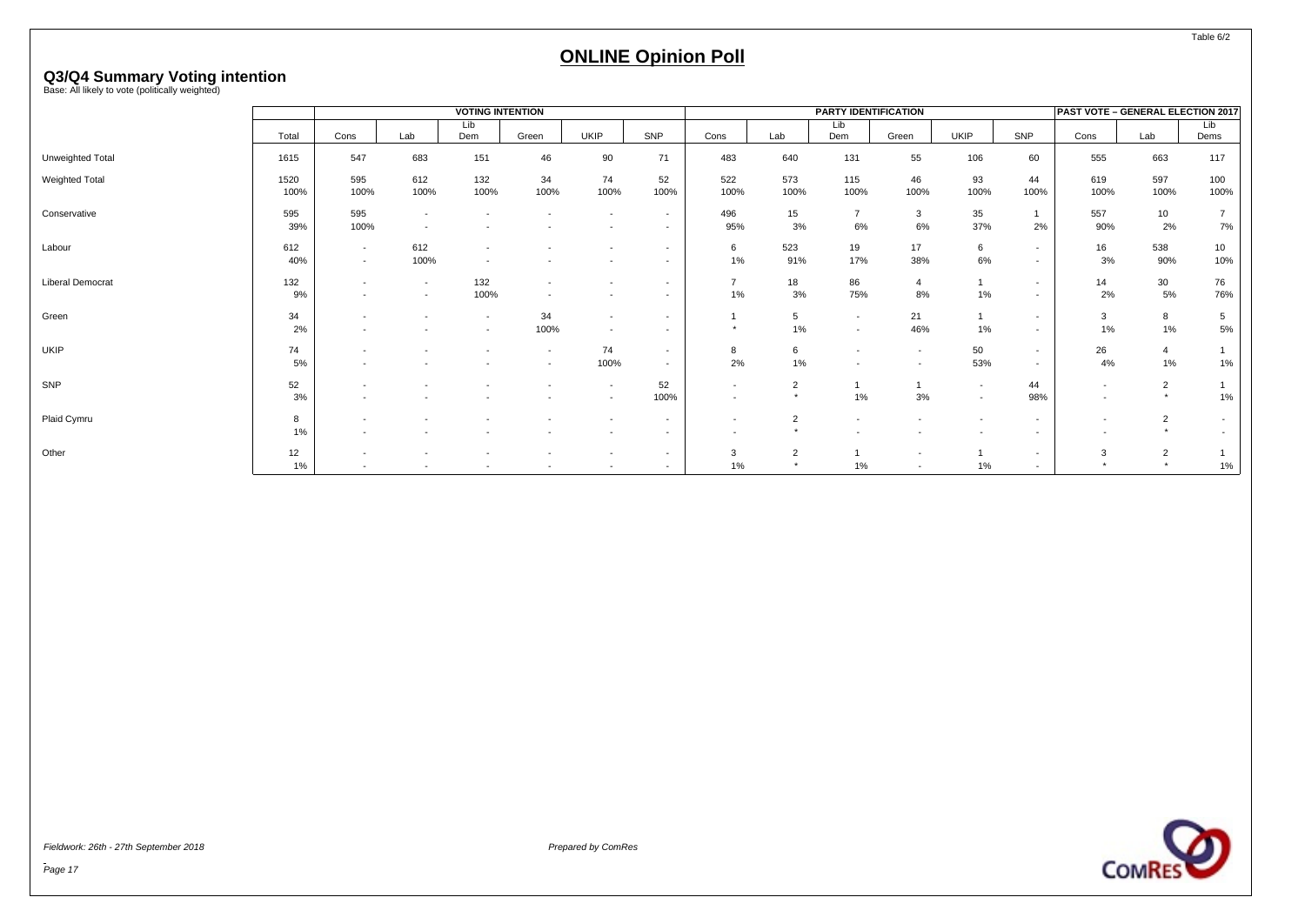# **Q3/Q4 Summary Voting intention** Base: All likely to vote (politically weighted)

|                  |              |                          |                                                      |                                                      |                |                                                      | <b>REGION</b>            |                      |                                                      |                                                      |                          |                                                      |
|------------------|--------------|--------------------------|------------------------------------------------------|------------------------------------------------------|----------------|------------------------------------------------------|--------------------------|----------------------|------------------------------------------------------|------------------------------------------------------|--------------------------|------------------------------------------------------|
|                  | Total        | Scotland                 | North<br>East                                        | North<br>West                                        | Yorks & Humber | West<br>Midlands                                     | East<br>Midlands         | Wales                | Eastern                                              | London                                               | South<br>East            | South<br>West                                        |
| Unweighted Total | 1615         | 157                      | 72                                                   | 171                                                  | 125            | 135                                                  | 109                      | 85                   | 162                                                  | 237                                                  | 229                      | 133                                                  |
| Weighted Total   | 1520<br>100% | 141<br>100%              | 64<br>100%                                           | 165<br>100%                                          | 126<br>100%    | 132<br>100%                                          | 107<br>100%              | 79<br>100%           | 151<br>100%                                          | 211<br>100%                                          | 212<br>100%              | 133<br>100%                                          |
| Conservative     | 595<br>39%   | 36<br>25%                | 20<br>32%                                            | 50<br>30%                                            | 39<br>31%      | 59<br>45%                                            | 36<br>34%                | 40<br>50%            | 65<br>43%                                            | 74<br>35%                                            | 108<br>51%               | 68<br>51%                                            |
| Labour           | 612<br>40%   | 39<br>28%                | 31<br>49%                                            | 89<br>54%                                            | 69<br>55%      | 52<br>39%                                            | 48<br>44%                | 25<br>31%            | 53<br>35%                                            | 96<br>46%                                            | 68<br>32%                | 42<br>32%                                            |
| Liberal Democrat | 132<br>9%    | 8<br>6%                  | 8<br>12%                                             | 16<br>10%                                            | 10<br>8%       | 6<br>5%                                              | 9<br>8%                  | 1%                   | 17<br>11%                                            | 26<br>12%                                            | 19<br>9%                 | 12<br>9%                                             |
| Green            | 34<br>2%     | $\overline{2}$<br>1%     | 2%                                                   | 3<br>2%                                              | $1\%$          | 3<br>2%                                              | 5<br>4%                  | 1%                   | 8<br>5%                                              | $\overline{4}$<br>2%                                 | 3<br>2%                  | 3<br>2%                                              |
| UKIP             | 74<br>5%     | 3<br>2%                  | $\overline{2}$<br>3%                                 | 5<br>3%                                              | 5<br>4%        | 12<br>9%                                             | 8<br>7%                  | $\overline{4}$<br>5% | 8<br>5%                                              | 9<br>4%                                              | 12<br>6%                 | 6<br>5%                                              |
| <b>SNP</b>       | 52<br>3%     | 52<br>37%                | $\overline{\phantom{a}}$<br>$\overline{\phantom{a}}$ | $\overline{\phantom{a}}$<br>$\overline{\phantom{a}}$ | $\sim$         | $\overline{\phantom{a}}$                             | $\overline{\phantom{a}}$ | $\sim$               | $\overline{\phantom{a}}$                             | $\overline{\phantom{a}}$<br>$\overline{\phantom{a}}$ | $\overline{\phantom{a}}$ | $\overline{\phantom{a}}$<br>$\sim$                   |
| Plaid Cymru      | 8<br>1%      | $\overline{\phantom{a}}$ | $\overline{\phantom{a}}$<br>$\overline{\phantom{a}}$ | $\overline{\phantom{a}}$                             |                | $\overline{\phantom{a}}$                             | $\overline{\phantom{a}}$ | 8<br>11%             |                                                      | $\overline{\phantom{a}}$                             |                          | $\overline{\phantom{a}}$<br>$\overline{\phantom{a}}$ |
| Other            | 12<br>1%     | $1\%$                    | 2%                                                   | 2<br>1%                                              | 1%             | $\overline{\phantom{a}}$<br>$\overline{\phantom{a}}$ | $\overline{2}$<br>2%     | 1%                   | $\overline{\phantom{a}}$<br>$\overline{\phantom{a}}$ | 1%                                                   |                          |                                                      |

Fieldwork: 26th - 27th September 2018 Prepared by ComRes

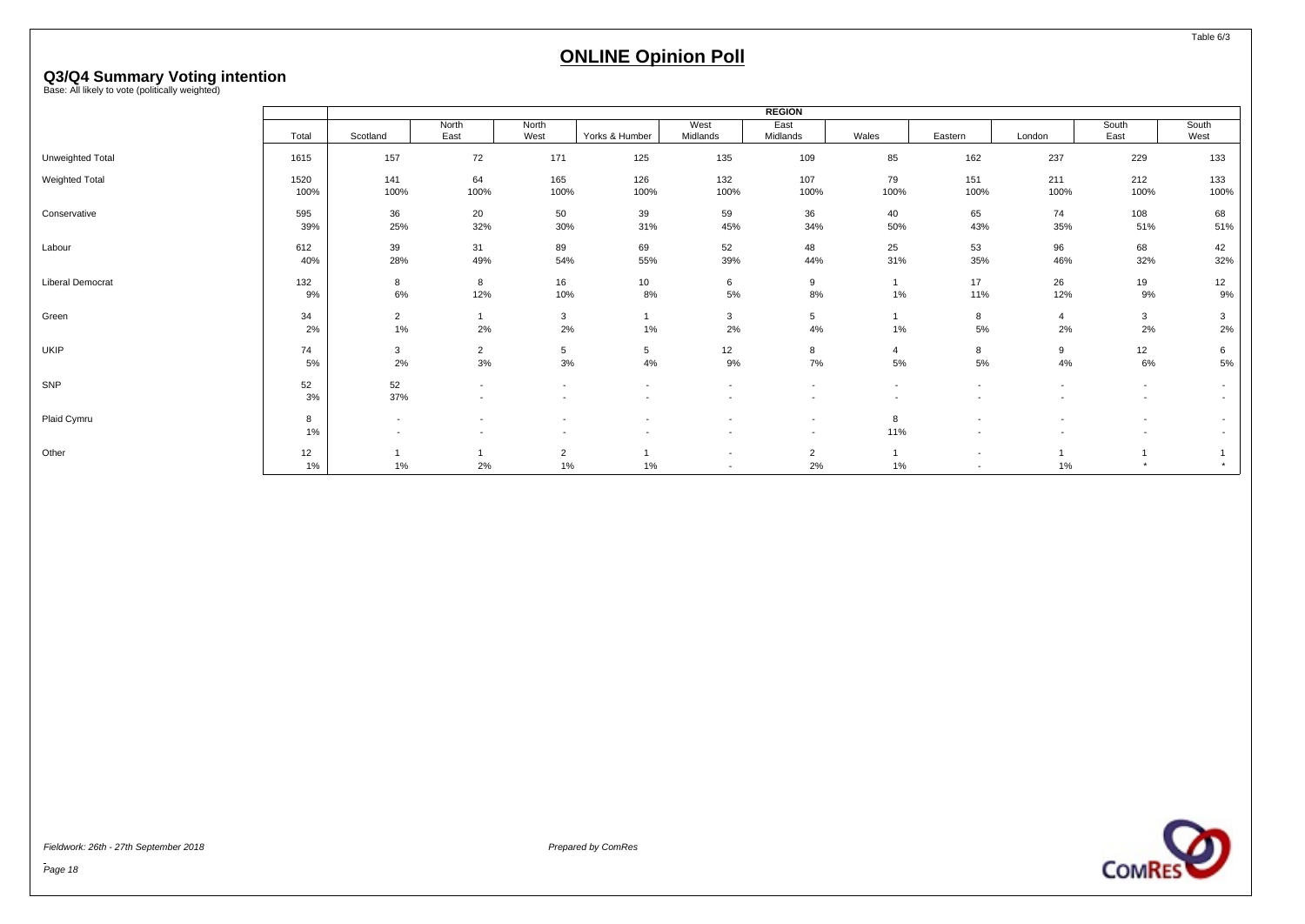<span id="page-20-0"></span>**Q6\_SUM. Do you agree or disagree with these statements? - SUMMARY TABLE** Base: All respondents

|                  | My view of Theresa May has<br>improved over the past week<br>following her response to the<br>Salzburg summit when the EU<br>rejected the so-called<br>'Chequers' Brexit proposals | Jeremy Corbyn and the Labour<br>Party can provide just the kind<br>of government Britain needs | Jeremy Corbyn would be a<br>disaster as Prime Minister | The Conservative Party needs<br>to rally round Theresa May in<br>order to strengthen the UK's<br>negotiating position with the EU | The Conservative Party seems<br>more divided than Labour over<br>Brexit | The Labour Party seems more<br>divided than the Conservatives<br>over Brexit | Jeremy Corbyn's adviser<br>Andrew Murray was right to<br>say that British foreign policy<br>has contributed to the<br>environment in which atrocities<br>like the Manchester bombing<br>continue to take place |
|------------------|------------------------------------------------------------------------------------------------------------------------------------------------------------------------------------|------------------------------------------------------------------------------------------------|--------------------------------------------------------|-----------------------------------------------------------------------------------------------------------------------------------|-------------------------------------------------------------------------|------------------------------------------------------------------------------|----------------------------------------------------------------------------------------------------------------------------------------------------------------------------------------------------------------|
| Unweighted Total | 2036                                                                                                                                                                               | 2036                                                                                           | 2036                                                   | 2036                                                                                                                              | 2036                                                                    | 2036                                                                         | 2036                                                                                                                                                                                                           |
| Weighted Total   | 2036                                                                                                                                                                               | 2036                                                                                           | 2036                                                   | 2036                                                                                                                              | 2036                                                                    | 2036                                                                         | 2036                                                                                                                                                                                                           |
|                  | 100%                                                                                                                                                                               | 100%                                                                                           | 100%                                                   | 100%                                                                                                                              | 100%                                                                    | 100%                                                                         | 100%                                                                                                                                                                                                           |
| Agree            | 650                                                                                                                                                                                | 551                                                                                            | 1027                                                   | 1171                                                                                                                              | 867                                                                     | 603                                                                          | 509                                                                                                                                                                                                            |
|                  | 32%                                                                                                                                                                                | 27%                                                                                            | 50%                                                    | 58%                                                                                                                               | 43%                                                                     | 30%                                                                          | 25%                                                                                                                                                                                                            |
| Disagree         | 866                                                                                                                                                                                | 1000                                                                                           | 560                                                    | 354                                                                                                                               | 542                                                                     | 728                                                                          | 681                                                                                                                                                                                                            |
|                  | 43%                                                                                                                                                                                | 49%                                                                                            | 28%                                                    | 17%                                                                                                                               | 27%                                                                     | 36%                                                                          | 33%                                                                                                                                                                                                            |
| Don't know       | 521                                                                                                                                                                                | 486                                                                                            | 449                                                    | 511                                                                                                                               | 627                                                                     | 705                                                                          | 845                                                                                                                                                                                                            |
|                  | 26%                                                                                                                                                                                | 24%                                                                                            | 22%                                                    | 25%                                                                                                                               | 31%                                                                     | 35%                                                                          | 42%                                                                                                                                                                                                            |

Fieldwork: 26th - 27th September 2018 Prepared by ComRes



Table 7/1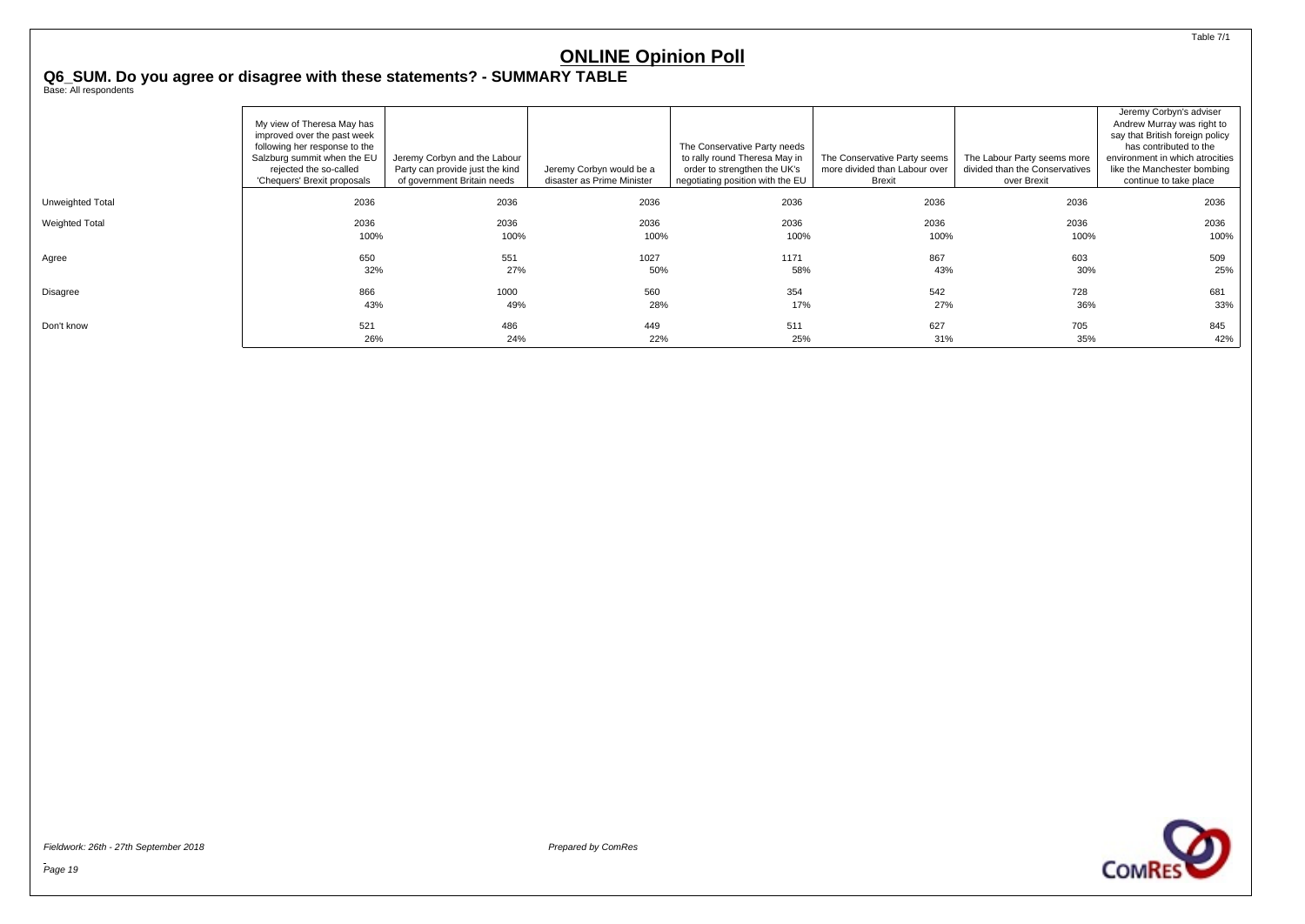#### <span id="page-21-0"></span>**Q6\_1. Do you agree or disagree with these statements?**

**My view of Theresa May has improved over the past week following her response to the Salzburg summit when the EU rejected the so-called 'Chequers' Brexit proposals** Base: All respondents

|                       |       | <b>GENDER</b> |        |       |       | AGE   |       |       |       |      | SOCIAL GRADE |                |      |         |          | <b>REGION SUMMARY</b> |       |          |       |
|-----------------------|-------|---------------|--------|-------|-------|-------|-------|-------|-------|------|--------------|----------------|------|---------|----------|-----------------------|-------|----------|-------|
|                       | Total | Male          | Female | 18-24 | 25-34 | 35-44 | 45-54 | 55-64 | $65+$ | AB   |              | C <sub>2</sub> | DE   | England | Scotland | England<br>& Wales    | North | Midlands | South |
| Unweighted Total      | 2036  | 1042          | 994    | 232   | 351   | 328   | 344   | 291   | 490   | 585  | 568          | 356            | 527  | 1748    | 182      | 1854                  | 472   | 518      | 758   |
| <b>Weighted Total</b> | 2036  | 992           | 1044   | 230   | 350   | 328   | 364   | 297   | 466   | 546  | 568          | 419            | 503  | 1763    | 173      | 1863                  | 487   | 531      | 745   |
|                       | 100%  | 100%          | 100%   | 100%  | 100%  | 100%  | 100%  | 100%  | 100%  | 100% | 100%         | 100%           | 100% | 100%    | 100%     | 100%                  | 100%  | 100%     | 100%  |
| Agree                 | 650   | 317           | 333    | 49    | 60    | 79    | 96    | 116   | 250   | 203  | 177          | 131            | 138  | 559     | 50       | 600                   | 134   | 180      | 245   |
|                       | 32%   | 32%           | 32%    | 22%   | 17%   | 24%   | 26%   | 39%   | 54%   | 37%  | 31%          | 31%            | 28%  | 32%     | 29%      | 32%                   | 28%   | 34%      | 33%   |
| <b>Disagree</b>       | 866   | 488           | 378    | 103   | 162   | 142   | 178   | 123   | 157   | 242  | 228          | 176            | 219  | 740     | 85       | 780                   | 231   | 217      | 293   |
|                       | 43%   | 49%           | 36%    | 45%   | 46%   | 43%   | 49%   | 41%   | 34%   | 44%  | 40%          | 42%            | 44%  | 42%     | 49%      | 42%                   | 47%   | 41%      | 39%   |
| Don't know            | 521   | 187           | 334    | 78    | 128   | 107   | 90    | 58    | 60    | 101  | 162          | 112            | 145  | 464     | 38       | 482                   | 122   | 135      | 208   |
|                       | 26%   | 19%           | 32%    | 34%   | 37%   | 33%   | 25%   | 19%   | 13%   | 18%  | 29%          | 27%            | 29%  | 26%     | 22%      | 26%                   | 25%   | 25%      | 28%   |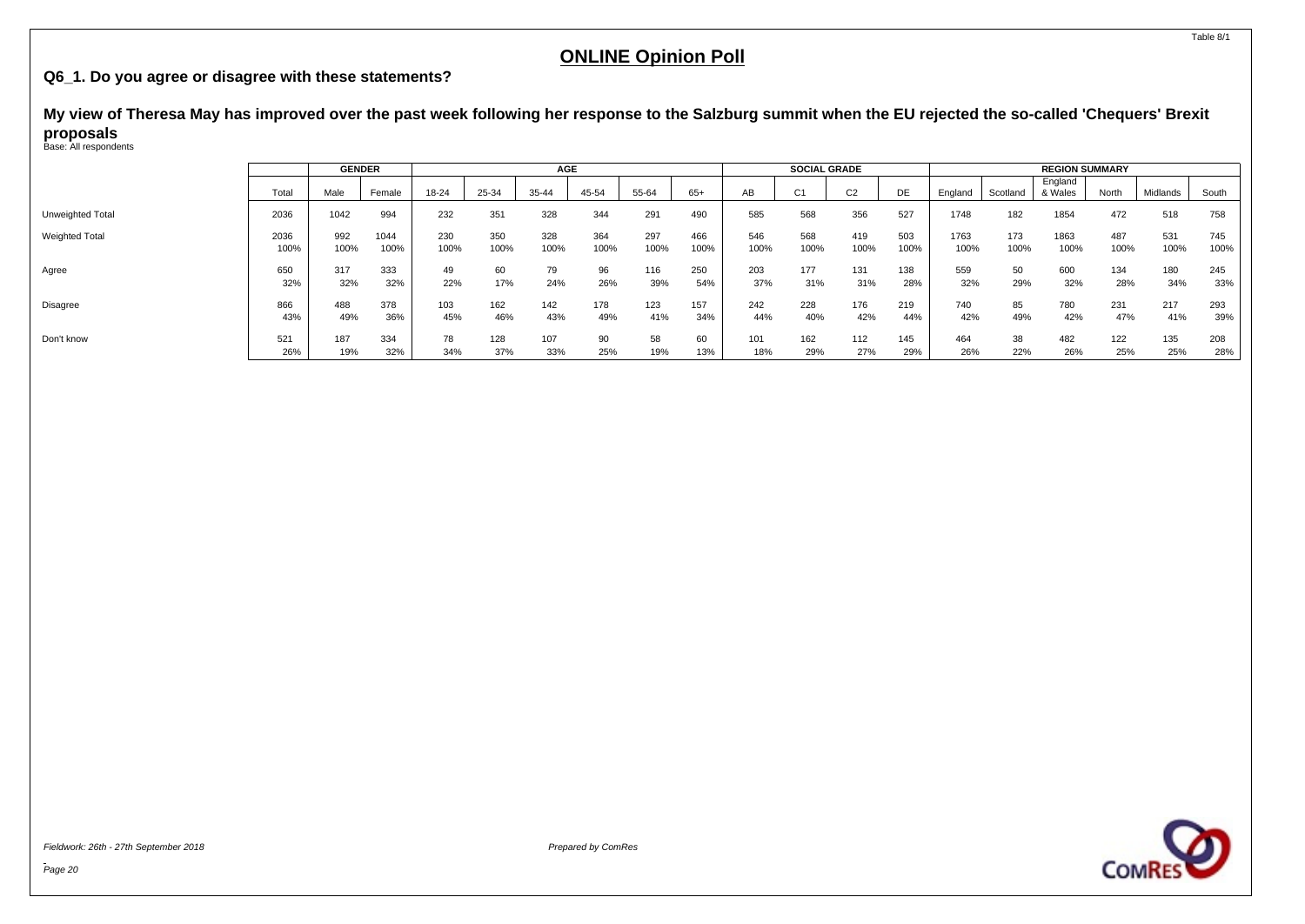#### **Q6\_1. Do you agree or disagree with these statements?**

**My view of Theresa May has improved over the past week following her response to the Salzburg summit when the EU rejected the so-called 'Chequers' Brexit proposals** Base: All respondents

|                  |              |             |             | <b>VOTING INTENTION</b> |               |            |            |             |             | <b>PARTY IDENTIFICATION</b> |            |             |            | PAST VOTE - GENERAL ELECTION 2017 |             |             |
|------------------|--------------|-------------|-------------|-------------------------|---------------|------------|------------|-------------|-------------|-----------------------------|------------|-------------|------------|-----------------------------------|-------------|-------------|
|                  | Total        | Cons        | Lab         | Lib<br>Dem              | Green         | UKIP       | SNP        | Cons        | Lab         | Lib<br>Dem                  | Green      | <b>UKIP</b> | SNP        | Cons                              | Lab         | Lib<br>Dems |
| Unweighted Total | 2036         | 547         | 683         | 151                     | 46            | 90         | 71         | 535         | 713         | 150                         | 64         | 128         | 65         | 637                               | 742         | 142         |
| Weighted Total   | 2036<br>100% | 621<br>100% | 654<br>100% | 140<br>100%             | 36<br>100%    | 79<br>100% | 55<br>100% | 602<br>100% | 683<br>100% | 139<br>100%                 | 57<br>100% | 120<br>100% | 52<br>100% | 741<br>100%                       | 707<br>100% | 128<br>100% |
| Agree            | 650<br>32%   | 410<br>66%  | 76<br>12%   | 34<br>25%               | 5%            | 39<br>49%  | 9%         | 376<br>63%  | 96<br>14%   | 37<br>27%                   | 9%         | 59<br>49%   | 9%         | 451<br>61%                        | 91<br>13%   | 30<br>23%   |
| Disagree         | 866<br>43%   | 107<br>17%  | 450<br>69%  | 74<br>53%               | 26<br>72%     | 26<br>32%  | 39<br>70%  | 118<br>20%  | 444<br>65%  | 78<br>56%                   | 37<br>65%  | 32<br>27%   | 35<br>67%  | 142<br>19%                        | 467<br>66%  | 67<br>52%   |
| Don't know       | 521<br>26%   | 104<br>17%  | 128<br>20%  | 32<br>23%               | $\sim$<br>23% | 14<br>18%  | 12<br>21%  | 107<br>18%  | 143<br>21%  | 24<br>17%                   | 15<br>26%  | 29<br>24%   | 12<br>24%  | 149<br>20%                        | 148<br>21%  | 32<br>25%   |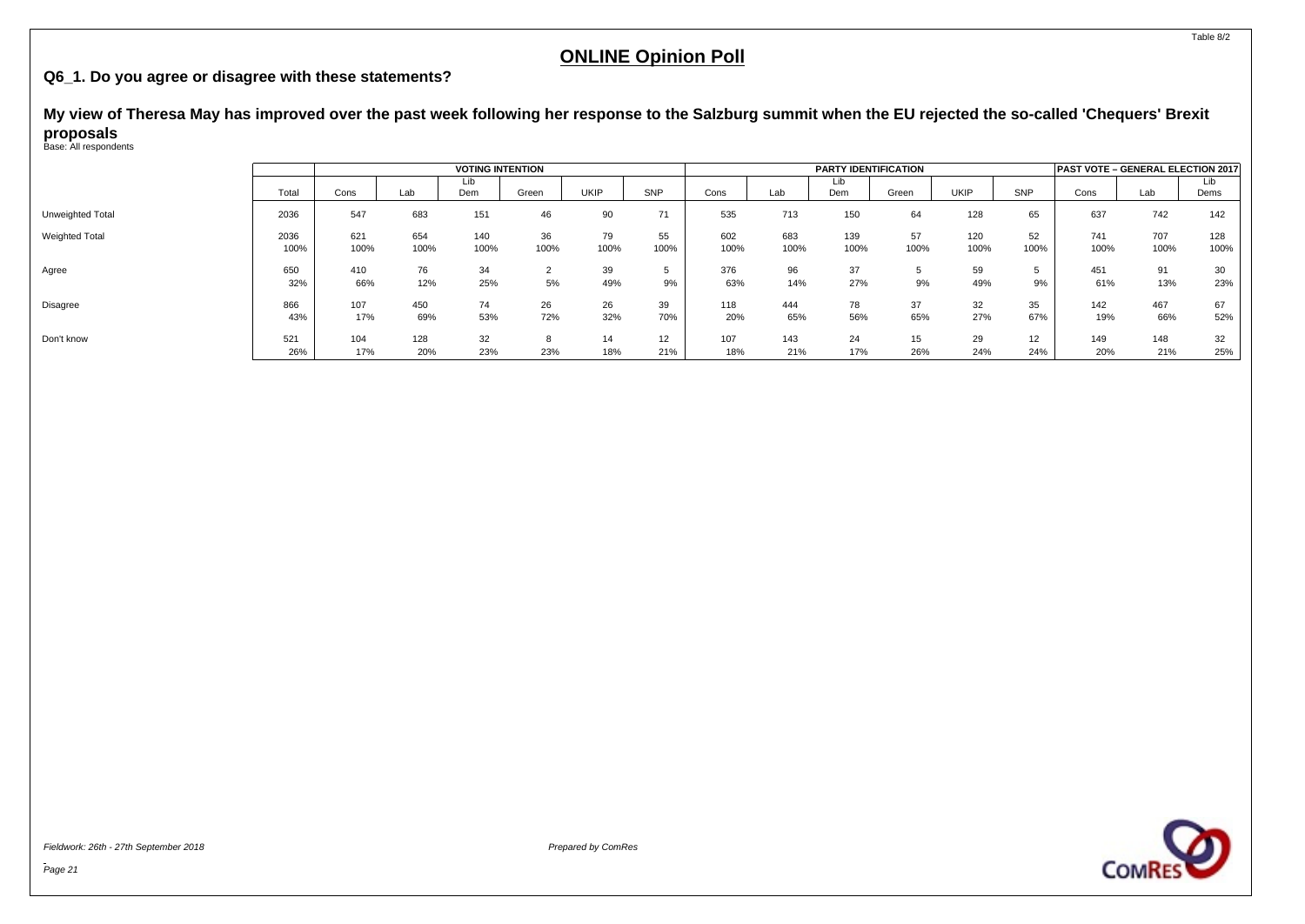#### **Q6\_1. Do you agree or disagree with these statements?**

**My view of Theresa May has improved over the past week following her response to the Salzburg summit when the EU rejected the so-called 'Chequers' Brexit proposals** Base: All respondents

|                  |       |          |               |               |                |                  | <b>REGION</b>    |       |         |        |               |               |
|------------------|-------|----------|---------------|---------------|----------------|------------------|------------------|-------|---------|--------|---------------|---------------|
|                  | Total | Scotland | North<br>East | North<br>West | Yorks & Humber | West<br>Midlands | East<br>Midlands | Wales | Eastern | London | South<br>East | South<br>West |
| Unweighted Total | 2036  | 182      | 88            | 224           | 160            | 181              | 139              | 106   | 198     | 294    | 295           | 169           |
| Weighted Total   | 2036  | 173      | 83            | 230           | 173            | 185              | 151              | 100   | 195     | 281    | 289           | 175           |
|                  | 100%  | 100%     | 100%          | 100%          | 100%           | 100%             | 100%             | 100%  | 100%    | 100%   | 100%          | 100%          |
| Agree            | 650   | 50       | 18            | 62            | 55             | 60               | 49               | 41    | 71      | 81     | 106           | 58            |
|                  | 32%   | 29%      | 21%           | 27%           | 32%            | 32%              | 33%              | 41%   | 36%     | 29%    | 37%           | 33%           |
| Disagree         | 866   | 85       | 40            | 114           | 77             | 74               | 66               | 40    | 77      | 120    | 114           | 59            |
|                  | 43%   | 49%      | 47%           | 49%           | 45%            | 40%              | 44%              | 40%   | 39%     | 43%    | 39%           | 34%           |
| Don't know       | 521   | 38       | 26            | 55            | 41             | 51               | 35               | 19    | 48      | 80     | 69            | 58            |
|                  | 26%   | 22%      | 31%           | 24%           | 24%            | 28%              | 24%              | 19%   | 25%     | 29%    | 24%           | 33%           |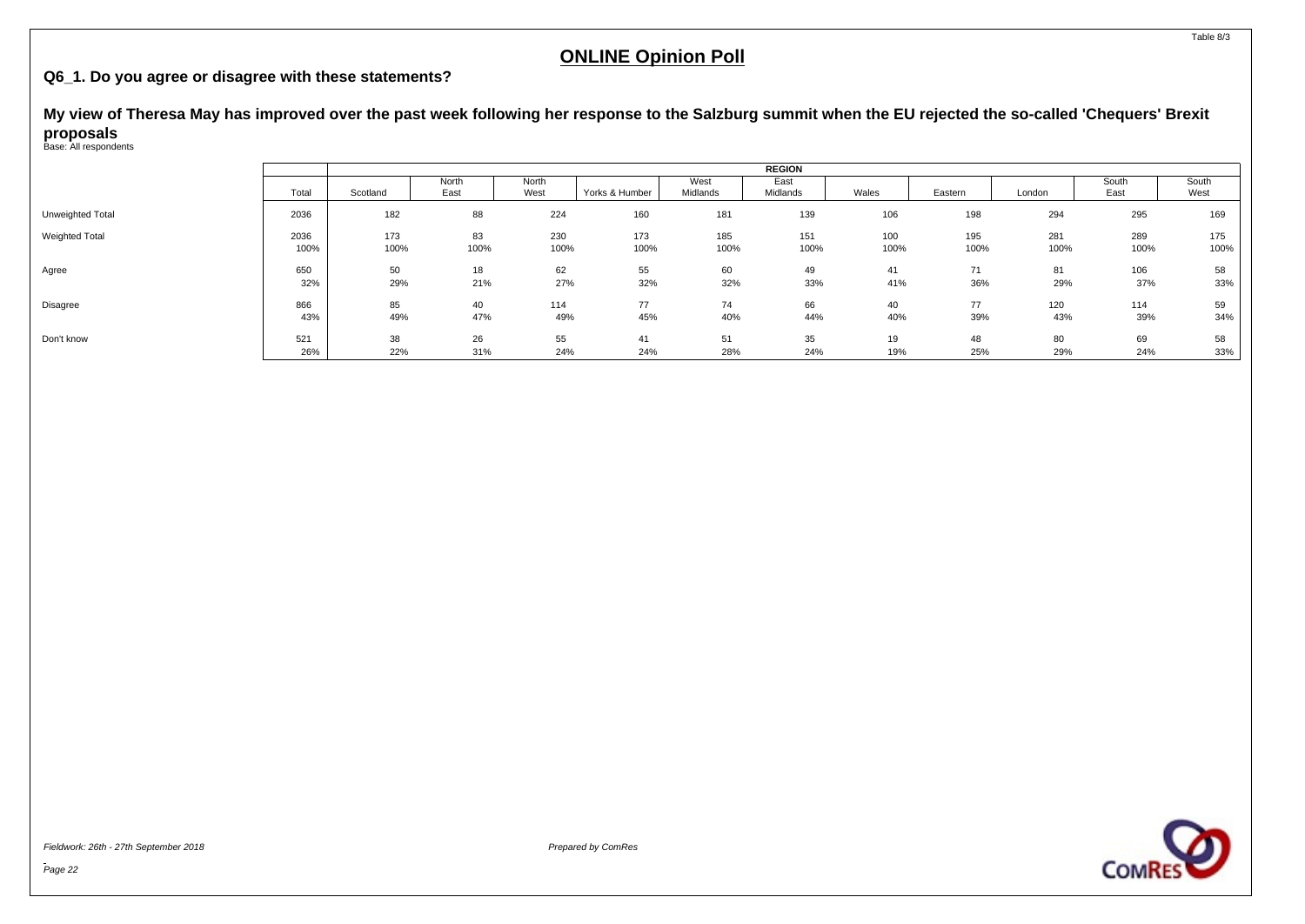#### <span id="page-24-0"></span>**Q6\_2. Do you agree or disagree with these statements?**

# **Jeremy Corbyn and the Labour Party can provide just the kind of government Britain needs** Base: All respondents

|                       |       | <b>GENDER</b> |        |       |       | AGE   |       |       |       |      | <b>SOCIAL GRADE</b> |                |      |         |          | <b>REGION SUMMARY</b> |       |          |       |
|-----------------------|-------|---------------|--------|-------|-------|-------|-------|-------|-------|------|---------------------|----------------|------|---------|----------|-----------------------|-------|----------|-------|
|                       | Total | Male          | Female | 18-24 | 25-34 | 35-44 | 45-54 | 55-64 | $65+$ | AB   | C <sub>1</sub>      | C <sub>2</sub> | DE   | England | Scotland | England<br>& Wales    | North | Midlands | South |
| Unweighted Total      | 2036  | 1042          | 994    | 232   | 351   | 328   | 344   | 291   | 490   | 585  | 568                 | 356            | 527  | 1748    | 182      | 1854                  | 472   | 518      | 758   |
| <b>Weighted Total</b> | 2036  | 992           | 1044   | 230   | 350   | 328   | 364   | 297   | 466   | 546  | 568                 | 419            | 503  | 1763    | 173      | 1863                  | 487   | 531      | 745   |
|                       | 100%  | 100%          | 100%   | 100%  | 100%  | 100%  | 100%  | 100%  | 100%  | 100% | 100%                | 100%           | 100% | 100%    | 100%     | 100%                  | 100%  | 100%     | 100%  |
| Agree                 | 551   | 297           | 254    | 90    | 125   | 102   | 94    | 71    | 69    | 132  | 149                 | 121            | 148  | 473     | 49       | 502                   | 160   | 126      | 187   |
|                       | 27%   | 30%           | 24%    | 39%   | 36%   | 31%   | 26%   | 24%   | 15%   | 24%  | 26%                 | 29%            | 29%  | 27%     | 28%      | 27%                   | 33%   | 24%      | 25%   |
| Disagree              | 1000  | 509           | 491    | 65    | 110   | 125   | 179   | 178   | 343   | 312  | 276                 | 187            | 225  | 873     | 78       | 922                   | 218   | 271      | 384   |
|                       | 49%   | 51%           | 47%    | 28%   | 32%   | 38%   | 49%   | 60%   | 74%   | 57%  | 49%                 | 44%            | 45%  | 50%     | 45%      | 49%                   | 45%   | 51%      | 52%   |
| Don't know            | 486   | 186           | 300    | 75    | 115   | 101   | 92    | 49    | 55    | 102  | 143                 | 111            | 130  | 417     | 46       | 440                   | 109   | 134      | 174   |
|                       | 24%   | 19%           | 29%    | 32%   | 33%   | 31%   | 25%   | 16%   | 12%   | 19%  | 25%                 | 27%            | 26%  | 24%     | 27%      | 24%                   | 22%   | 25%      | 23%   |

Fieldwork: 26th - 27th September 2018 Prepared by ComRes



Table 9/1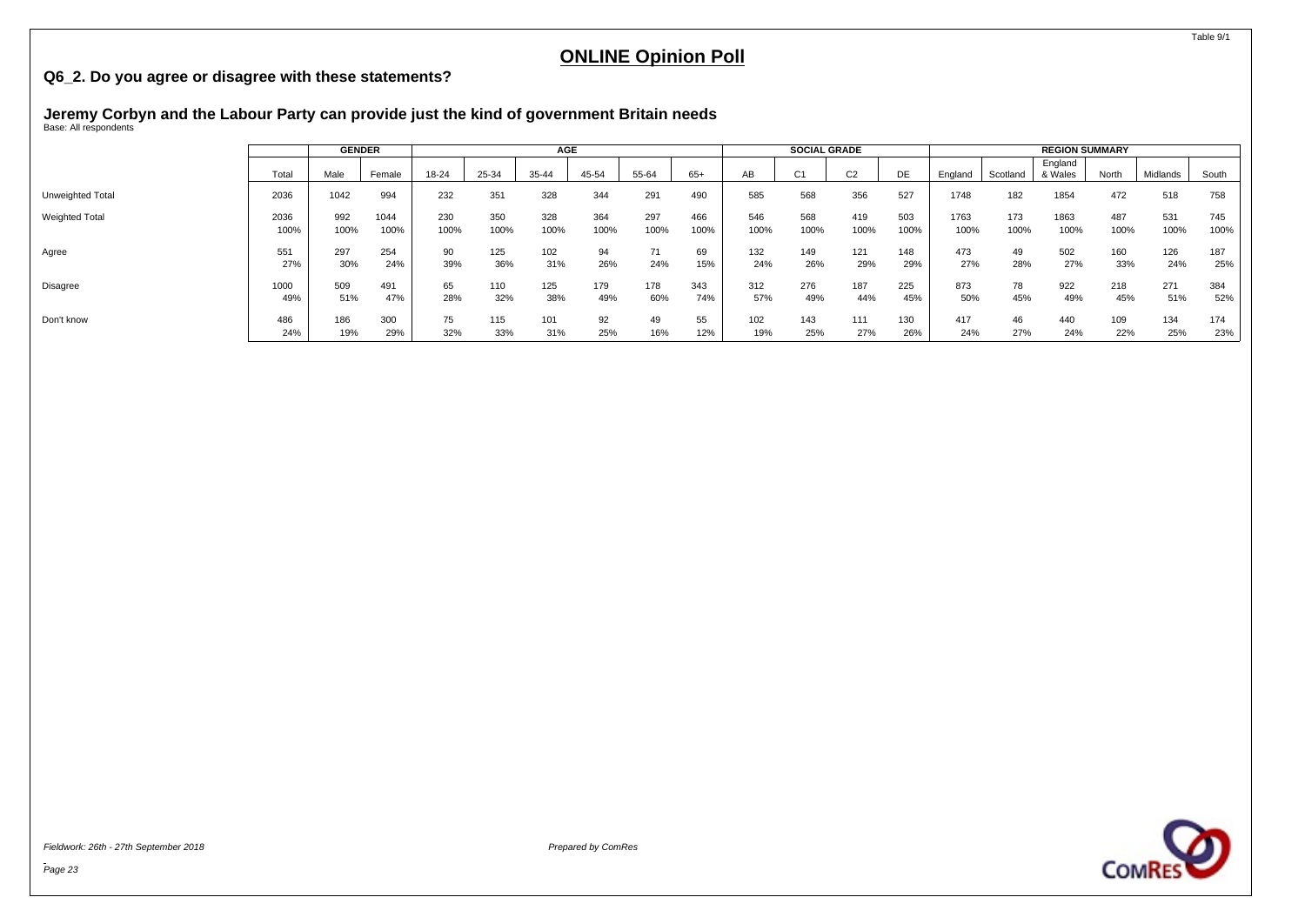#### **Q6\_2. Do you agree or disagree with these statements?**

# **Jeremy Corbyn and the Labour Party can provide just the kind of government Britain needs** Base: All respondents

|                  |              |             |             | <b>VOTING INTENTION</b> |            |            |            |             |             | <b>PARTY IDENTIFICATION</b> |            |                          |                        | <b>PAST VOTE - GENERAL ELECTION 2017</b> |             |             |
|------------------|--------------|-------------|-------------|-------------------------|------------|------------|------------|-------------|-------------|-----------------------------|------------|--------------------------|------------------------|------------------------------------------|-------------|-------------|
|                  | Total        | Cons        | Lab         | Lib<br>Dem              | Green      | UKIP       | SNP        | Cons        | Lab         | Lib<br>Dem                  | Green      | UKIP                     | <b>SNP</b>             | Cons                                     | Lab         | Lib<br>Dems |
| Unweighted Total | 2036         | 547         | 683         | 151                     | 46         | 90         | 71         | 535         | 713         | 150                         | 64         | 128                      | 65                     | 637                                      | 742         | 142         |
| Weighted Total   | 2036<br>100% | 621<br>100% | 654<br>100% | 140<br>100%             | 36<br>100% | 79<br>100% | 55<br>100% | 602<br>100% | 683<br>100% | 139<br>100%                 | 57<br>100% | 120<br>100%              | 52<br>100%             | 741<br>100%                              | 707<br>100% | 128<br>100% |
| Agree            | 551<br>27%   | 17<br>3%    | 456<br>70%  | 18<br>13%               | 22%        |            | 29%        | 19<br>3%    | 430<br>63%  | 24<br>18%                   | 23<br>40%  | $\sim$<br><b>ن</b><br>3% | 12 <sup>2</sup><br>24% | 28<br>4%                                 | 425<br>60%  | 18<br>14%   |
| Disagree         | 1000<br>49%  | 564<br>91%  | 60<br>9%    | 81<br>58%               | 14<br>39%  | 62<br>78%  | 20<br>36%  | 534<br>89%  | 102<br>15%  | 74<br>53%                   | 19<br>34%  | 91<br>76%                | 19<br>36%              | 653<br>88%                               | 104<br>15%  | 71<br>56%   |
| Don't know       | 486<br>24%   | 40<br>6%    | 138<br>21%  | 41<br>29%               | 14<br>39%  | 17<br>22%  | 19<br>35%  | 49<br>8%    | 151<br>22%  | 41<br>29%                   | 15<br>26%  | 25<br>21%                | 20<br>40%              | 61<br>8%                                 | 178<br>25%  | 39<br>30%   |

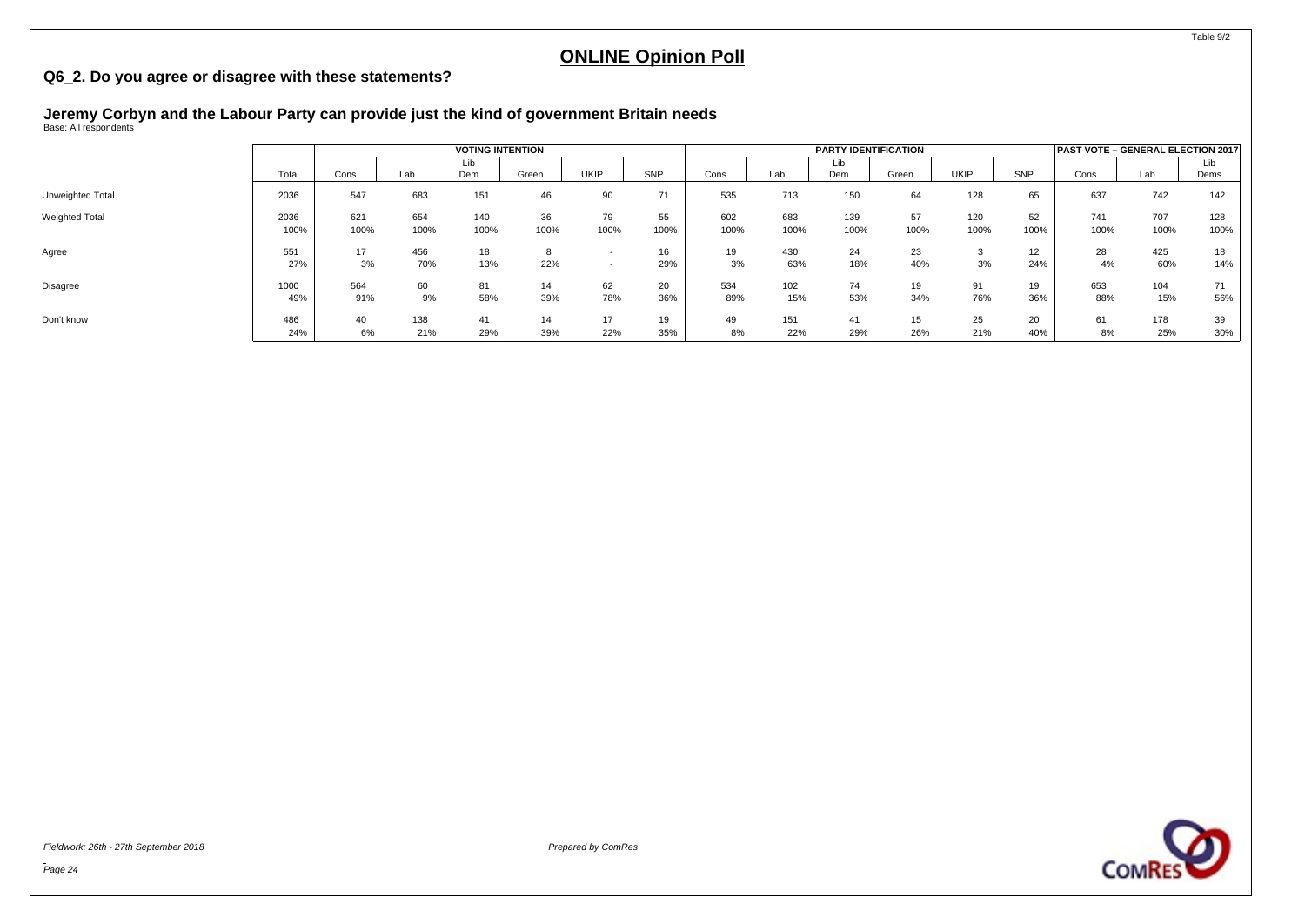#### **Q6\_2. Do you agree or disagree with these statements?**

# **Jeremy Corbyn and the Labour Party can provide just the kind of government Britain needs** Base: All respondents

|                  |       |          |               |               |                |                  | <b>REGION</b>    |       |         |        |               |               |
|------------------|-------|----------|---------------|---------------|----------------|------------------|------------------|-------|---------|--------|---------------|---------------|
|                  | Total | Scotland | North<br>East | North<br>West | Yorks & Humber | West<br>Midlands | East<br>Midlands | Wales | Eastern | London | South<br>East | South<br>West |
| Unweighted Total | 2036  | 182      | 88            | 224           | 160            | 181              | 139              | 106   | 198     | 294    | 295           | 169           |
| Weighted Total   | 2036  | 173      | 83            | 230           | 173            | 185              | 151              | 100   | 195     | 281    | 289           | 175           |
|                  | 100%  | 100%     | 100%          | 100%          | 100%           | 100%             | 100%             | 100%  | 100%    | 100%   | 100%          | 100%          |
| Agree            | 551   | 49       | 28            | 79            | 54             | 45               | 39               | 29    | 42      | 85     | 65            | 37            |
|                  | 27%   | 28%      | 33%           | 34%           | 31%            | 24%              | 26%              | 29%   | 21%     | 30%    | 22%           | 21%           |
| Disagree         | 1000  | 78       | 35            | 101           | 82             | 88               | 72               | 49    | 111     | 123    | 161           | 101           |
|                  | 49%   | 45%      | 42%           | 44%           | 47%            | 47%              | 48%              | 49%   | 57%     | 44%    | 56%           | 58%           |
| Don't know       | 486   | 46       | 20            | 51            | 37             | 53               | 39               | 22    | 43      | 74     | 64            | 37            |
|                  | 24%   | 27%      | 24%           | 22%           | 22%            | 28%              | 26%              | 22%   | 22%     | 26%    | 22%           | 21%           |

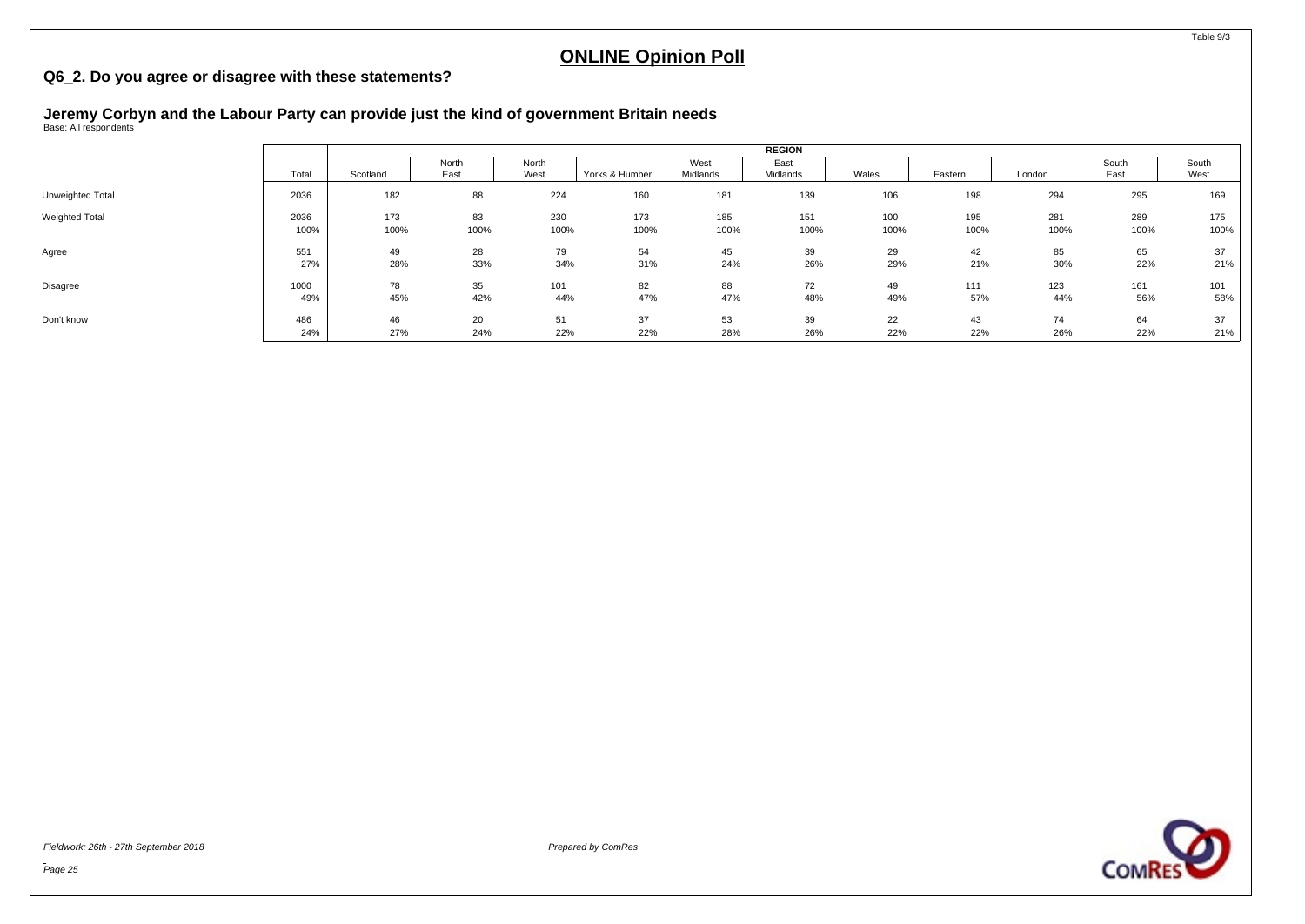#### <span id="page-27-0"></span>**Q6\_3. Do you agree or disagree with these statements?**

# **Jeremy Corbyn would be a disaster as Prime Minister** Base: All respondents

|                       |       | <b>GENDER</b> |        |       |       | AGE   |       |       |       |      | <b>SOCIAL GRADE</b> |                |      |         |          | <b>REGION SUMMARY</b> |       |          |       |
|-----------------------|-------|---------------|--------|-------|-------|-------|-------|-------|-------|------|---------------------|----------------|------|---------|----------|-----------------------|-------|----------|-------|
|                       | Total | Male          | Female | 18-24 | 25-34 | 35-44 | 45-54 | 55-64 | $65+$ | AB   | C <sub>1</sub>      | C <sub>2</sub> | DE   | England | Scotland | England<br>& Wales    | North | Midlands | South |
| Unweighted Total      | 2036  | 1042          | 994    | 232   | 351   | 328   | 344   | 291   | 490   | 585  | 568                 | 356            | 527  | 1748    | 182      | 1854                  | 472   | 518      | 758   |
| <b>Weighted Total</b> | 2036  | 992           | 1044   | 230   | 350   | 328   | 364   | 297   | 466   | 546  | 568                 | 419            | 503  | 1763    | 173      | 1863                  | 487   | 531      | 745   |
|                       | 100%  | 100%          | 100%   | 100%  | 100%  | 100%  | 100%  | 100%  | 100%  | 100% | 100%                | 100%           | 100% | 100%    | 100%     | 100%                  | 100%  | 100%     | 100%  |
| Agree                 | 1027  | 518           | 509    | 66    | 110   | 136   | 186   | 187   | 342   | 299  | 300                 | 208            | 219  | 891     | 83       | 944                   | 231   | 274      | 386   |
|                       | 50%   | 52%           | 49%    | 29%   | 31%   | 41%   | 51%   | 63%   | 73%   | 55%  | 53%                 | 50%            | 44%  | 51%     | 48%      | 51%                   | 47%   | 52%      | 52%   |
| Disagree              | 560   | 310           | 250    | 97    | 126   | 110   | 91    | 67    | 69    | 153  | 151                 | 111            | 146  | 485     | 49       | 511                   | 164   | 123      | 197   |
|                       | 28%   | 31%           | 24%    | 42%   | 36%   | 33%   | 25%   | 23%   | 15%   | 28%  | 27%                 | 26%            | 29%  | 27%     | 28%      | 27%                   | 34%   | 23%      | 27%   |
| Don't know            | 449   | 164           | 285    | 67    | 115   | 82    | 87    | 43    | 55    | 94   | 117                 | 100            | 138  | 387     | 42       | 407                   | 92    | 134      | 162   |
|                       | 22%   | 16%           | 27%    | 29%   | 33%   | 25%   | 24%   | 14%   | 12%   | 17%  | 21%                 | 24%            | 27%  | 22%     | 24%      | 22%                   | 19%   | 25%      | 22%   |

Fieldwork: 26th - 27th September 2018 Prepared by ComRes

**COMRES** 

Table 10/1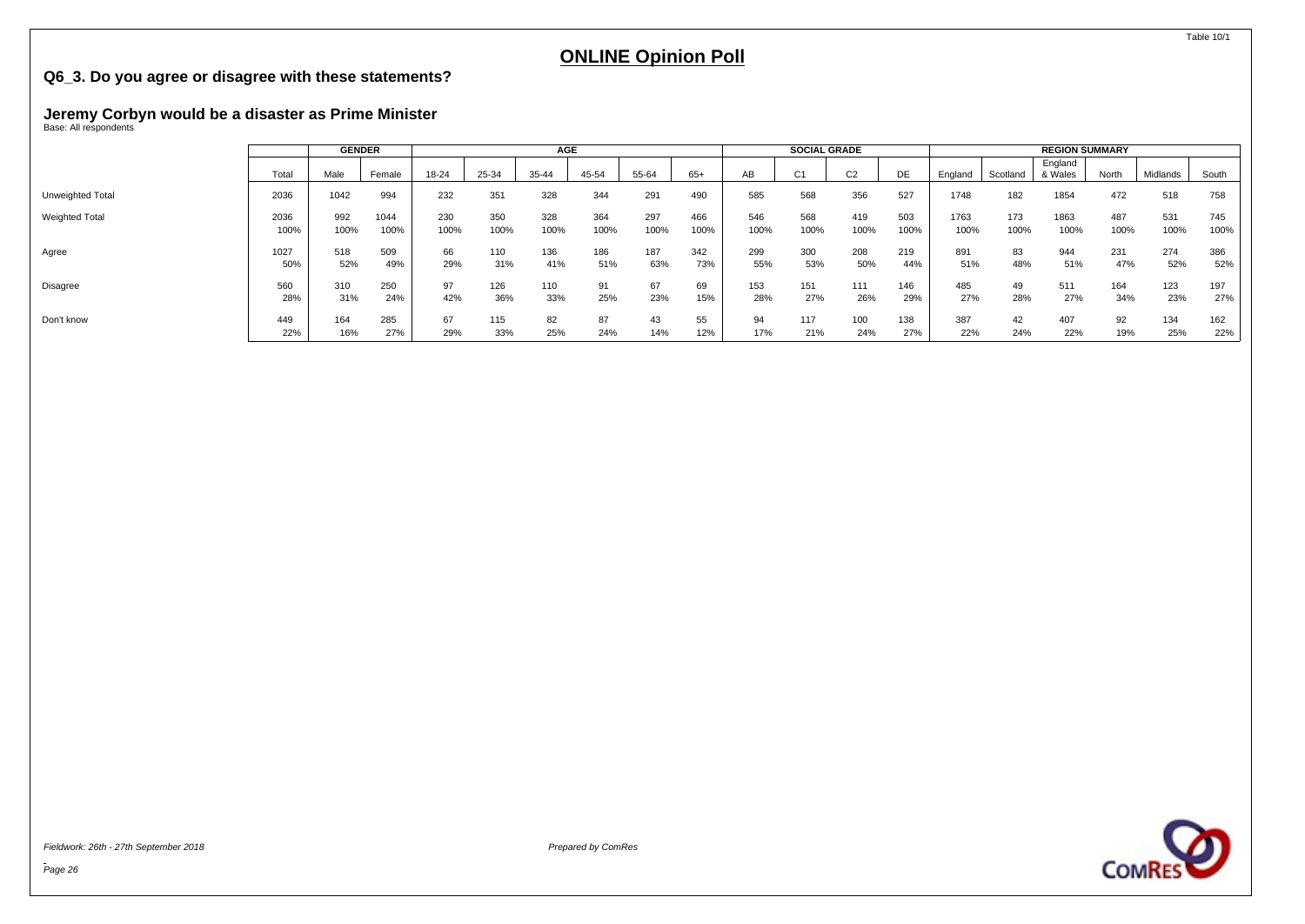#### **Q6\_3. Do you agree or disagree with these statements?**

# **Jeremy Corbyn would be a disaster as Prime Minister** Base: All respondents

|                  |              |             |             | <b>VOTING INTENTION</b> |            |            |            |             |             | <b>PARTY IDENTIFICATION</b> |            |             |            |             | PAST VOTE - GENERAL ELECTION 2017 |             |
|------------------|--------------|-------------|-------------|-------------------------|------------|------------|------------|-------------|-------------|-----------------------------|------------|-------------|------------|-------------|-----------------------------------|-------------|
|                  | Total        | Cons        | Lab         | Lıb<br>Dem              | Green      | UKIP       | SNP        | Cons        | Lab         | Lib<br>Dem                  | Green      | <b>UKIP</b> | SNP        | Cons        | Lab                               | Lib<br>Dems |
| Unweighted Total | 2036         | 547         | 683         | 151                     | 46         | 90         | 71         | 535         | 713         | 150                         | 64         | 128         | 65         | 637         | 742                               | 142         |
| Weighted Total   | 2036<br>100% | 621<br>100% | 654<br>100% | 140<br>100%             | 36<br>100% | 79<br>100% | 55<br>100% | 602<br>100% | 683<br>100% | 139<br>100%                 | 57<br>100% | 120<br>100% | 52<br>100% | 741<br>100% | 707<br>100%                       | 128<br>100% |
| Agree            | 1027<br>50%  | 570<br>92%  | 81<br>12%   | 80<br>57%               | 11<br>31%  | 62<br>79%  | 19<br>35%  | 541<br>90%  | 122<br>18%  | 75<br>54%                   | 14<br>24%  | 89<br>74%   | 19<br>36%  | 663<br>89%  | 123<br>17%                        | 67<br>53%   |
| Disagree         | 560<br>28%   | 15<br>2%    | 421<br>64%  | 29<br>21%               | 17<br>47%  | 3%         | 18<br>33%  | 19<br>3%    | 407<br>60%  | 29<br>21%                   | 30<br>53%  | 6%          | 14<br>28%  | 27<br>4%    | 406<br>58%                        | 28<br>22%   |
| Don't know       | 449<br>22%   | 36<br>6%    | 152<br>23%  | 31<br>22%               | 23%        | 15<br>18%  | 18<br>33%  | 42<br>7%    | 154<br>22%  | 35<br>25%                   | 13<br>23%  | 23<br>19%   | 19<br>36%  | 51<br>7%    | 177<br>25%                        | 33<br>26%   |





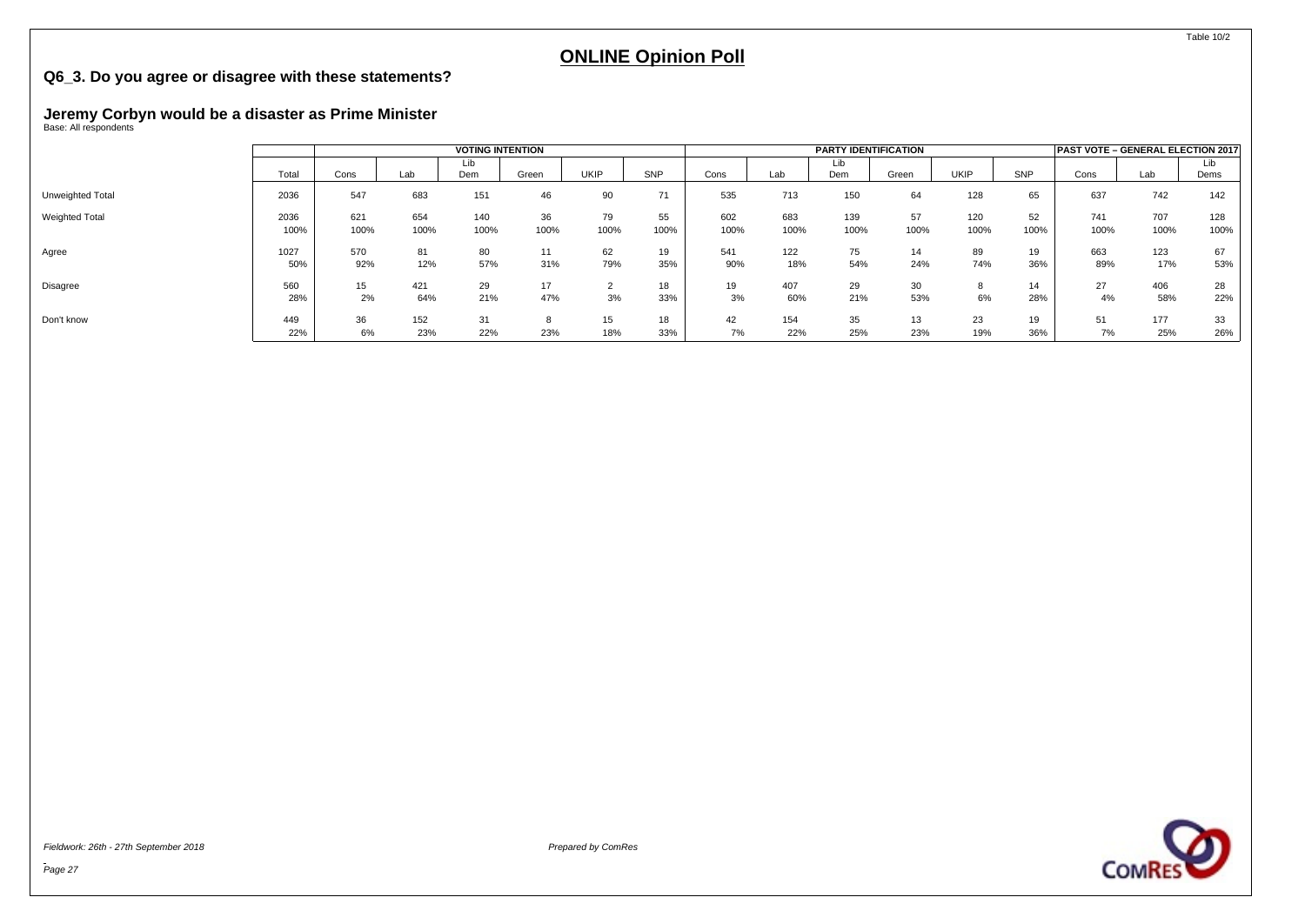#### **Q6\_3. Do you agree or disagree with these statements?**

# **Jeremy Corbyn would be a disaster as Prime Minister** Base: All respondents

|                       |       |          |               |               |                |                  | <b>REGION</b>    |       |         |        |               |               |
|-----------------------|-------|----------|---------------|---------------|----------------|------------------|------------------|-------|---------|--------|---------------|---------------|
|                       | Total | Scotland | North<br>East | North<br>West | Yorks & Humber | West<br>Midlands | East<br>Midlands | Wales | Eastern | London | South<br>East | South<br>West |
| Unweighted Total      | 2036  | 182      | 88            | 224           | 160            | 181              | 139              | 106   | 198     | 294    | 295           | 169           |
| <b>Weighted Total</b> | 2036  | 173      | 83            | 230           | 173            | 185              | 151              | 100   | 195     | 281    | 289           | 175           |
|                       | 100%  | 100%     | 100%          | 100%          | 100%           | 100%             | 100%             | 100%  | 100%    | 100%   | 100%          | 100%          |
| Agree                 | 1027  | 83       | 37            | 105           | 89             | 84               | 75               | 53    | 116     | 121    | 163           | 102           |
|                       | 50%   | 48%      | 45%           | 45%           | 51%            | 45%              | 50%              | 53%   | 59%     | 43%    | 56%           | 58%           |
| Disagree              | 560   | 49       | 25            | 82            | 58             | 46               | 38               | 27    | 39      | 94     | 66            | 38            |
|                       | 28%   | 28%      | 30%           | 36%           | 33%            | 25%              | 25%              | 27%   | 20%     | 33%    | 23%           | 22%           |
| Don't know            | 449   | 42       | 21            | 43            | 27             | 55               | 38               | 20    | 41      | 66     | 61            | 34            |
|                       | 22%   | 24%      | 25%           | 19%           | 16%            | 30%              | 25%              | 20%   | 21%     | 24%    | 21%           | 20%           |

Page 28



Table 10/3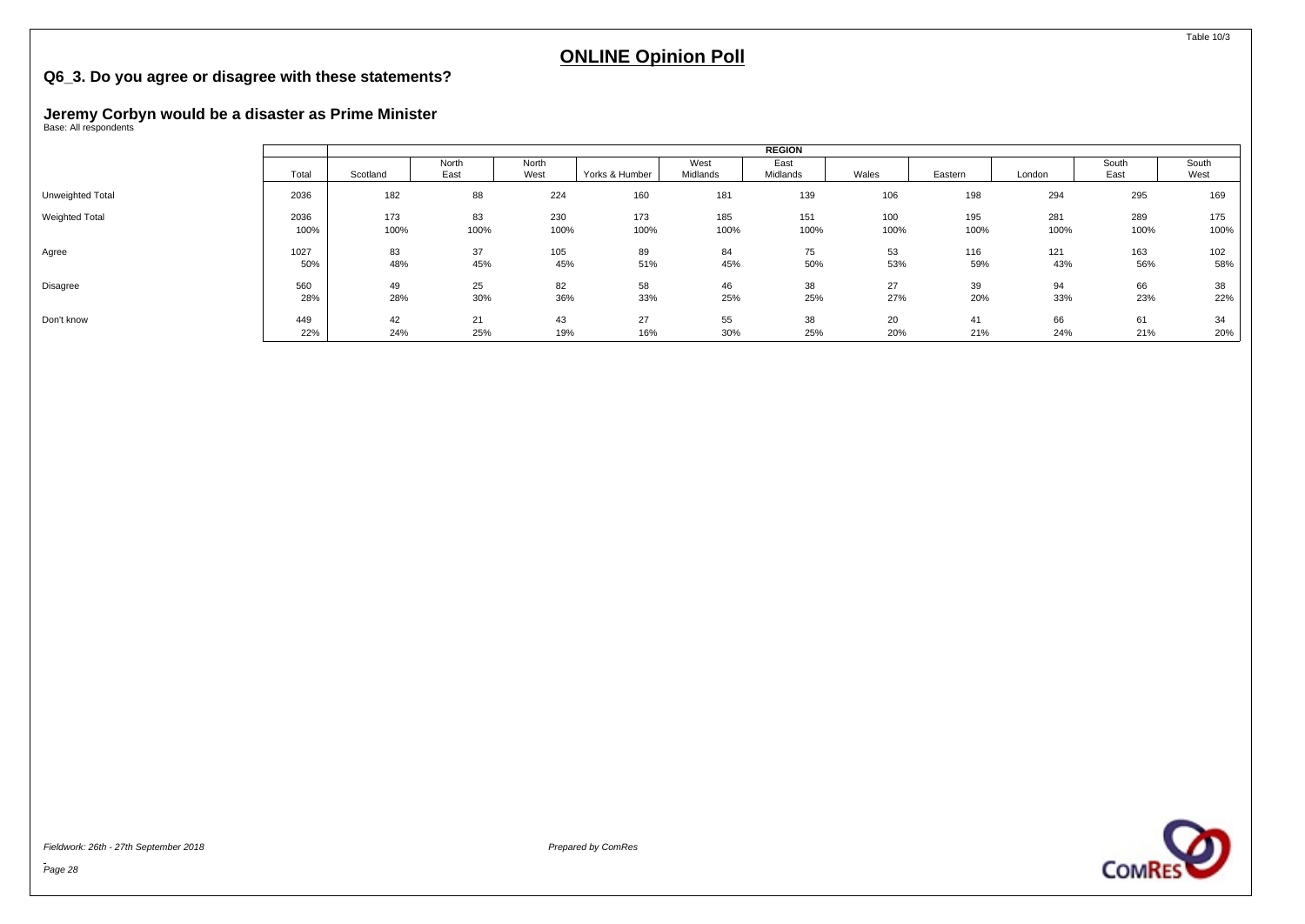#### <span id="page-30-0"></span>**Q6\_4. Do you agree or disagree with these statements?**

# **The Conservative Party needs to rally round Theresa May in order to strengthen the UK's negotiating position with the EU** Base: All respondents

|                       |       | <b>GENDER</b> |        |       |       | <b>AGE</b> |       |       |       |      | <b>SOCIAL GRADE</b> |                |      |         |          | <b>REGION SUMMARY</b> |       |          |       |
|-----------------------|-------|---------------|--------|-------|-------|------------|-------|-------|-------|------|---------------------|----------------|------|---------|----------|-----------------------|-------|----------|-------|
|                       | Total | Male          | Female | 18-24 | 25-34 | 35-44      | 45-54 | 55-64 | $65+$ | AВ   | C <sub>1</sub>      | C <sub>2</sub> | DE   | England | Scotland | England<br>& Wales    | North | Midlands | South |
| Unweighted Total      | 2036  | 1042          | 994    | 232   | 351   | 328        | 344   | 291   | 490   | 585  | 568                 | 356            | 527  | 1748    | 182      | 1854                  | 472   | 518      | 758   |
| <b>Weighted Total</b> | 2036  | 992           | 1044   | 230   | 350   | 328        | 364   | 297   | 466   | 546  | 568                 | 419            | 503  | 1763    | 173      | 1863                  | 487   | 531      | 745   |
|                       | 100%  | 100%          | 100%   | 100%  | 100%  | 100%       | 100%  | 100%  | 100%  | 100% | 100%                | 100%           | 100% | 100%    | 100%     | 100%                  | 100%  | 100%     | 100%  |
| Agree                 | 1171  | 569           | 602    | 110   | 139   | 152        | 213   | 183   | 373   | 331  | 340                 | 246            | 254  | 1015    | 94       | 1077                  | 259   | 305      | 450   |
|                       | 58%   | 57%           | 58%    | 48%   | 40%   | 46%        | 59%   | 62%   | 80%   | 61%  | 60%                 | 59%            | 50%  | 58%     | 54%      | 58%                   | 53%   | 57%      | 60%   |
| Disagree              | 354   | 229           | 125    | 45    | 81    | 67         | 60    | 52    | 49    | 113  | 79                  | 70             | 91   | 305     | 37       | 317                   | 89    | 93       | 123   |
|                       | 17%   | 23%           | 12%    | 19%   | 23%   | 20%        | 17%   | 17%   | 11%   | 21%  | 14%                 | 17%            | 18%  | 17%     | 21%      | 17%                   | 18%   | 17%      | 16%   |
| Don't know            | 511   | 194           | 318    | 75    | 130   | 109        | 91    | 63    | 44    | 101  | 149                 | 103            | 158  | 444     | 42       | 470                   | 138   | 133      | 172   |
|                       | 25%   | 20%           | 30%    | 33%   | 37%   | 33%        | 25%   | 21%   | 9%    | 19%  | 26%                 | 25%            | 31%  | 25%     | 24%      | 25%                   | 28%   | 25%      | 23%   |

Fieldwork: 26th - 27th September 2018 Prepared by ComRes

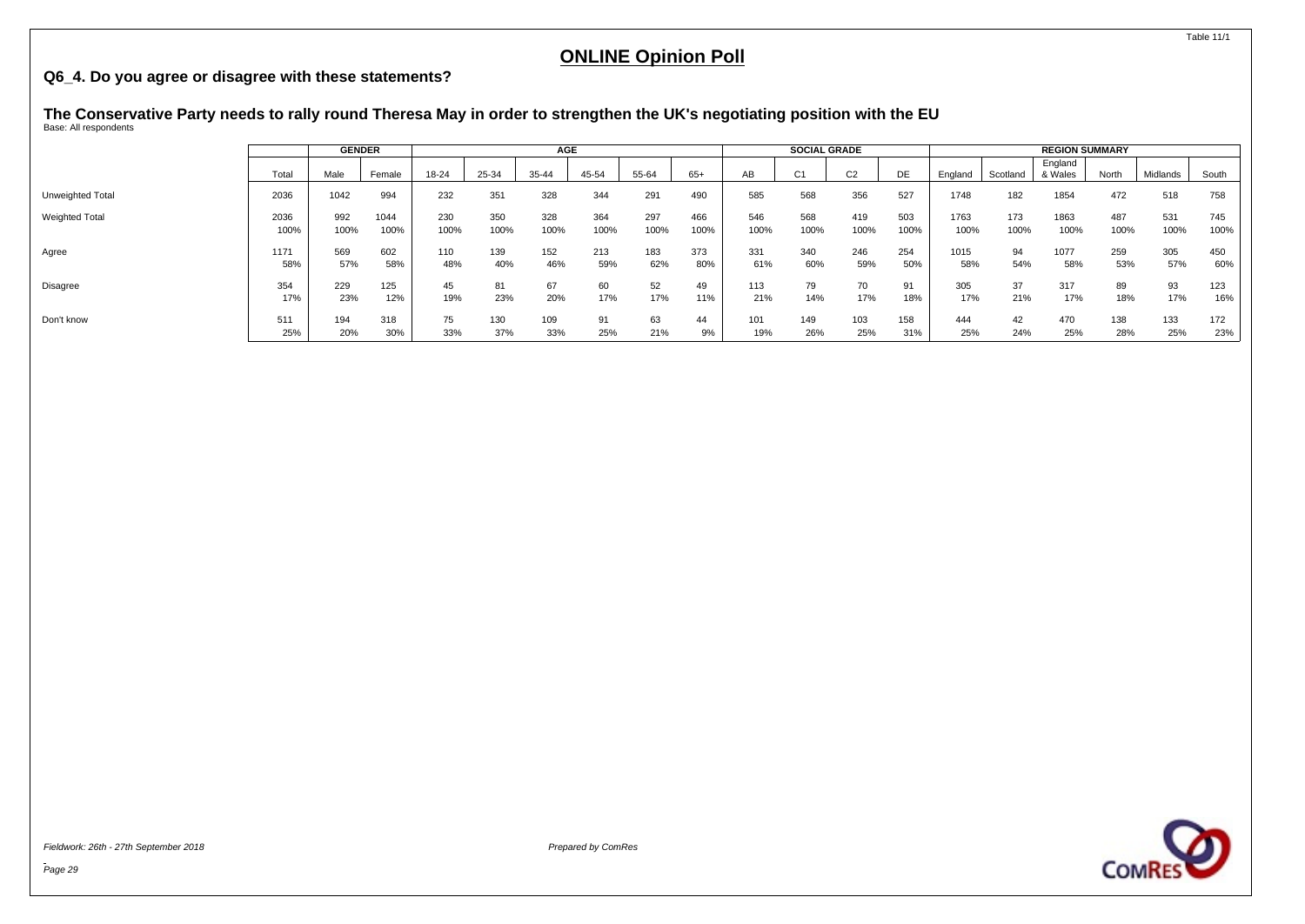#### **Q6\_4. Do you agree or disagree with these statements?**

# **The Conservative Party needs to rally round Theresa May in order to strengthen the UK's negotiating position with the EU** Base: All respondents

|                  |       |      |      | <b>VOTING INTENTION</b> |       |             |      |      |      | <b>PARTY IDENTIFICATION</b> |       |             |      | PAST VOTE - GENERAL ELECTION 2017 |      |      |
|------------------|-------|------|------|-------------------------|-------|-------------|------|------|------|-----------------------------|-------|-------------|------|-----------------------------------|------|------|
|                  |       |      |      | Lib                     |       |             |      |      |      | Lib                         |       |             |      |                                   |      | Lıb  |
|                  | Total | Cons | Lab  | Dem                     | Green | <b>UKIP</b> | SNP  | Cons | Lab  | Dem                         | Green | <b>UKIP</b> | SNP  | Cons                              | Lab  | Dems |
| Unweighted Total | 2036  | 547  | 683  | 151                     | 46    | 90          | 71   | 535  | 713  | 150                         | 64    | 128         | 65   | 637                               | 742  | 142  |
| Weighted Total   | 2036  | 621  | 654  | 140                     | 36    | 79          | 55   | 602  | 683  | 139                         | 57    | 120         | 52   | 741                               | 707  | 128  |
|                  | 100%  | 100% | 100% | 100%                    | 100%  | 100%        | 100% | 100% | 100% | 100%                        | 100%  | 100%        | 100% | 100%                              | 100% | 100% |
| Agree            | 1171  | 543  | 258  | 83                      | 14    | 46          | 18   | 502  | 286  | 86                          | 24    | 78          | 19   | 622                               | 291  | 80   |
|                  | 58%   | 87%  | 39%  | 60%                     | 39%   | 59%         | 32%  | 83%  | 42%  | 62%                         | 43%   | 65%         | 36%  | 84%                               | 41%  | 62%  |
| <b>Disagree</b>  | 354   | 43   | 190  | 30                      |       | 15          | 20   | 53   | 185  | 28                          | 18    | 15          | 19   | 57                                | 191  | 24   |
|                  | 17%   | 7%   | 29%  | 21%                     | 18%   | 19%         | 37%  | 9%   | 27%  | 20%                         | 31%   | 13%         | 36%  | 8%                                | 27%  | 18%  |
| Don't know       | 511   | 35   | 206  | 27                      | 16    |             | 17   | 47   | 211  | 25                          | 15    | 27          | 14   | 61                                | 225  | 25   |
|                  | 25%   | 6%   | 32%  | 19%                     | 43%   | 22%         | 31%  | 8%   | 31%  | 18%                         | 26%   | 22%         | 28%  | 8%                                | 32%  | 19%  |

Fieldwork: 26th - 27th September 2018 Prepared by ComRes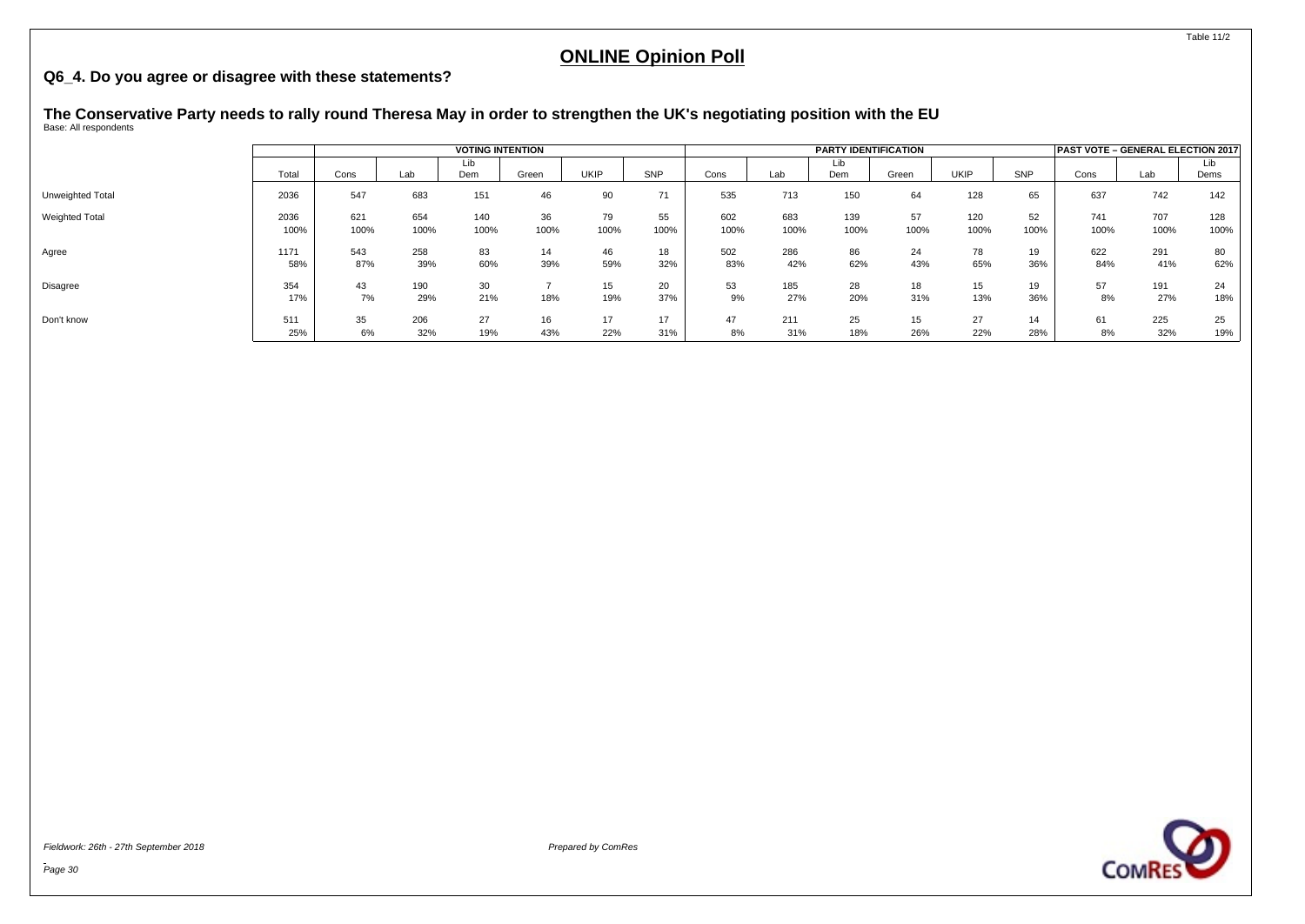#### **Q6\_4. Do you agree or disagree with these statements?**

# **The Conservative Party needs to rally round Theresa May in order to strengthen the UK's negotiating position with the EU** Base: All respondents

|                  |            |           |           |           |                |           | <b>REGION</b> |           |           |           |           |           |
|------------------|------------|-----------|-----------|-----------|----------------|-----------|---------------|-----------|-----------|-----------|-----------|-----------|
|                  |            |           | North     | North     |                | West      | East          |           |           |           | South     | South     |
|                  | Total      | Scotland  | East      | West      | Yorks & Humber | Midlands  | Midlands      | Wales     | Eastern   | London    | East      | West      |
| Unweighted Total | 2036       | 182       | 88        | 224       | 160            | 181       | 139           | 106       | 198       | 294       | 295       | 169       |
| Weighted Total   | 2036       | 173       | 83        | 230       | 173            | 185       | 151           | 100       | 195       | 281       | 289       | 175       |
|                  | 100%       | 100%      | 100%      | 100%      | 100%           | 100%      | 100%          | 100%      | 100%      | 100%      | 100%      | 100%      |
| Agree            | 1171       | 94        | 46        | 114       | 99             | 92        | 92            | 62        | 121       | 159       | 179       | 112       |
|                  | 58%        | 54%       | 55%       | 50%       | 57%            | 49%       | 61%           | 62%       | 62%       | 57%       | 62%       | 64%       |
| Disagree         | 354        | 37        | 11        | 45        | 33             | 38        | 29            | 12        | 26        | 58        | 45        | 20        |
|                  | 17%        | 21%       | 13%       | 20%       | 19%            | 20%       | 19%           | 12%       | 13%       | 21%       | 15%       | 11%       |
| Don't know       | 511<br>25% | 42<br>24% | 27<br>32% | 70<br>31% | 41<br>24%      | 56<br>30% | 29<br>19%     | 26<br>26% | 48<br>25% | 64<br>23% | 66<br>23% | 43<br>24% |

Fieldwork: 26th - 27th September 2018 Prepared by ComRes



Table 11/3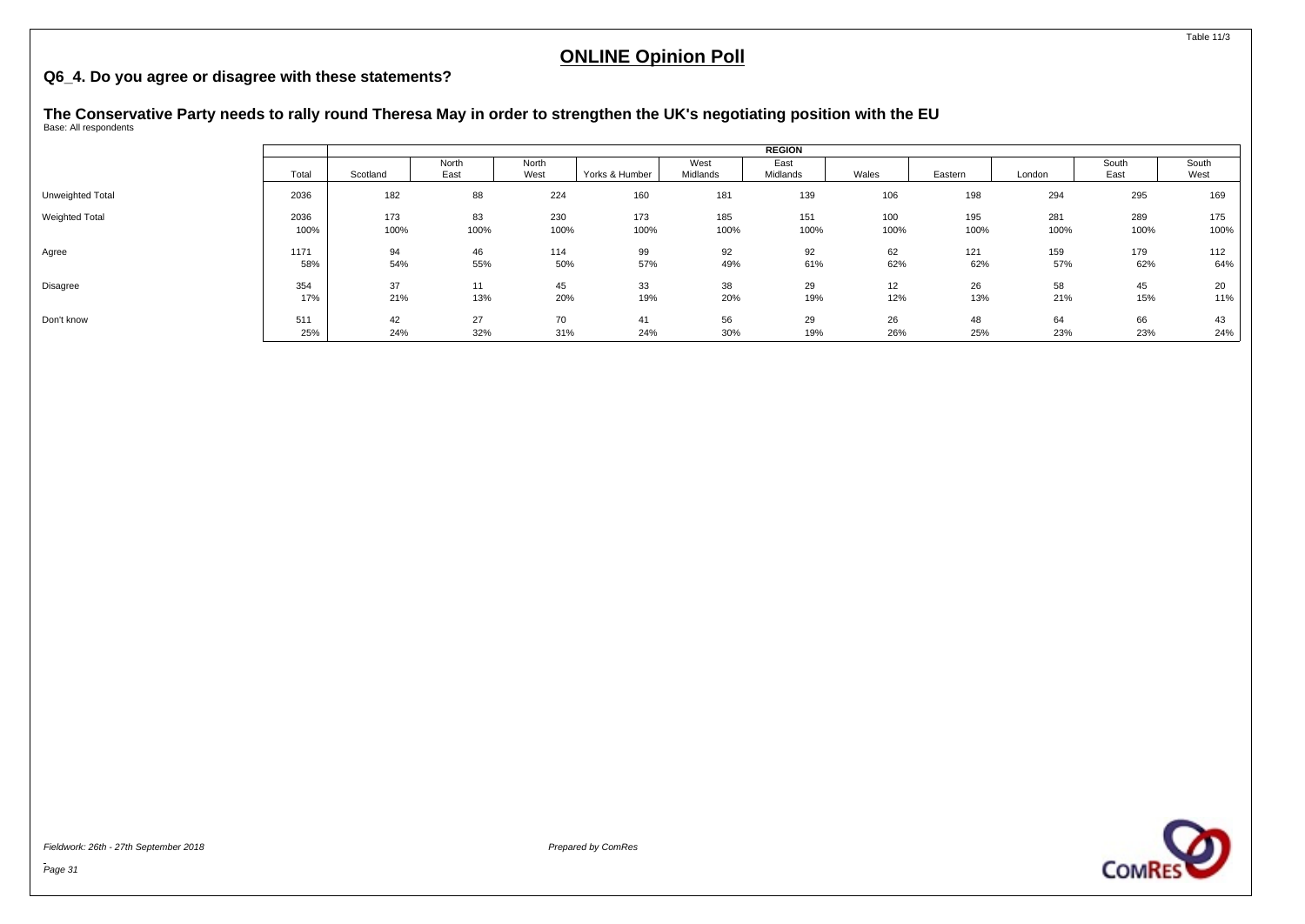#### <span id="page-33-0"></span>**Q6\_5. Do you agree or disagree with these statements?**

# **The Conservative Party seems more divided than Labour over Brexit** Base: All respondents

|                       |       | <b>GENDER</b> |        |       |       | AGE   |       |       |       |      | <b>SOCIAL GRADE</b> |                |      |         |          | <b>REGION SUMMARY</b> |       |          |        |
|-----------------------|-------|---------------|--------|-------|-------|-------|-------|-------|-------|------|---------------------|----------------|------|---------|----------|-----------------------|-------|----------|--------|
|                       | Total | Male          | Female | 18-24 | 25-34 | 35-44 | 45-54 | 55-64 | $65+$ | AB   | C <sub>1</sub>      | C <sub>2</sub> | DE.  | England | Scotland | England<br>& Wales    | North | Midlands | South  |
| Unweighted Total      | 2036  | 1042          | 994    | 232   | 351   | 328   | 344   | 291   | 490   | 585  | 568                 | 356            | 527  | 1748    | 182      | 1854                  | 472   | 518      | 758    |
| <b>Weighted Total</b> | 2036  | 992           | 1044   | 230   | 350   | 328   | 364   | 297   | 466   | 546  | 568                 | 419            | 503  | 1763    | 173      | 1863                  | 487   | 531      | 745    |
|                       | 100%  | 100%          | 100%   | 100%  | 100%  | 100%  | 100%  | 100%  | 100%  | 100% | 100%                | 100%           | 100% | 100%    | 100%     | 100%                  | 100%  | 100%     | 100%   |
| Agree                 | 867   | 483           | 384    | 96    | 139   | 144   | 170   | 136   | 182   | 241  | 243                 | 177            | 206  | 734     | 89       | 778                   | 220   | 207      | 307    |
|                       | 43%   | 49%           | 37%    | 42%   | 40%   | 44%   | 47%   | 46%   | 39%   | 44%  | 43%                 | 42%            | 41%  | 42%     | 51%      | 42%                   | 45%   | 39%      | 41%    |
| Disagree              | 542   | 297           | 245    | 49    | 79    | 67    | 88    | 87    | 172   | 159  | 151                 | 114            | 117  | 477     | 33       | 509                   | 117   | 150      | 210    |
|                       | 27%   | 30%           | 23%    | 21%   | 23%   | 21%   | 24%   | 29%   | 37%   | 29%  | 27%                 | 27%            | 23%  | 27%     | 19%      | 27%                   | 24%   | 28%      | 28%    |
| Don't know            | 627   | 211           | 416    | 86    | 132   | 117   | 106   | 75    | 113   | 145  | 175                 | 128            | 180  | 552     | 52       | 576                   | 149   | 175      | 228    |
|                       | 31%   | 21%           | 40%    | 37%   | 38%   | 36%   | 29%   | 25%   | 24%   | 27%  | 31%                 | 31%            | 36%  | 31%     | 30%      | 31%                   | 31%   | 33%      | $31\%$ |

Fieldwork: 26th - 27th September 2018 Prepared by ComRes

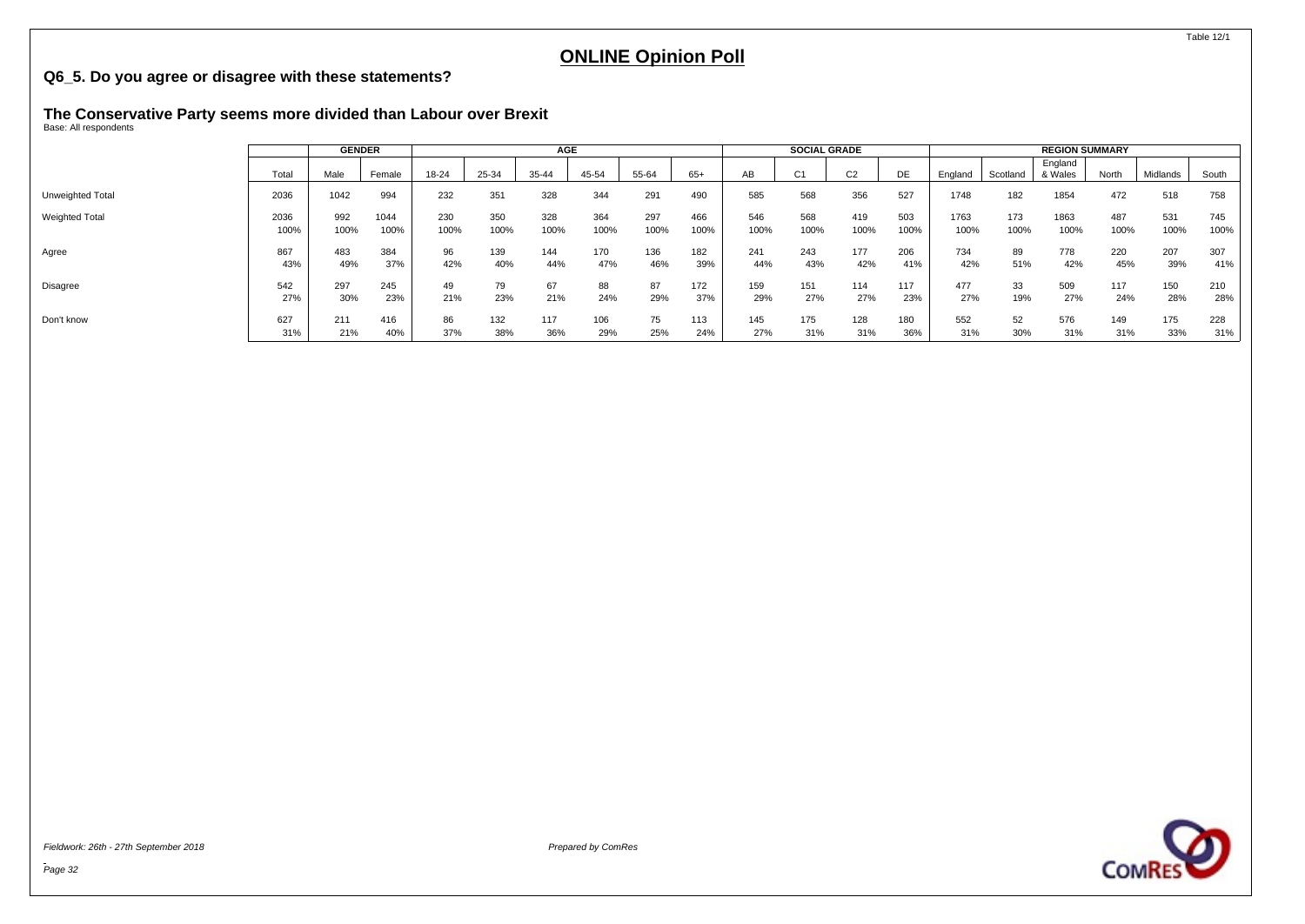#### **Q6\_5. Do you agree or disagree with these statements?**

# **The Conservative Party seems more divided than Labour over Brexit** Base: All respondents

|                       |       | <b>VOTING INTENTION</b> |      |      |       |      |      |      | <b>PARTY IDENTIFICATION</b> |      |       |             | PAST VOTE - GENERAL ELECTION 2017 |      |      |      |
|-----------------------|-------|-------------------------|------|------|-------|------|------|------|-----------------------------|------|-------|-------------|-----------------------------------|------|------|------|
|                       |       |                         |      | Lib  |       |      |      |      |                             | Lıb  |       |             |                                   |      |      | Lib  |
|                       | Total | Cons                    | Lab  | Dem  | Green | UKIP | SNP  | Cons | Lab                         | Dem  | Green | <b>UKIP</b> | SNP                               | Cons | Lab  | Dems |
| Unweighted Total      | 2036  | 547                     | 683  | 151  | 46    | 90   | 71   | 535  | 713                         | 150  | 64    | 128         | 65                                | 637  | 742  | 142  |
| <b>Weighted Total</b> | 2036  | 621                     | 654  | 140  | 36    | 79   | 55   | 602  | 683                         | 139  | 57    | 120         | 52                                | 741  | 707  | 128  |
|                       | 100%  | 100%                    | 100% | 100% | 100%  | 100% | 100% | 100% | 100%                        | 100% | 100%  | 100%        | 100%                              | 100% | 100% | 100% |
| Agree                 | 867   | 159                     | 441  | 67   | 18    | 20   | 30   | 159  | 447                         | 66   | 27    | 25          | 28                                | 207  | 451  | 59   |
|                       | 43%   | 26%                     | 67%  | 48%  | 48%   | 26%  | 53%  | 26%  | 65%                         | 48%  | 47%   | 21%         | 54%                               | 28%  | 64%  | 46%  |
| <b>Disagree</b>       | 542   | 315                     | 67   | 34   |       | 33   |      | 292  | 79                          | 39   | 11    | 55          | O                                 | 353  | 86   | 28   |
|                       | 27%   | 51%                     | 10%  | 24%  | 17%   | 42%  | 10%  | 49%  | 12%                         | 28%  | 19%   | 46%         | 11%                               | 48%  | 12%  | 22%  |
| Don't know            | 627   | 147                     | 147  | 39   | 13    | 26   | 20   | 151  | 157                         | 34   | 20    | 40          | 18                                | 181  | 170  | 41   |
|                       | 31%   | 24%                     | 22%  | 28%  | 34%   | 32%  | 37%  | 25%  | 23%                         | 25%  | 34%   | 34%         | 35%                               | 24%  | 24%  | 32%  |

Fieldwork: 26th - 27th September 2018 Prepared by ComRes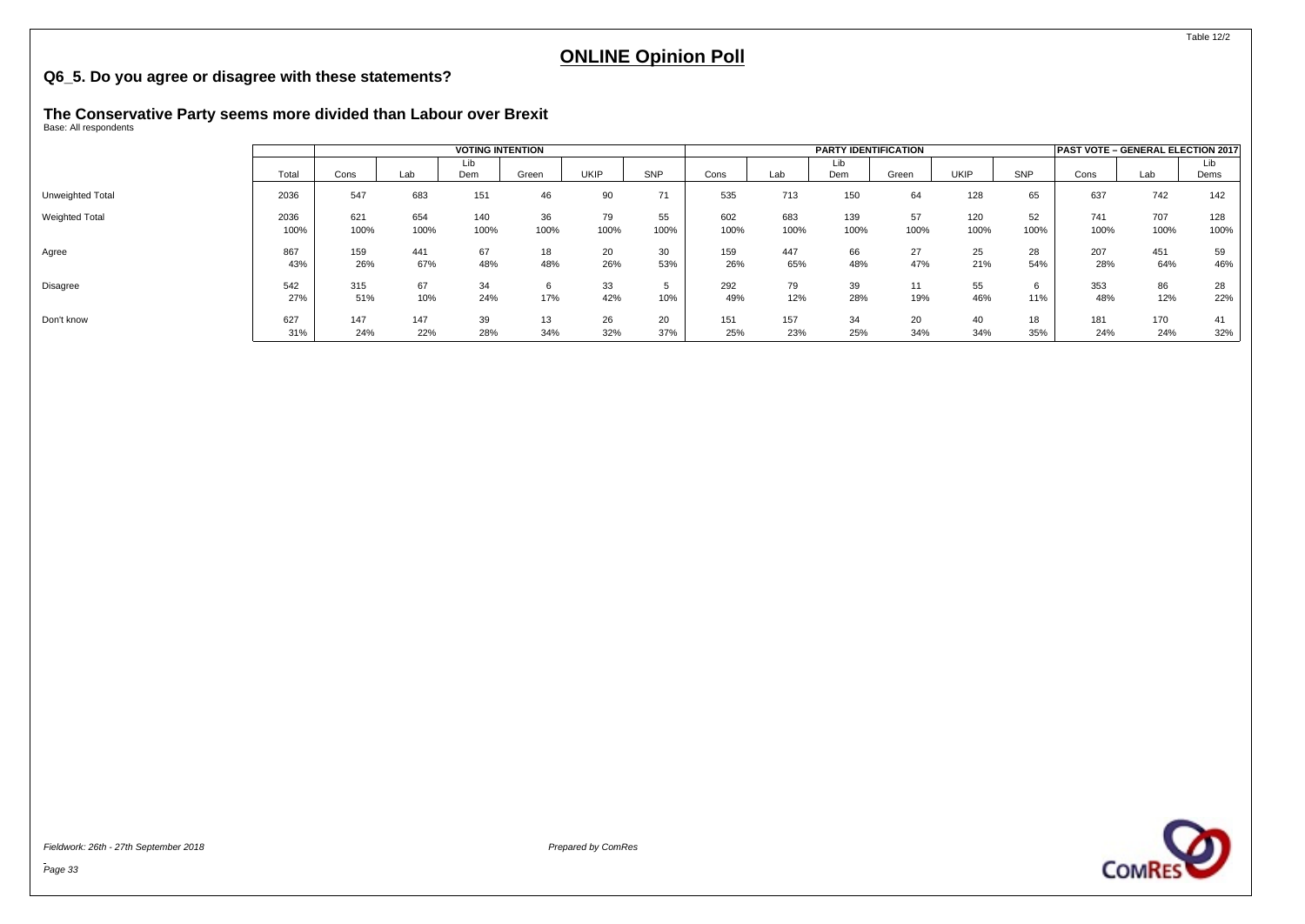#### **Q6\_5. Do you agree or disagree with these statements?**

# **The Conservative Party seems more divided than Labour over Brexit** Base: All respondents

|                  |       |          |               |               |                |                  | <b>REGION</b>    |       |         |        |               |               |
|------------------|-------|----------|---------------|---------------|----------------|------------------|------------------|-------|---------|--------|---------------|---------------|
|                  | Total | Scotland | North<br>East | North<br>West | Yorks & Humber | West<br>Midlands | East<br>Midlands | Wales | Eastern | London | South<br>East | South<br>West |
|                  |       |          |               |               |                |                  |                  |       |         |        |               |               |
| Unweighted Total | 2036  | 182      | 88            | 224           | 160            | 181              | 139              | 106   | 198     | 294    | 295           | 169           |
| Weighted Total   | 2036  | 173      | 83            | 230           | 173            | 185              | 151              | 100   | 195     | 281    | 289           | 175           |
|                  | 100%  | 100%     | 100%          | 100%          | 100%           | 100%             | 100%             | 100%  | 100%    | 100%   | 100%          | 100%          |
| Agree            | 867   | 89       | 34            | 104           | 83             | 69               | 65               | 44    | 72      | 131    | 114           | 62            |
|                  | 43%   | 51%      | 40%           | 45%           | 48%            | 37%              | 43%              | 44%   | 37%     | 47%    | 39%           | 36%           |
| Disagree         | 542   | 33       | 20            | 53            | 44             | 54               | 33               | 32    | 63      | 65     | 88            | 57            |
|                  | 27%   | 19%      | 24%           | 23%           | 25%            | 29%              | 22%              | 32%   | 32%     | 23%    | 30%           | 32%           |
| Don't know       | 627   | 52       | 29            | 74            | 46             | 62               | 53               | 24    | 60      | 85     | 87            | 56            |
|                  | 31%   | 30%      | 35%           | 32%           | 27%            | 33%              | 35%              | 24%   | 31%     | 30%    | 30%           | 32%           |

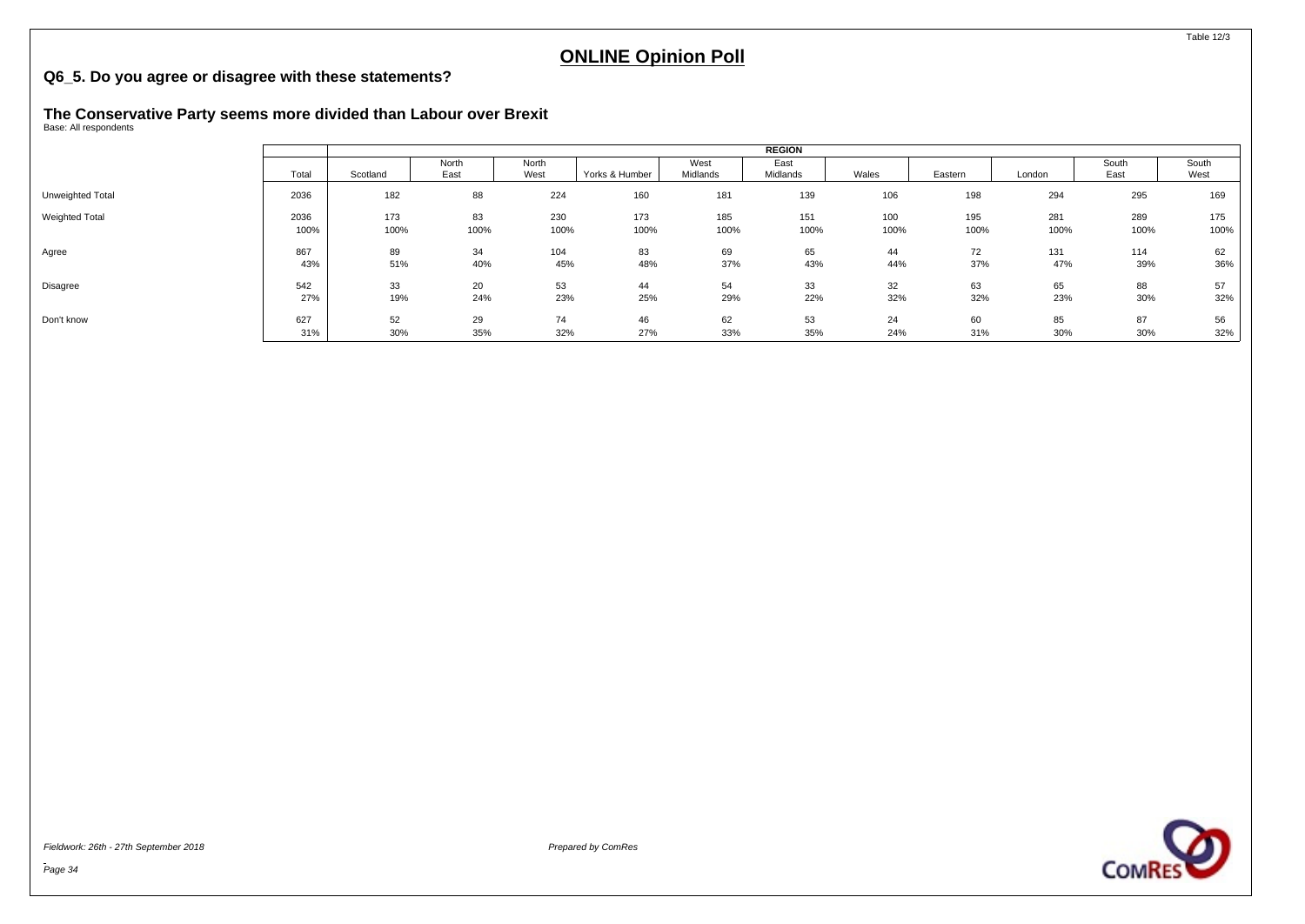#### <span id="page-36-0"></span>**Q6\_6. Do you agree or disagree with these statements?**

# **The Labour Party seems more divided than the Conservatives over Brexit** Base: All respondents

|                  |       | <b>GENDER</b> |        |       | AGE   |       |       |       |       |      | <b>SOCIAL GRADE</b> |                |      | <b>REGION SUMMARY</b> |          |                    |       |          |       |  |
|------------------|-------|---------------|--------|-------|-------|-------|-------|-------|-------|------|---------------------|----------------|------|-----------------------|----------|--------------------|-------|----------|-------|--|
|                  | Total | Male          | Female | 18-24 | 25-34 | 35-44 | 45-54 | 55-64 | $65+$ | AB   | C <sub>1</sub>      | C <sub>2</sub> | DE   | England               | Scotland | England<br>& Wales | North | Midlands | South |  |
| Unweighted Total | 2036  | 1042          | 994    | 232   | 351   | 328   | 344   | 291   | 490   | 585  | 568                 | 356            | 527  | 1748                  | 182      | 1854               | 472   | 518      | 758   |  |
| Weighted Total   | 2036  | 992           | 1044   | 230   | 350   | 328   | 364   | 297   | 466   | 546  | 568                 | 419            | 503  | 1763                  | 173      | 1863               | 487   | 531      | 745   |  |
|                  | 100%  | 100%          | 100%   | 100%  | 100%  | 100%  | 100%  | 100%  | 100%  | 100% | 100%                | 100%           | 100% | 100%                  | 100%     | 100%               | 100%  | 100%     | 100%  |  |
| Agree            | 603   | 323           | 280    | 63    | 71    | 70    | 97    | 108   | 195   | 179  | 159                 | 126            | 140  | 524                   | 42       | 561                | 124   | 171      | 229   |  |
|                  | 30%   | 33%           | 27%    | 27%   | 20%   | 21%   | 27%   | 36%   | 42%   | 33%  | 28%                 | 30%            | 28%  | 30%                   | 24%      | 30%                | 25%   | 32%      | 31%   |  |
| Disagree         | 728   | 428           | 300    | 77    | 147   | 124   | 139   | 100   | 142   | 206  | 212                 | 145            | 164  | 626                   | 69       | 659                | 194   | 165      | 267   |  |
|                  | 36%   | 43%           | 29%    | 33%   | 42%   | 38%   | 38%   | 34%   | 30%   | 38%  | 37%                 | 35%            | 33%  | 36%                   | 40%      | 35%                | 40%   | 31%      | 36%   |  |
| Don't know       | 705   | 240           | 464    | 90    | 132   | 134   | 129   | 89    | 130   | 161  | 196                 | 149            | 199  | 613                   | 62       | 643                | 169   | 195      | 249   |  |
|                  | 35%   | 24%           | 44%    | 39%   | 38%   | 41%   | 35%   | 30%   | 28%   | 29%  | 35%                 | 35%            | 40%  | 35%                   | 36%      | 35%                | 35%   | 37%      | 33%   |  |

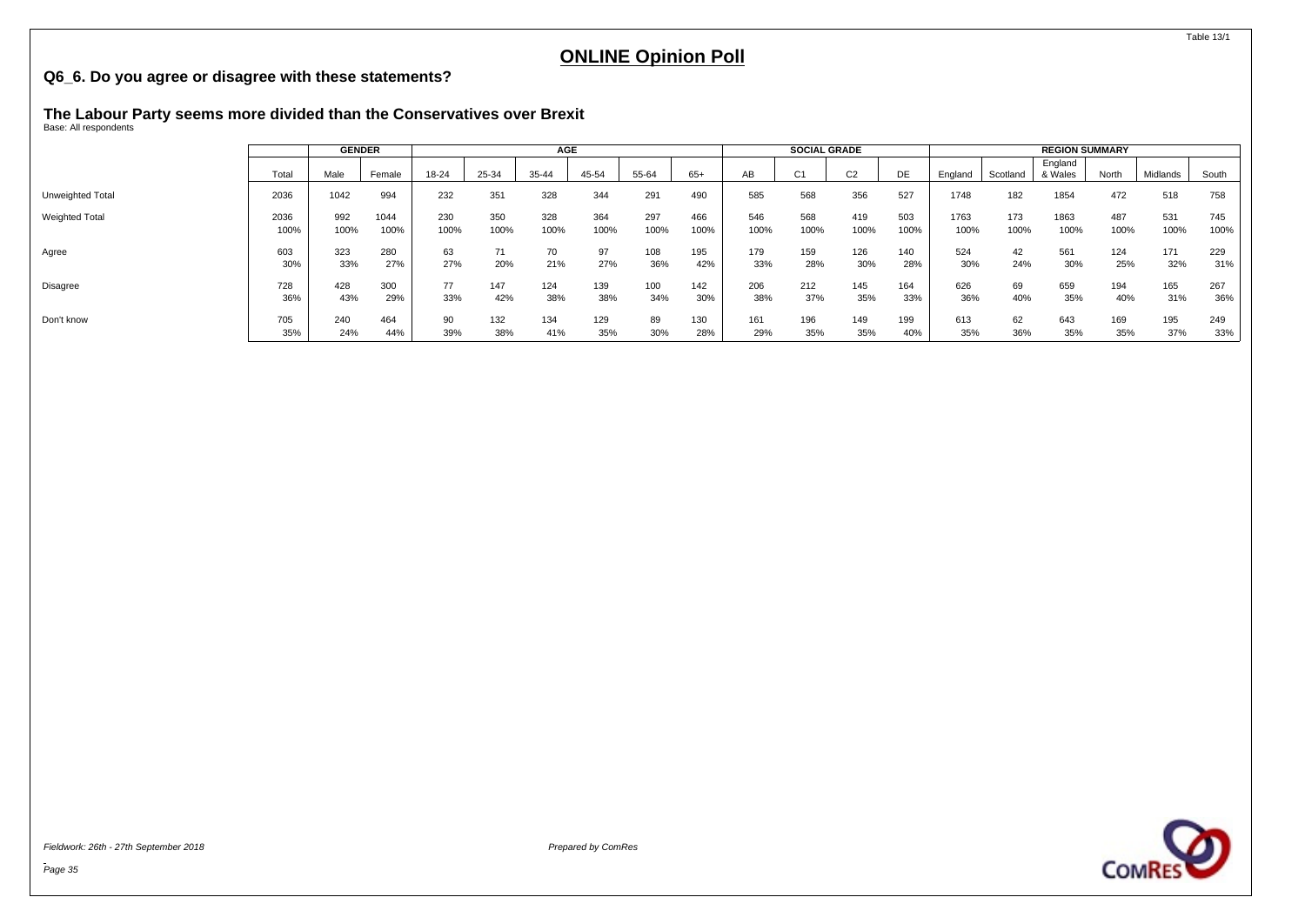#### **Q6\_6. Do you agree or disagree with these statements?**

# **The Labour Party seems more divided than the Conservatives over Brexit** Base: All respondents

|                  |       |      |      | <b>VOTING INTENTION</b> |       |      |      |      | <b>PARTY IDENTIFICATION</b> | <b>PAST VOTE - GENERAL ELECTION 2017</b> |       |             |      |      |      |      |
|------------------|-------|------|------|-------------------------|-------|------|------|------|-----------------------------|------------------------------------------|-------|-------------|------|------|------|------|
|                  |       |      |      | Lib                     |       |      |      |      |                             | Lib                                      |       |             |      |      |      | Lib  |
|                  | Total | Cons | Lab  | Dem                     | Green | UKIP | SNP  | Cons | Lab                         | Dem                                      | Green | <b>UKIP</b> | SNP  | Cons | Lab  | Dems |
| Unweighted Total | 2036  | 547  | 683  | 151                     | 46    | 90   | 71   | 535  | 713                         | 150                                      | 64    | 128         | 65   | 637  | 742  | 142  |
| Weighted Total   | 2036  | 621  | 654  | 140                     | 36    | 79   | 55   | 602  | 683                         | 139                                      | 57    | 120         | 52   | 741  | 707  | 128  |
|                  | 100%  | 100% | 100% | 100%                    | 100%  | 100% | 100% | 100% | 100%                        | 100%                                     | 100%  | 100%        | 100% | 100% | 100% | 100% |
| Agree            | 603   | 340  | 71   | 40                      |       | 41   |      | 314  | 101                         | 33                                       |       | 58          |      | 390  | 99   | 29   |
|                  | 30%   | 55%  | 11%  | 28%                     | 11%   | 53%  | 17%  | 52%  | 15%                         | 24%                                      | 16%   | 48%         | 18%  | 53%  | 14%  | 23%  |
| Disagree         | 728   | 115  | 405  | 52                      | 20    | 16   | 24   | 120  | 389                         | 60                                       | 31    | 25          | 23   | 143  | 404  | 50   |
|                  | 36%   | 18%  | 62%  | 37%                     | 56%   | 20%  | 43%  | 20%  | 57%                         | 44%                                      | 55%   | 21%         | 45%  | 19%  | 57%  | 39%  |
| Don't know       | 705   | 166  | 178  | 48                      | 12    | 22   | 22   | 169  | 193                         | 45                                       | 16    | 37          | 19   | 208  | 203  | 50   |
|                  | 35%   | 27%  | 27%  | 34%                     | 33%   | 28%  | 40%  | 28%  | 28%                         | 33%                                      | 29%   | 31%         | 36%  | 28%  | 29%  | 39%  |

Fieldwork: 26th - 27th September 2018 Prepared by ComRes



Table 13/2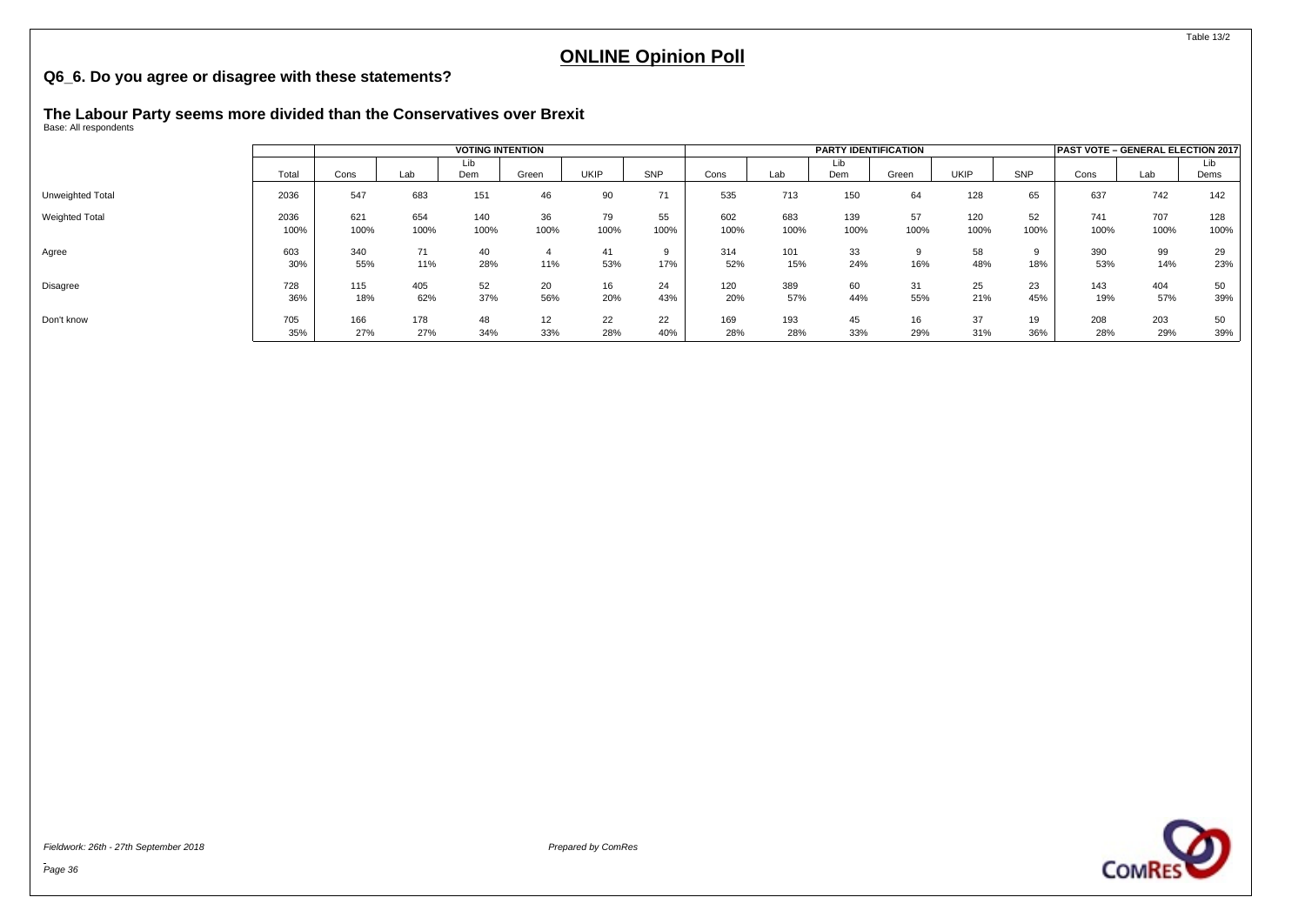#### **Q6\_6. Do you agree or disagree with these statements?**

# **The Labour Party seems more divided than the Conservatives over Brexit** Base: All respondents

|                       |       |          | <b>REGION</b> |       |                |          |          |       |         |        |       |       |
|-----------------------|-------|----------|---------------|-------|----------------|----------|----------|-------|---------|--------|-------|-------|
|                       |       |          | North         | North |                | West     | East     |       |         |        | South | South |
|                       | Total | Scotland | East          | West  | Yorks & Humber | Midlands | Midlands | Wales | Eastern | London | East  | West  |
| Unweighted Total      | 2036  | 182      | 88            | 224   | 160            | 181      | 139      | 106   | 198     | 294    | 295   | 169   |
| <b>Weighted Total</b> | 2036  | 173      | 83            | 230   | 173            | 185      | 151      | 100   | 195     | 281    | 289   | 175   |
|                       | 100%  | 100%     | 100%          | 100%  | 100%           | 100%     | 100%     | 100%  | 100%    | 100%   | 100%  | 100%  |
| Agree                 | 603   | 42       | 22            | 58    | 44             | 61       | 42       | 37    | 68      | 76     | 94    | 60    |
|                       | 30%   | 24%      | 27%           | 25%   | 25%            | 33%      | 28%      | 37%   | 35%     | 27%    | 33%   | 34%   |
| Disagree              | 728   | 69       | 30            | 94    | 70             | 59       | 46       | 33    | 60      | 111    | 96    | 60    |
|                       | 36%   | 40%      | 36%           | 41%   | 41%            | 32%      | 30%      | 33%   | 31%     | 40%    | 33%   | 34%   |
| Don't know            | 705   | 62       | 31            | 79    | 59             | 66       | 63       | 30    | 67      | 94     | 99    | 56    |
|                       | 35%   | 36%      | 37%           | 34%   | 34%            | 35%      | 42%      | 30%   | 34%     | 34%    | 34%   | 32%   |

Fieldwork: 26th - 27th September 2018 Prepared by ComRes



Table 13/3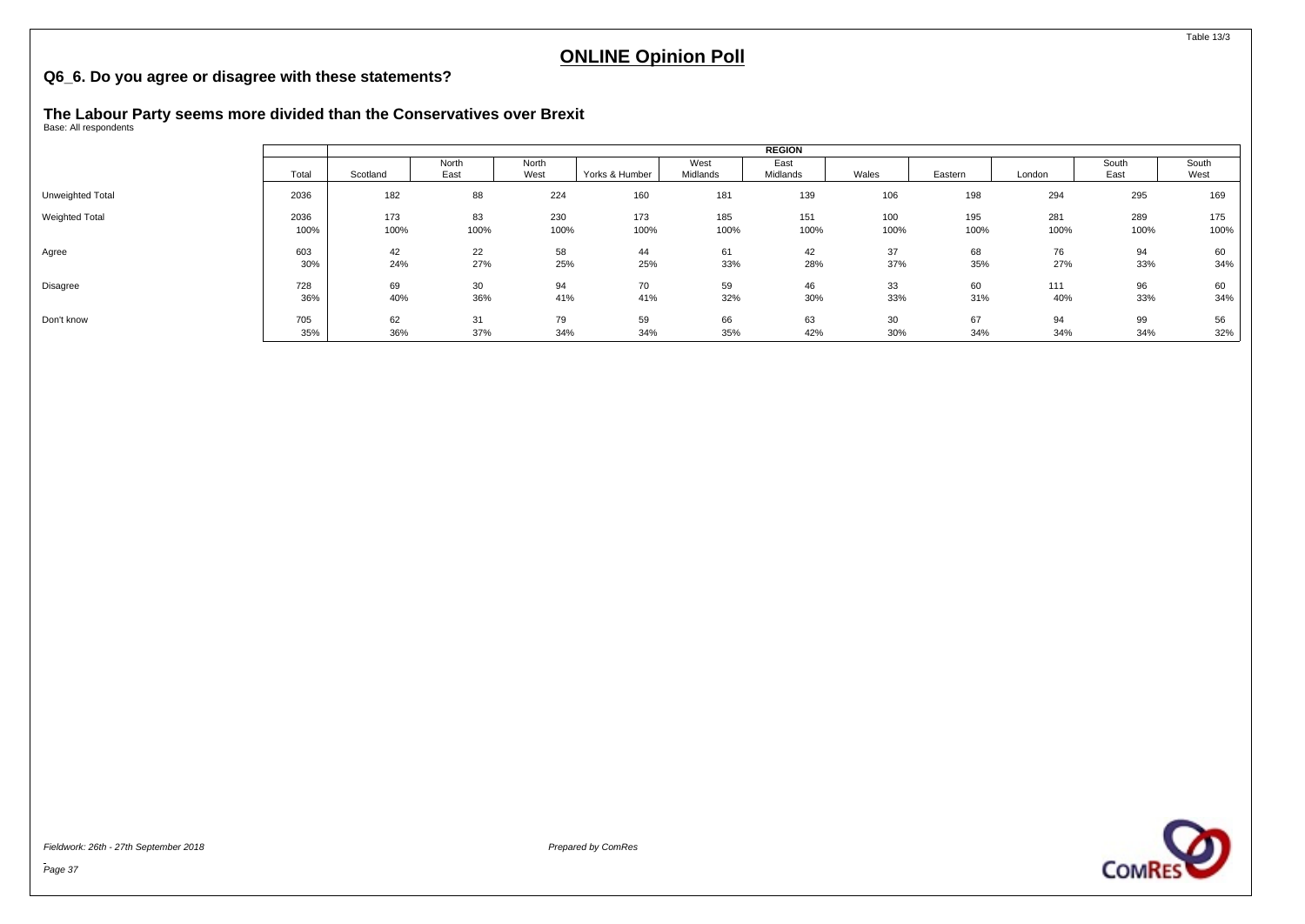#### <span id="page-39-0"></span>**Q6\_7. Do you agree or disagree with these statements?**

**Jeremy Corbyn's adviser Andrew Murray was right to say that British foreign policy has contributed to the environment in which atrocities like the Manchester bombing continue to take place**

Base: All respondents

|                       |       | <b>GENDER</b> |        |       |       | AGE   |       |       |       |      | <b>SOCIAL GRADE</b> |                |      | <b>REGION SUMMARY</b> |          |                    |       |          |       |  |
|-----------------------|-------|---------------|--------|-------|-------|-------|-------|-------|-------|------|---------------------|----------------|------|-----------------------|----------|--------------------|-------|----------|-------|--|
|                       | Total | Male          | Female | 18-24 | 25-34 | 35-44 | 45-54 | 55-64 | $65+$ | AB   | $\sim$              | C <sub>2</sub> | DE.  | England               | Scotland | England<br>& Wales | North | Midlands | South |  |
| Unweighted Total      | 2036  | 1042          | 994    | 232   | 351   | 328   | 344   | 291   | 490   | 585  | 568                 | 356            | 527  | 1748                  | 182      | 1854               | 472   | 518      | 758   |  |
| <b>Weighted Total</b> | 2036  | 992           | 1044   | 230   | 350   | 328   | 364   | 297   | 466   | 546  | 568                 | 419            | 503  | 1763                  | 173      | 1863               | 487   | 531      | 745   |  |
|                       | 100%  | 100%          | 100%   | 100%  | 100%  | 100%  | 100%  | 100%  | 100%  | 100% | 100%                | 100%           | 100% | 100%                  | 100%     | 100%               | 100%  | 100%     | 100%  |  |
| Agree                 | 509   | 295           | 215    | 66    | 95    | 93    | 92    | 72    | 92    | 138  | 139                 | 116            | 116  | 427                   | 53       | 456                | 132   | 130      | 165   |  |
|                       | 25%   | 30%           | 21%    | 29%   | 27%   | 28%   | 25%   | 24%   | 20%   | 25%  | 24%                 | 28%            | 23%  | 24%                   | 31%      | 24%                | 27%   | 24%      | 22%   |  |
| Disagree              | 681   | 409           | 272    | 57    | 88    | 82    | 117   | 117   | 220   | 232  | 193                 | 117            | 139  | 591                   | 48       | 634                | 152   | 156      | 284   |  |
|                       | 33%   | 41%           | 26%    | 25%   | 25%   | 25%   | 32%   | 39%   | 47%   | 42%  | 34%                 | 28%            | 28%  | 34%                   | 28%      | 34%                | 31%   | 29%      | 38%   |  |
| Don't know            | 845   | 288           | 558    | 107   | 167   | 153   | 156   | 108   | 154   | 176  | 237                 | 186            | 247  | 745                   | 72       | 773                | 203   | 246      | 296   |  |
|                       | 42%   | 29%           | 53%    | 47%   | 48%   | 47%   | 43%   | 36%   | 33%   | 32%  | 42%                 | 44%            | 49%  | 42%                   | 42%      | 42%                | 42%   | 46%      | 40%   |  |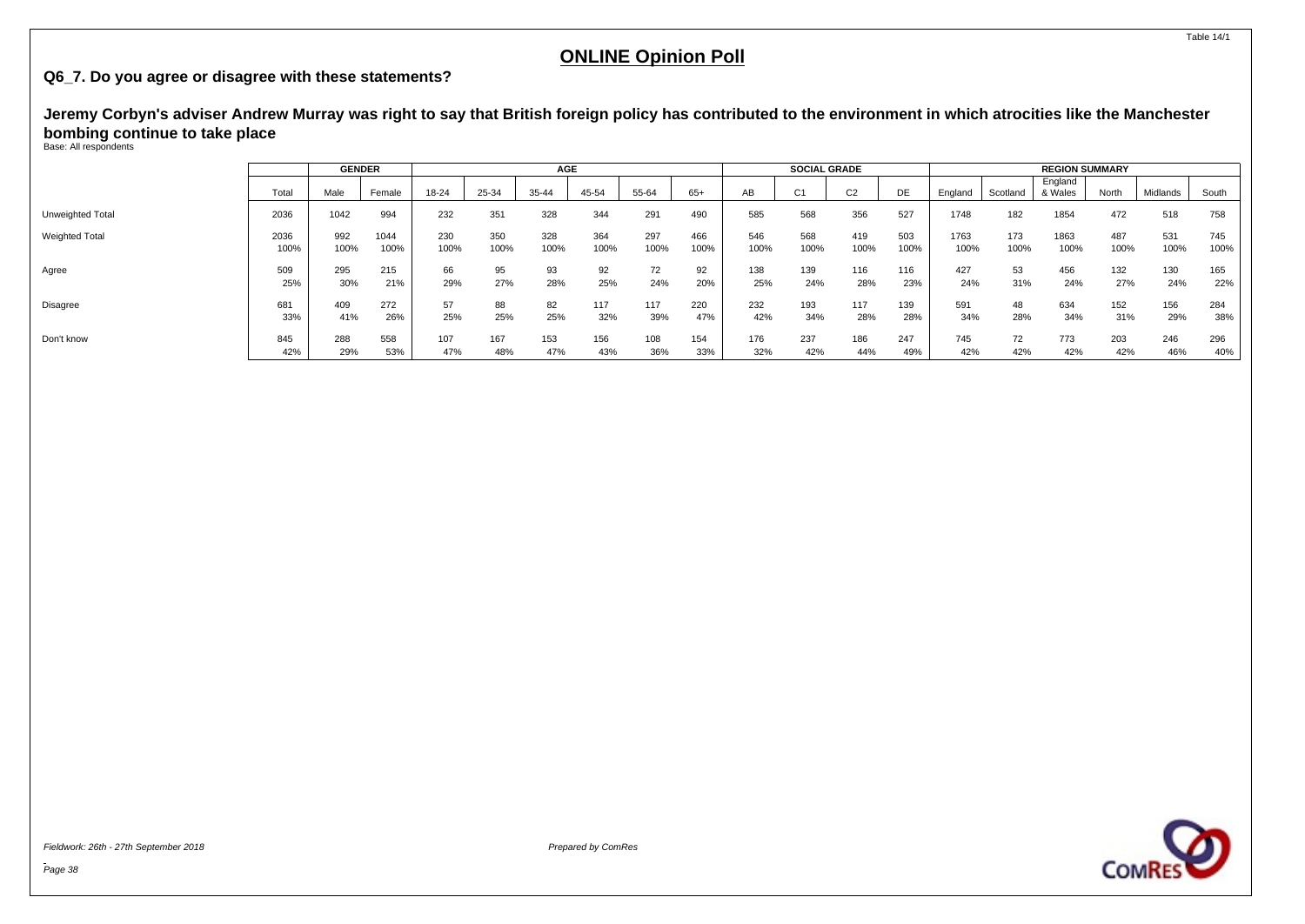#### **Q6\_7. Do you agree or disagree with these statements?**

**Jeremy Corbyn's adviser Andrew Murray was right to say that British foreign policy has contributed to the environment in which atrocities like the Manchester bombing continue to take place**

Base: All respondents

|                       |              |             |             | <b>VOTING INTENTION</b> |            |             |            |             |             |             | PAST VOTE - GENERAL ELECTION 2017 |             |            |             |             |             |
|-----------------------|--------------|-------------|-------------|-------------------------|------------|-------------|------------|-------------|-------------|-------------|-----------------------------------|-------------|------------|-------------|-------------|-------------|
|                       | Total        | Cons        | Lab         | Lib<br>Dem              | Green      | <b>UKIP</b> | SNP        | Cons        | Lab         | Lib<br>Dem  | Green                             | <b>UKIP</b> | SNP        | Cons        | Lab         | Lib<br>Dems |
| Unweighted Total      | 2036         | 547         | 683         | 151                     | 46         | 90          | 71         | 535         | 713         | 150         | 64                                | 128         | 65         | 637         | 742         | 142         |
| <b>Weighted Total</b> | 2036<br>100% | 621<br>100% | 654<br>100% | 140<br>100%             | 36<br>100% | 79<br>100%  | 55<br>100% | 602<br>100% | 683<br>100% | 139<br>100% | 57<br>100%                        | 120<br>100% | 52<br>100% | 741<br>100% | 707<br>100% | 128<br>100% |
| Agree                 | 509<br>25%   | 90<br>15%   | 264<br>40%  | 28<br>20%               | 14<br>37%  | 25<br>32%   | 15<br>28%  | 86<br>14%   | 260<br>38%  | 34<br>25%   | 19<br>33%                         | 32<br>26%   | 14<br>27%  | 119<br>16%  | 261<br>37%  | 29<br>23%   |
| Disagree              | 681<br>33%   | 357<br>57%  | 114<br>17%  | 62<br>44%               | 6<br>18%   | 28<br>35%   | 12<br>21%  | 337<br>56%  | 143<br>21%  | 60<br>43%   | 13%                               | 43<br>36%   | 12<br>24%  | 393<br>53%  | 143<br>20%  | 55<br>43%   |
| Don't know            | 845<br>42%   | 174<br>28%  | 276<br>42%  | 50<br>36%               | 16<br>45%  | 26<br>33%   | 28<br>51%  | 179<br>30%  | 280<br>41%  | 44<br>32%   | 31<br>54%                         | 45<br>37%   | 25<br>49%  | 228<br>31%  | 302<br>43%  | 44<br>35%   |